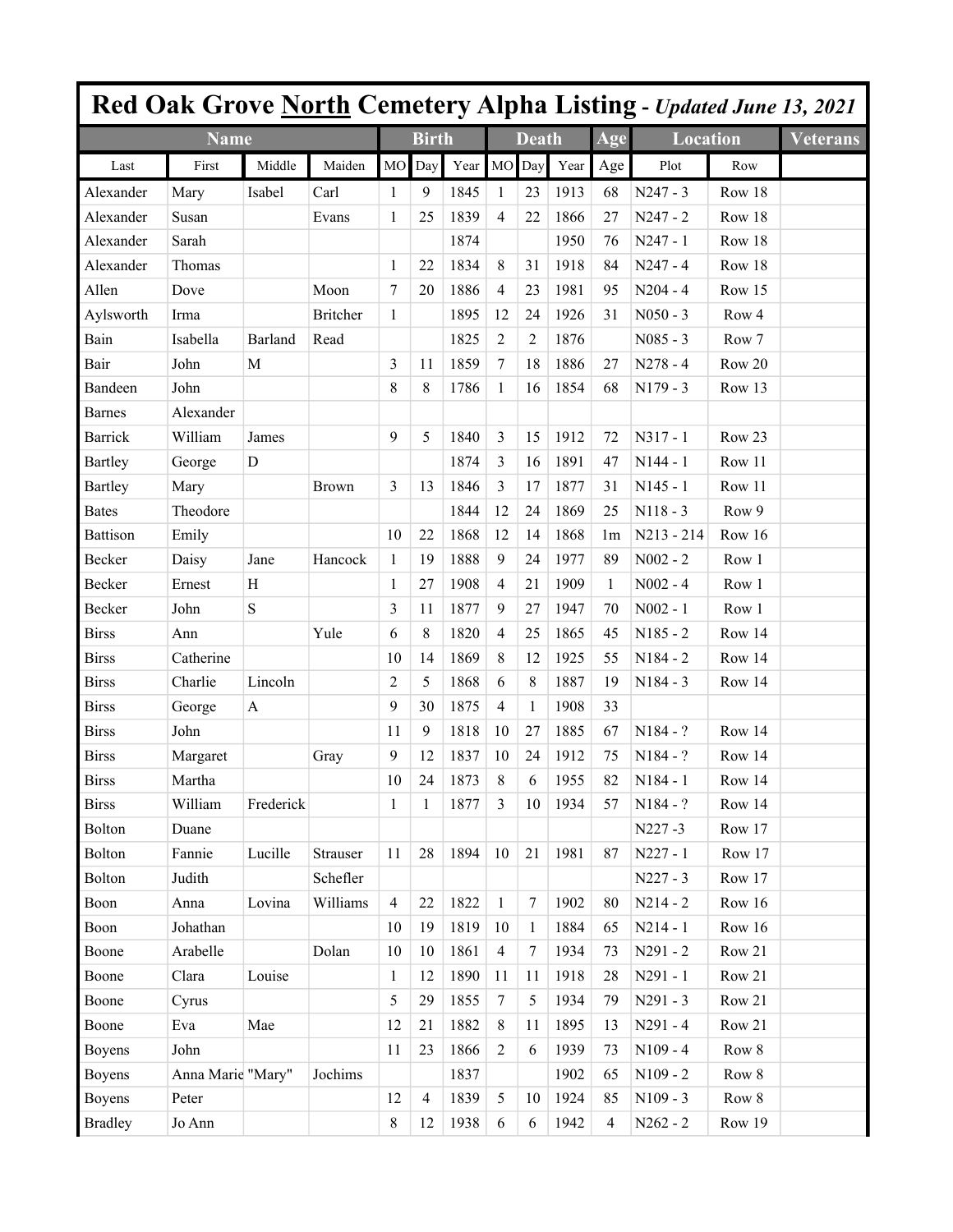|                       |             |                        |          |                |                |         |                |                |      |                  |                 |                  | Red Oak Grove North Cemetery Alpha Listing - Updated June 13, 2021 |
|-----------------------|-------------|------------------------|----------|----------------|----------------|---------|----------------|----------------|------|------------------|-----------------|------------------|--------------------------------------------------------------------|
|                       | <b>Name</b> |                        |          |                | <b>Birth</b>   |         |                | <b>Death</b>   |      | Age              | <b>Location</b> |                  | <b>Veterans</b>                                                    |
| Last                  | First       | Middle                 | Maiden   | <b>MO</b>      | Day            | Year MO |                | Day            | Year | Age              | Plot            | Row              |                                                                    |
| <b>Bradley</b>        | John        | Charles                |          | 9              | 12             | 1901    | $\overline{4}$ | 30             | 1948 | 47               | $N262 - 1$      | Row 19           |                                                                    |
| <b>Britcher</b>       | Ann         | Sadie                  | Smith    | 9              | 21             | 1837    | 3              | 6              | 1918 | 81               | $N062 - 2$      | Row 5            |                                                                    |
| <b>Britcher</b>       | Edward      |                        |          | 9              | 25             | 1798    | 10             | 21             | 1875 | 77               | $N100 - 4$      | Row 8            |                                                                    |
| Britcher              | George      | E                      |          | 5              | 6              | 1907    | 6              | 15             | 1907 | $\boldsymbol{0}$ |                 |                  |                                                                    |
| <b>Britcher</b>       | Henry       |                        |          | 1              | 22             | 1825    | $\overline{4}$ | 7              | 1908 | 83               | $N100 - 2$      | Row 8            |                                                                    |
| <b>Britcher</b>       | Jesse       |                        |          | 9              | 21             | 1823    | $\tau$         | 24             | 1902 | 79               | $N062 - 4$      | Row 5            |                                                                    |
| <b>Britcher</b>       | Lillian     | $\mathbf T$            | Thompson | 1              | 7              | 1867    | 7              | 11             | 1918 | 51               | $N049 - 2$      | Row <sub>4</sub> |                                                                    |
| <b>Britcher</b>       | Max         |                        |          | 11             | 15             | 1902    | 5              | 2              | 1903 | $\mathbf{1}$     | $N049 - 1$      | Row <sub>4</sub> |                                                                    |
| <b>Britcher</b>       | Nellie      | Belle                  |          | 11             |                | 1875    | 3              | 10             | 1876 | 1                | $N062 - 1$      | Row 5            |                                                                    |
| <b>Britcher</b>       | Sarah       | Ann                    | Cash     | 3              | 8              | 1832    | 6              | 26             | 1894 | 62               | $N100 - 1$      | Row 8            |                                                                    |
| <b>Britcher</b>       | Sion        |                        |          | 8              | 4              | 1862    |                |                | 1951 | 89               | $N049 - 3$      | Row 4            |                                                                    |
| <b>Britcher</b>       | Thamer      | Goodrich               |          | 4              | 19             | 1847    | 10             | 18             | 1927 | 80               | $N100 - 3$      | Row 8            |                                                                    |
| Brown                 | Amanda      | E                      |          | 8              |                | 1829    | $\overline{4}$ | 18             | 1856 | 26               | $N176 - ?$      | Row 13           |                                                                    |
| <b>Brown</b>          | Elisha      |                        |          |                |                | 1800    | 10             | 28             | 1868 | 68               |                 |                  |                                                                    |
| Brown                 | Flora       | A                      | Carl     | 5              | 11             | 1854    | $\overline{c}$ | 18             | 1917 | 63               | $N016 - 1$      | Row <sub>2</sub> |                                                                    |
| Brown                 | Fred        |                        |          | 2              | 26             | 1852    | $\overline{4}$ | 11             | 1923 | 71               | $N016 - 4$      | Row <sub>2</sub> |                                                                    |
| Brown                 | John        | W father of John below |          | 3              | 22             | 1811    | 3              | 19             | 1901 |                  |                 |                  |                                                                    |
| <b>Brown</b>          | John        | W                      |          | $\overline{c}$ | $\overline{4}$ | 1843    | 7              | 8              | 1863 | 20               | $N144 - 2$      | Row 11           |                                                                    |
| Brown                 | Mary        | Curtis                 | Cook     |                |                | 1818    | $\overline{4}$ | 26             | 1884 | 68               |                 |                  |                                                                    |
| Brown                 | Mary        | Jane                   |          |                |                | 1859    | 2              | 8              | 1884 | 25               | $N047 - 4$      | Row <sub>4</sub> |                                                                    |
| Burnham               | Harriet     |                        |          | 2              | 5              | 1857    | 10             | 17             | 1858 | 1                | $N227 - ?$      | Row 17           |                                                                    |
| <b>Burton</b>         | Jeffrey     | Lynn                   |          | 4              | 18             | 1957    | 6              | 3              | 2014 | 57               | $N105 - 4$      | Row 8            |                                                                    |
| <b>Burton</b>         | Margaret    | Maxine                 | McCully  | 8              | 2              | 1935    | 3              | 31             | 1999 | 64               | $N105 - 3$      | Row 8            |                                                                    |
| Caldwell              | Alexander   |                        |          | 3              | 5              | 1832    | 3              | 9              | 1907 | 75               | $N250 - 4$      | Row 20           |                                                                    |
| Caldwell              | Elinore     |                        | Curry    | 4              | 4              | 1830    | 4              | 6              | 1903 | 73               | $N250 - 1$      | Row 20           |                                                                    |
| Caldwell              | Elizabeth   |                        |          | 1              | 25             | 1854    | 9              | 29             | 1882 | 28               | $N250 - 2$      | Row 18           |                                                                    |
| Caldwell              | Infant      | Dau                    |          | 8              | 24             | 1859    | $\,8\,$        | 24             | 1859 | $\overline{0}$   | $N250 - ?$      | Row 18           |                                                                    |
| Caldwell              | Mary        | Ellen                  |          | $\tau$         | 20             | 1865    | 12             | $\overline{3}$ | 1865 | $\mathbf{0}$     | $N250 - ?$      | Row 18           |                                                                    |
| Caldwell              | Rachel      | Z                      |          | 11             | 22             | 1859    | 10             | 18             | 1886 | 26               | $N250 - 3$      | Row 18           |                                                                    |
| Cameron               | Alexander   |                        |          | 10             | $\mathbf{1}$   | 1838    | $\overline{4}$ | 9              | 1914 | 75               | N089-2          | Row 7            | <b>CIVIL WAR</b>                                                   |
| Cameron               | Hellen      | Safley                 |          | $\tau$         | 11             | 1841    | 5              | 6              | 1889 | 48               | N089-1          | Row 7            |                                                                    |
| Cameron               | John        | W                      |          | 8              | 19             | 1862    | 9              | 8              | 1881 | 19               | N089-3          | Row 7            |                                                                    |
| Carl                  | Alma        | Olive                  | Johnson  | 8              | 25             | 1863    | 9              | 3              | 1894 | 31               | $N223 - 1$      | Row 16           |                                                                    |
| Carl                  | Anna        | Jane                   |          |                |                | 1818    |                |                | 1819 | $\mathbf{1}$     | $N221 - 4$      | Row 16           |                                                                    |
| Carl                  | Daniel      | L                      |          |                |                | 1844    | $\overline{4}$ | $\overline{4}$ | 1844 | $\overline{0}$   | $N221 - 2$      | Row 16           |                                                                    |
| Carl                  | Elizabeth   |                        |          | 9              | 18             | 1822    | 6              | 8              | 1903 | 81               | $N230 - 4$      | Row 17           |                                                                    |
| Carl                  | Ella        | $\mathbf M$            | Shearer  | 4              | 10             | 1868    | 11             | 18             | 1933 | 65               | N289 - 2        | Row 21           |                                                                    |
| Carl                  | Elzy        | Hedges                 |          | 9              | 18             | 1822    | 6              | 8              | 1903 | 81               | $N230 - 2$      | Row 17           |                                                                    |
| $\operatorname{Carl}$ | Forrest     | $\mathbf D$            |          | $\tau$         | 23             | 1887    | 11             | 5              | 1918 | 31               | $N224 - 2$      | Row 16           |                                                                    |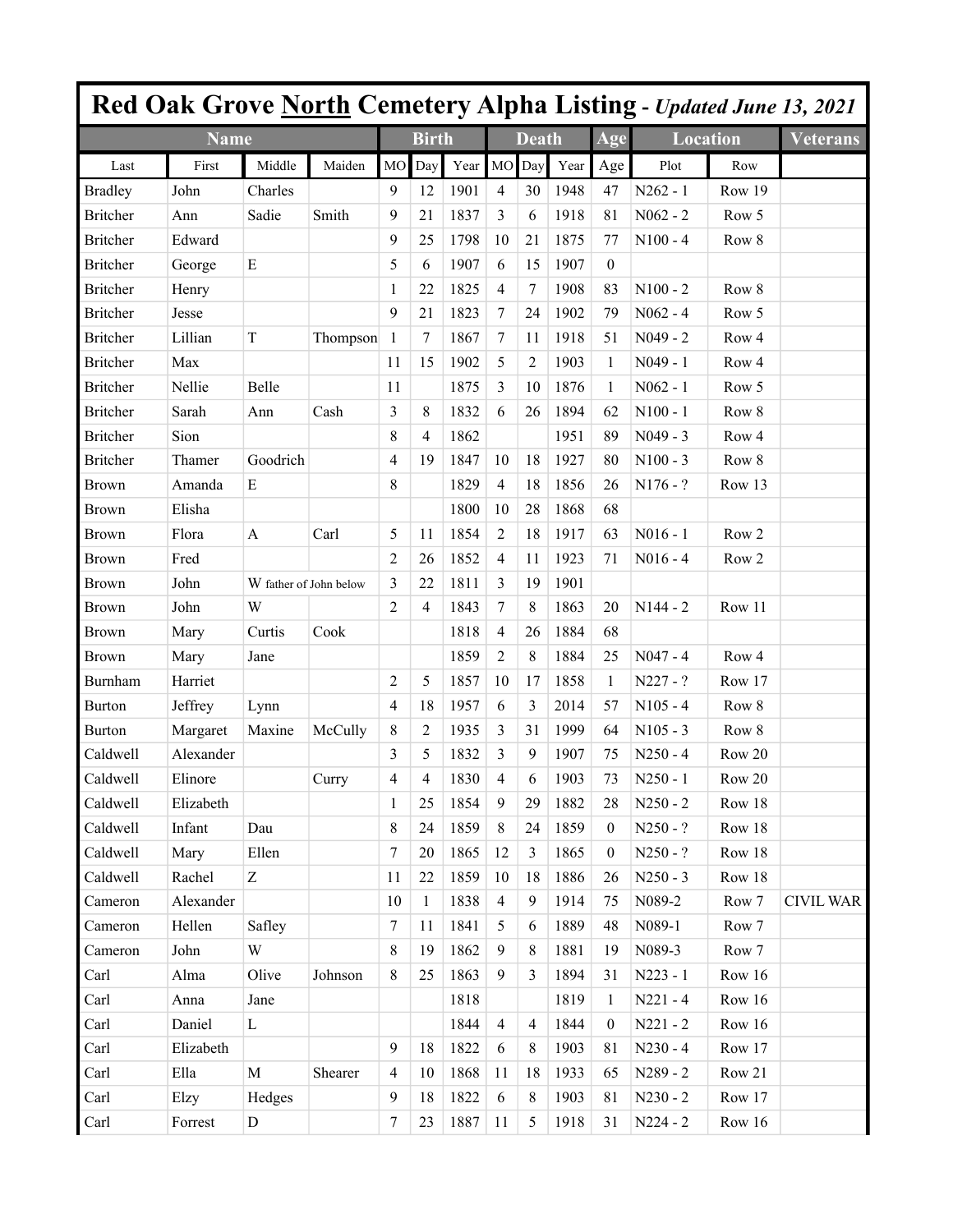|          |              |              |          |                |                |         |                |              |      |                  |                 |        | <b>Red Oak Grove North Cemetery Alpha Listing - Updated June 13, 2021</b> |
|----------|--------------|--------------|----------|----------------|----------------|---------|----------------|--------------|------|------------------|-----------------|--------|---------------------------------------------------------------------------|
|          | <b>Name</b>  |              |          |                | <b>Birth</b>   |         |                | <b>Death</b> |      | Age              | <b>Location</b> |        | <b>Veterans</b>                                                           |
| Last     | First        | Middle       | Maiden   | <b>MO</b>      | Day            | Year MO |                | Day          | Year | Age              | Plot            | Row    |                                                                           |
| Carl     | Frances      | Josephine    |          | 7              | 8              | 1917    | 3              | 8            | 2012 | 95               | $N224 - 1$      | Row 16 |                                                                           |
| Carl     | Gilbert      | J            |          | 3              | 22             | 1892    | 3              | 22           | 1893 | $\mathbf{1}$     | $N223 - 3$      | Row 16 |                                                                           |
| Carl     | Harriet      | J            | Little   | 3              | 19             | 1855    | $\overline{4}$ | 4            | 1916 | 61               | N289 - 4        | Row 21 |                                                                           |
| Carl     | Infant       | Son          |          | 1              | 29             | 1890    | 1              | 29           | 1890 | $\mathbf{0}$     | $N223 - 3$      | Row 16 |                                                                           |
| Carl     | William      | Alexander    |          |                |                | 1881    |                |              | 1881 | $\mathbf{0}$     | $N221 - 3$      | Row 16 |                                                                           |
| Carl     | Isaac        |              |          | 3              | 17             | 1763    | 3              | 24           | 1847 | 84               | $N221 - 1$      | Row 16 | WAR of 1812                                                               |
| Carl     | James        | Gordon       |          | 2              | 21             | 1858    | 2              | 15           | 1939 | 81               | $N289 - 3$      | Row 21 |                                                                           |
| Carl     | Mae          |              |          | 2              | 6              | 1883    | 5              | 2            | 1898 | 15               | $N223 - 2$      | Row 16 |                                                                           |
| Carl     | Elbert       | Reed         |          | 10             | 7              | 1880    | 3              | 19           | 1939 | 59               | $N079 - 4$      | Row 6  |                                                                           |
| Carl     | Robert       | Melvin       |          | $\tau$         | 29             | 1849    | 5              | 7            | 1933 | 84               | $N223 - 4$      | Row 16 |                                                                           |
| Carl     | Sarah        | Ann          | Dallas   | 12             | 4              | 1818    | $\overline{4}$ | 20           | 1916 | 98               | $N230 - 1$      | Row 17 |                                                                           |
| Carl     | Willa        |              | Woods    | 11             | 11             | 1880    | $\overline{4}$ | 3            | 1950 | 70               | $N079 - 3$      | Row 6  |                                                                           |
| Cash     | Sarah        |              | Webb     | 7              | 11             | 1821    | 11             | 5            | 1888 | 67               | $N113 - 1$      | Row 9  |                                                                           |
| Wilson   | William      |              |          | 2              | 14             | 1804    | 6              | 16           | 1884 | 80               | $N113 - 2$      | Row 9  |                                                                           |
| Challis  | Donald       | Ray          |          | 3              | 9              | 1911    | 7              | 18           | 1974 | 63               | $N240 - 4$      | Row 18 |                                                                           |
| Challis  | Florence     | Mae          | Thompson | 4              | 15             | 1894    | 3              | 19           | 1971 | 77               | $N241 - 4$      | Row 18 |                                                                           |
| Challis  | Herman       | Ray          |          | 8              | 12             | 1884    | 4              | 10           | 1968 | 84               | $N241 - 2$      | Row 18 |                                                                           |
| Challis  | $\mathbf{J}$ | $\mathbf M$  |          | 5              | 1              | 1915    | 5              | 20           | 1915 | $\boldsymbol{0}$ |                 |        |                                                                           |
| Challis  | Leone        | Gertrude     | Strauser | 6              | 21             | 1891    | 12             | 14           | 1922 | 31               | $N241 - 1$      | Row 18 |                                                                           |
| Challis  | Mary         | Louise       | Richards | 3              | 14             | 1924    | 9              | 29           | 1998 | 74               | $N240 - 3$      | Row 18 |                                                                           |
| Challis  | Sarah        | G            | Goodrich | 10             | 4              | 1855    | 4              | 21           | 1936 | 81               | $N271 - 2$      | Row 20 |                                                                           |
| Challis  | Thomas       | Edward       |          | 8              | 2              | 1850    | 6              | 15           | 1926 | 74               | $N271 - 3$      | Row 20 |                                                                           |
| Challis  | Martha       | Winifred     | "Wink"   | 5              | 27             | 1912    | 6              | 25           | 1925 | 13               | $N241 - 3$      | Row 18 |                                                                           |
| Chappell | Agnes        |              | Melvin   | $\overline{c}$ | 25             | 1831    | 5              | 31           | 1923 | 92               |                 |        |                                                                           |
| Chappell | Alexander    |              |          | 5              | 21             | 1814    | 8              | 31           | 1874 | 60               | $N237 - 1$      | Row 17 |                                                                           |
| Chappell | Ann          |              | Coutts   | 4              | 25             | 1822    | $\overline{9}$ | 12           | 1904 | 82               | $N237 - 2$      | Row 17 |                                                                           |
| Chappell | Clara        | Mae          |          | 3              | $\overline{7}$ | 1870    | 5              |              | 1870 | $\boldsymbol{0}$ | $N225 - 2$      | Row 17 |                                                                           |
| Chappell | Elsie        |              |          |                |                | 1856    |                |              | 1944 | 88               | $N253 - 2$      | Row 18 |                                                                           |
| Chappell | Elspet       | $\mathbf{J}$ |          | $\,1$          | 21             | 1871    | $10\,$         | 21           | 1971 | 99               | $N225 - 3$      | Row 17 |                                                                           |
| Chappell | Emma         | ${\bf E}$    |          |                |                | 1864    |                |              | 1945 | 81               | $N253 - 3$      | Row 18 |                                                                           |
| Chappell | Ferguson     |              |          | 12             | 22             | 1821    | $\mathbf{1}$   | 15           | 1881 | 59               | $N236 - 1$      | Row 17 |                                                                           |
| Chappell | George       |              |          |                |                | 1810    | 6              | 11           | 1848 | 38               | $N235 - ?$      | Row 17 |                                                                           |
| Chappell | Helen        | Ellen'       | Melvin   | 6              | 5              | 1828    | 3              | 9            | 1913 | 85               | $N236 - 2$      | Row 17 |                                                                           |
| Chappell | James        |              |          |                |                | 1818    | $10\,$         | 9            | 1888 | $70\,$           | $N225 - 1$      | Row 17 |                                                                           |
| Chappell | James        |              |          |                |                | 1806    | 3              | 21           | 1876 | $70\,$           | $N225 - 1$      | Row 17 |                                                                           |
| Chappell | Jennie       |              | Elson    |                |                | 1879    |                |              | 1944 | 65               | $N254 - 1$      | Row 18 |                                                                           |
| Chappell | John         |              |          | 12             | 25             | 1805    | $\overline{4}$ | 30           | 1888 | 83               | $N235 - 1$      | Row 17 |                                                                           |
| Chappell | Mae          | Ann          | Mann     |                |                | 1832    | 12             | 28           | 1899 | 67               | $N225 - 2$      | Row 17 |                                                                           |
| Chappell | Margaret     |              |          | 5              | 20             | 1816    | 10             | 12           | 1888 | 82               | $N235 - 2$      | Row 17 |                                                                           |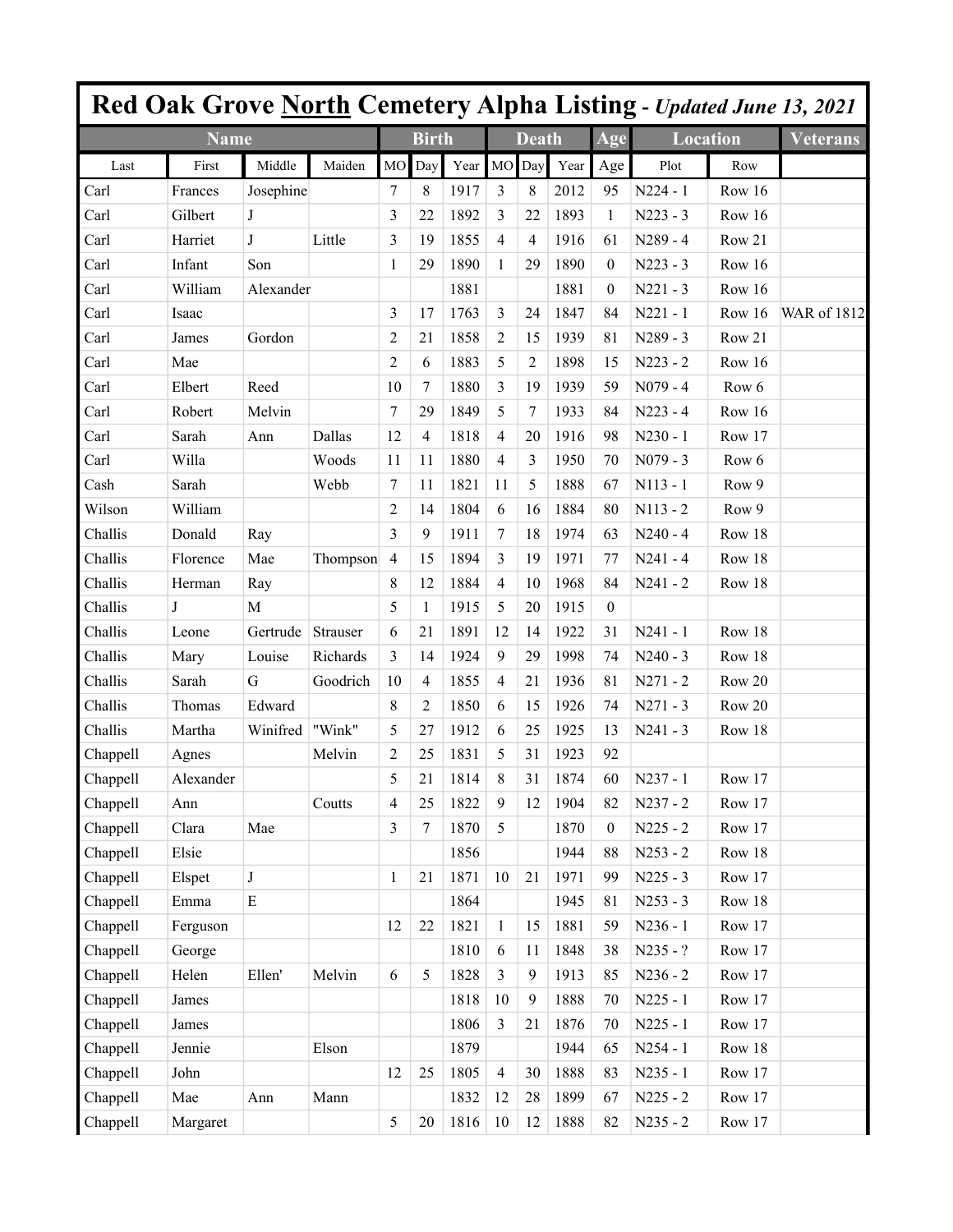|           |             |              |               |           |                |         |                 |              |      |              | <b>Red Oak Grove North Cemetery Alpha Listing - Updated June 13, 2021</b> |          |                 |
|-----------|-------------|--------------|---------------|-----------|----------------|---------|-----------------|--------------|------|--------------|---------------------------------------------------------------------------|----------|-----------------|
|           | <b>Name</b> |              |               |           | <b>Birth</b>   |         |                 | <b>Death</b> |      | Age          | <b>Location</b>                                                           |          | <b>Veterans</b> |
| Last      | First       | Middle       | Maiden        | <b>MO</b> | Day            | Year MO |                 | Day          | Year | Age          | Plot                                                                      | Row      |                 |
| Chappell  | Mary        | A            |               | 12        | 25             | 1858    | $\overline{4}$  | 2            | 1950 | 92           | $N253 - 1$                                                                | Row 18   |                 |
| Chappell  | Susan       | A            |               |           |                | 1874    |                 |              | 1960 | 86           | $N225 - 4$                                                                | Row 17   |                 |
| Chappell  | William     | Mann         |               | 9         | 23             | 1869    | $\overline{3}$  | 26           | 1932 | 63           | $N254 - 2$                                                                | Row 18   |                 |
| Churchill | Lewis       |              |               | 1         | 15             | 1802    | 3               | 28           | 1874 | 72           | $N222 - 4$                                                                | Row 16   |                 |
| Churchill | Luther      |              |               |           |                | 1806    |                 |              | 1851 | 45           | $N222 - 1$                                                                | Row 16   |                 |
| Churchill | Mary        | Ann          |               |           |                | 1834    | 10              | 20           | 1849 | 15           | $N222 - 3$                                                                | Row 16   |                 |
| Churchill | Rosamond    |              | Rickard       | 1         | 18             | 1805    | 9               | 30           | 1851 | 46           | $N222 - 2$                                                                | Row 16   |                 |
| Cheruk    | Kristine    | Ann          | Olseen        |           |                |         |                 |              |      |              | $N320 - 4$                                                                | Row 23   |                 |
| Cheruk    | Christopher |              |               |           |                |         |                 |              |      |              | $N320 - 4$                                                                | Row 23   |                 |
| Clark     | Anne        | E            |               |           |                | 1834    | $\overline{3}$  | 22           | 1883 | 49           |                                                                           |          |                 |
| Clark     | Joseph      |              |               |           |                | 1855    |                 |              | 1875 | 20           | $N263 - 4$                                                                | Row 19   |                 |
| Clark     | Patrick     |              |               |           |                | 1827    |                 |              | 1877 | 50           | $N263 - 1$                                                                | Row 19   |                 |
| Collins   | Alice       |              |               |           |                | 1808    | $\overline{3}$  | 18           | 1888 | 80           | $N160 - 2$                                                                | Row 12   |                 |
| Collins   | John        |              |               | 8         | 22             | 1800    | $\mathbf{1}$    | 29           | 1894 | 94           | $N160 - 1$                                                                | Row 12   |                 |
| Cormaney  | Brenda      | Rae          | Cousins       | 5         | 2              | 1975    |                 |              |      |              | $N189 - 2$                                                                | Row 14   |                 |
| Cormaney  | James       | Francis      |               | 11        | $\overline{4}$ | 1965    |                 |              |      |              | N189 - 3                                                                  | Row 14   |                 |
| Cousins   | Mary        |              | Dallas        |           |                | 1826    |                 |              | 1892 | 66           | $N205 - 3$                                                                | Row 15   |                 |
| Cousins   | Ann         |              | <b>Beatty</b> |           |                | 1798    | 5               | 29           | 1847 | 49           | $N206 - 1$                                                                | Row 15   |                 |
| Cousins   | Annie       | M            |               |           |                | 1856    |                 |              | 1899 | 43           | $N205 - 4$                                                                | Row 15   |                 |
| Cousins   | Emma        | Jane         | Moon          |           |                | 1868    |                 |              | 1963 | 95           | $N206 - 4$                                                                | Row 15   |                 |
| Cousins   | James       |              |               |           |                | 1833    |                 |              | 1904 | 71           | $N205 - 2$                                                                | Row 15   |                 |
| Cousins   | Jane        |              |               |           |                | 1827    |                 |              | 1843 | 16           | $N206 - 2$                                                                | Row 15   |                 |
| Cousins   | Joseph      | G            |               |           |                | 1835    |                 |              | 1852 | 17           | $N205 - 5$                                                                | Row 15   |                 |
| Cousins   | Lewis       | E            |               |           |                | 1865    |                 |              | 1912 | 47           | $N206 - 3$                                                                | Row 15   |                 |
| Cousins   | Mary        | Catherine    |               |           |                | 1900    |                 |              | 1981 | 81           | $N206 - 5$                                                                | Row $15$ |                 |
| Cousins   | Robert      | Gordon       |               | 1         | 31             | 1859    | 6               | 20           | 1933 | 74           | $N205 - 1$                                                                | Row 15   |                 |
| Cousins   | Robert      |              |               |           |                | 1783    |                 |              | 1847 | 64           | N205 - 6                                                                  | Row 15   |                 |
| Cousins   | Robert      | James        |               | 11        | 10             | 1933    | 2               | 23           | 2020 | 86           | N189 - 1                                                                  | Row 14   | Korean          |
| Coutts    | Rachel      |              | Bandeen       | $\tau$    | 1              | 1820    | 12              | 31           | 1847 | 27           | $N179 - 2$                                                                | Row 13   |                 |
| Crawford  | Isaac       |              |               |           |                | 1816    | $7\phantom{.0}$ | 19           | 1871 | 55           | N090 - 1                                                                  | Row 7    |                 |
| Crist     | Alexander   |              |               |           |                | 2005    |                 |              | 2005 | $\theta$     | N317 - 2                                                                  | Row 23   |                 |
| Culver    | Franklin    |              |               |           |                | 1863    | 11              | 17           | 1863 | $\theta$     | $N215 - 4$                                                                | Row 16   |                 |
| Culver    | Jabie       |              |               |           |                | 1867    | $\tau$          | 5            | 1870 | 3            | $N215 - 1$                                                                | Row 16   |                 |
| Culver    | John        |              |               |           |                | 1862    | $\overline{2}$  | 18           | 1863 | $\mathbf{1}$ | $N215 - 3$                                                                | Row 16   |                 |
| Cumins    | Alexander   |              |               |           |                | 1791    | 11              | 7            | 1850 | 59           | $N105 - N10$                                                              | Row 8    |                 |
| Dallas    | Albert      | Edward       |               | 12        | 6              | 1862    | 6               | 3            | 1950 | 88           | $N217 - 1$                                                                | Row 16   |                 |
| Dallas    | Annie       |              | Cousins       |           |                | 1837    | 10              | 25           | 1902 | 65           | $N218 - 2$                                                                | Row 16   |                 |
| Dallas    | Charlie     | $\mathbf{R}$ |               |           |                | 1854    | 12              | 6            | 1860 | 6            | $N220 - 2$                                                                | Row $16$ |                 |
| Dallas    | Don         | H            |               | 9         | 18             | 1865    | 6               | 5            | 1892 | 27           | $N217 - 3$                                                                | Row 16   |                 |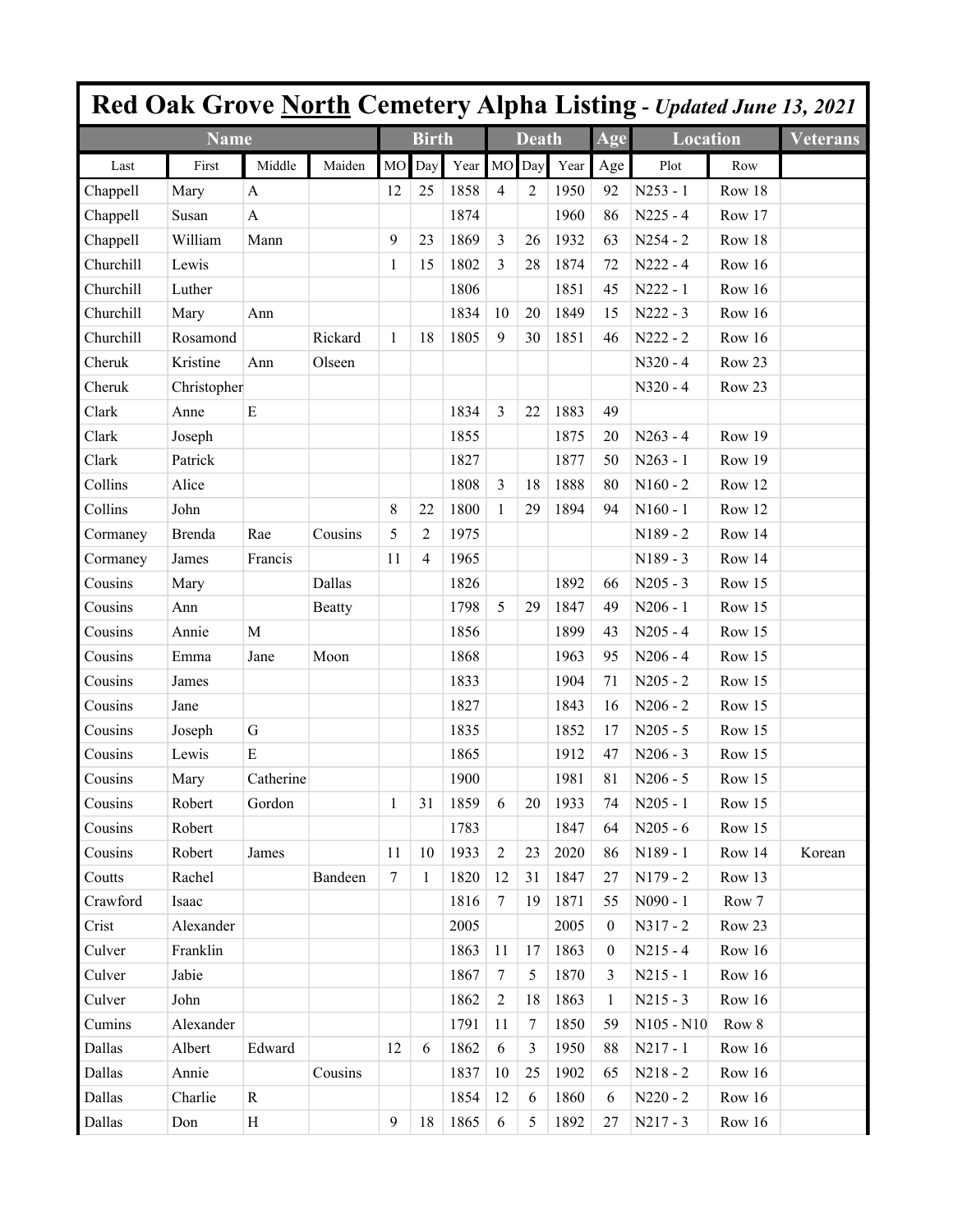|          |                |                  |          |                |                |      |                  |                |      |                  |                 |        | Red Oak Grove North Cemetery Alpha Listing - Updated June 13, 2021 |
|----------|----------------|------------------|----------|----------------|----------------|------|------------------|----------------|------|------------------|-----------------|--------|--------------------------------------------------------------------|
|          | <b>Name</b>    |                  |          |                | <b>Birth</b>   |      |                  | Death          |      | Age              | <b>Location</b> |        | <b>Veterans</b>                                                    |
| Last     | First          | Middle           | Maiden   | <b>MO</b>      | Day            | Year | <b>MO</b>        | Day            | Year | Age              | Plot            | Row    |                                                                    |
| Dallas   | Don            | J                |          |                |                | 1896 |                  |                | 1981 | 85               | $N208 - 1$      | Row 15 |                                                                    |
| Dallas   | Edward         |                  |          |                |                | 1860 |                  |                | 1860 | $\boldsymbol{0}$ | $N220 - 4$      | Row 16 |                                                                    |
| Dallas   | Eva            | Frances          | Moffett  | 1              | 13             | 1863 | $\,8\,$          | 4              | 1945 | 82               | $N216 - 3$      | Row 16 |                                                                    |
| Dallas   | Gordon         | D                |          | 8              | 23             | 1795 | 6                | 13             | 1860 | 65               | $N220 - 3$      | Row 16 |                                                                    |
| Dallas   | Gordon         |                  |          |                |                | 1828 | 6                | 3              | 1880 | 52               | $N218 - 3$      | Row 16 |                                                                    |
| Dallas   | Henry          | ${\bf E}$        |          |                |                | 1865 |                  |                | 1938 | 73               | $N033 - 4$      | Row 3  |                                                                    |
| Dallas   | Isabella       |                  |          |                |                | 1811 | 10               | 15             | 1828 | 17               | N220 - ?        | Row 16 |                                                                    |
| Dallas   | James          | $\mathcal{C}$    |          | 3              | 21             | 1861 | $\overline{4}$   | 8              | 1890 | 29               | $N218 - 1$      | Row 16 |                                                                    |
| Dallas   | Jennie         |                  | Jackson  | 5              | 10             | 1866 | 11               | 15             | 1900 | 34               | $N216 - 1$      | Row 16 |                                                                    |
| Dallas   | John           |                  |          |                |                | 1816 | 10               | 10             | 1834 | 18               | N220 - ?        | Row 16 |                                                                    |
| Dallas   | Luna           | May              | Saum     | $\mathbf{1}$   | 22             | 1865 | 6                | 11             | 1906 | 41               | $N217 - 4$      | Row 16 |                                                                    |
| Dallas   | Margaret       | Ε                |          |                |                | 1907 |                  |                | 1983 | 76               | $N033 - 2$      | Row 3  |                                                                    |
| Dallas   | Margaret       |                  |          | 9              | 16             | 1856 | 6                | 14             | 1875 | 19               | $N219 - 4$      | Row 16 |                                                                    |
| Dallas   | Margaret       |                  |          | 9              | 16             | 1795 | 2                | 13             | 1870 | 75               | $N220 - 4$      | Row 16 |                                                                    |
| Dallas   | Margaret       |                  |          |                |                | 1821 | 4                | 7              | 1842 | 21               | $N220 - ?$      | Row 16 |                                                                    |
| Dallas   | Mary           |                  | Cousins  | 9              | 27             | 1831 | 11               | 6              | 1869 | 38               | $N220 - 1$      | Row 16 |                                                                    |
| Dallas   | Mary           |                  | Coutts   |                |                | 1781 | 4                | 7              | 1833 | 52               | N220 - ?        | Row 16 |                                                                    |
| Dallas   | Mary           | Anne             |          | 5              | 13             | 1933 | 5                | 25             | 2003 | 70               | $N208 - 3$      | Row 15 |                                                                    |
| Dallas   | $\overline{N}$ | Elizabeth        |          |                |                | 1907 |                  |                | 1975 | 68               | $N208 - 2$      | Row 15 |                                                                    |
| Dallas   | Nellie         | Ellen'           |          | $\overline{2}$ | 13             | 1860 | 8                | 16             | 1878 | 18               | $N219 - 3$      | Row 16 |                                                                    |
| Dallas   | Robert         | G                |          |                |                | 1858 | 12               | 27             | 1863 | 5                | $N220 - 2$      | Row 16 |                                                                    |
| Dallas   | Robert         |                  |          |                |                | 1787 | 11               | 15             | 1873 | 86               | $N220 - ?$      | Row 16 |                                                                    |
| Dallas   | Sadie          | E                |          |                |                | 1872 | $\tau$           | 4              | 1897 | 25               | $N217 - 2$      | Row 16 |                                                                    |
| Dallas   | Sarah          | $\mathbf{A}$     |          | 10             | 5              | 1863 | 12               | 17             | 1879 | 16               | $N219 - 2$      | Row 16 |                                                                    |
| Dallas   | Susie          | W                | Williams |                |                | 1870 |                  |                | 1953 | 83               | $N033 - 3$      | Row 3  |                                                                    |
| Dallas   | William        | $\boldsymbol{F}$ |          | $\overline{4}$ | 21             | 1821 | 9                | 14             | 1897 | 76               | $N219 - 1$      | Row 16 |                                                                    |
| Dallas   | William        | $\mathbf{J}$     |          | 10             | $\overline{4}$ | 1861 | 11               | 26             | 1945 | 84               | $N216 - 2$      | Row 16 |                                                                    |
| Davidson | Ada            | $\mathcal{C}$    |          |                |                | 1861 | 11               | $\mathbf{1}$   | 1885 | 24               | $N108 - 1$      | Row 8  |                                                                    |
| Davidson | Albert         | <b>Barnes</b>    |          | 9              | 10             | 1865 | $\overline{9}$   | 16             | 1957 | 92               | N137 - 2        | Row 10 |                                                                    |
| Davidson | Annie          |                  | Johnston | $\tau$         | 21             | 1865 | $\overline{3}$   | 29             | 1959 | 94               | $N137 - 3$      | Row 10 |                                                                    |
| Davidson | Benjaman       | W                |          |                |                | 1868 |                  |                | 1869 | 1                | $N151 - 1$      | Row 11 |                                                                    |
| Davidson | Edward         | $\mathcal{C}$    |          |                |                | 1863 | $\overline{2}$   | 26             | 1864 | $\mathbf{1}$     | N149 - 1        | Row 11 |                                                                    |
| Davidson | Effie          | May              |          |                |                |      | $\overline{3}$   | $\overline{3}$ | 1865 |                  | $N121 - 1$      | Row 9  |                                                                    |
| Davidson | Elisabeth      |                  |          |                |                | 1821 |                  |                | 1911 | 90               | $N121 - 3$      | Row 9  |                                                                    |
| Davidson | Elizabeth      |                  |          |                |                | 1856 | $\boldsymbol{7}$ | 29             | 1876 | 20               | $N149 - 2$      | Row 11 |                                                                    |
| Davidson | Francis        |                  |          |                |                | 1859 | $\mathfrak{Z}$   | 17             | 1860 | 1                | $N136 - 1$      | Row 10 |                                                                    |
| Davidson | Fred           | W                |          |                |                | 1864 |                  |                | 1953 | 89               | $N134 - 4$      | Row 10 |                                                                    |
| Davidson | George         | Howard           |          | 6              | 16             | 1869 | $\overline{4}$   | 25             | 1884 | 15               | $N120 - 4$      | Row 9  |                                                                    |
| Davidson | Homer          |                  |          |                |                | 1869 |                  |                | 1949 | 80               | N134 - 3        | Row 10 |                                                                    |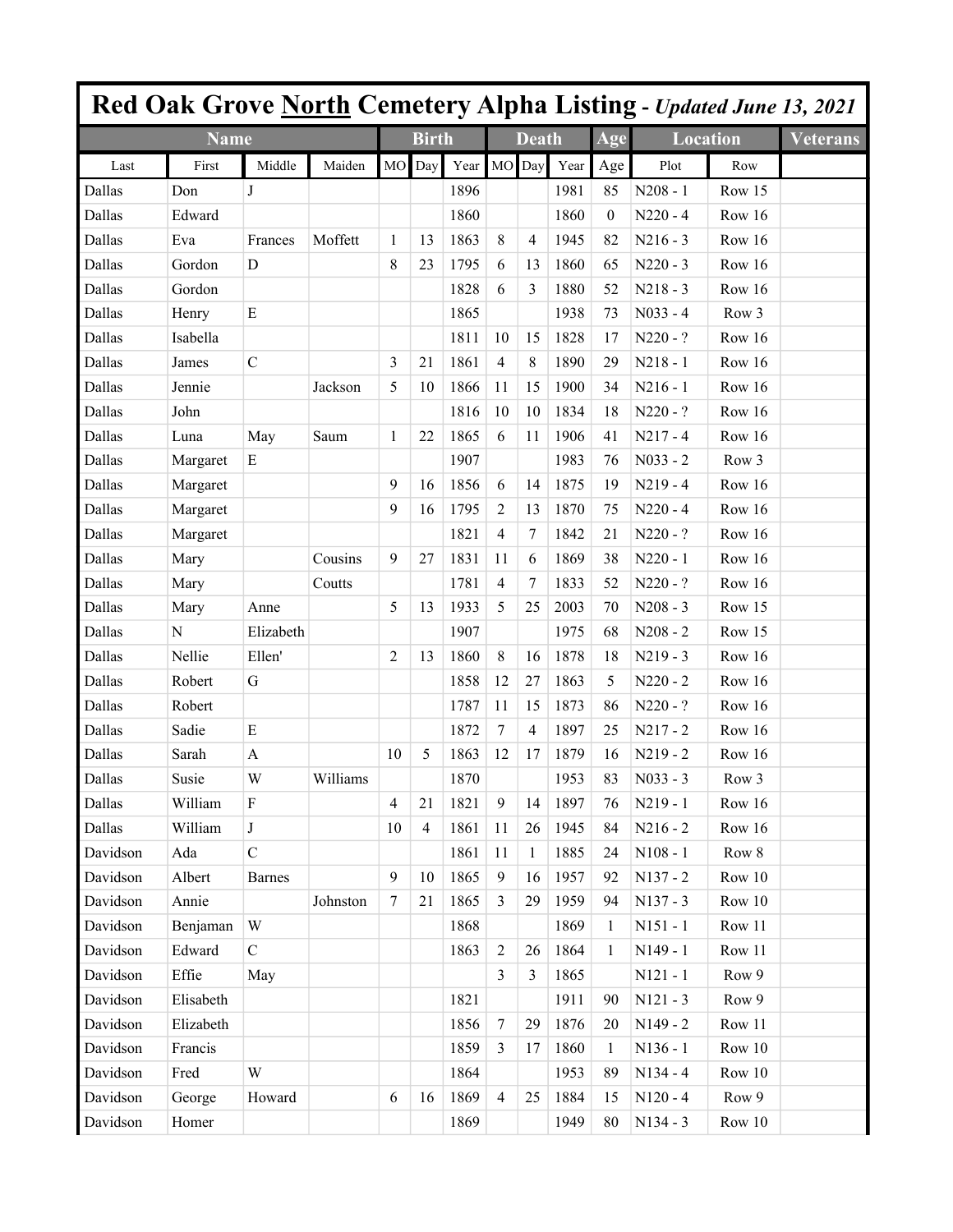|          | <b>Red Oak Grove North Cemetery Alpha Listing - Updated June 13, 2021</b> |              |          |              |              |         |                |                |      |                  |                 |        |                  |
|----------|---------------------------------------------------------------------------|--------------|----------|--------------|--------------|---------|----------------|----------------|------|------------------|-----------------|--------|------------------|
|          | <b>Name</b>                                                               |              |          |              | <b>Birth</b> |         |                | <b>Death</b>   |      | Age              | <b>Location</b> |        | <b>Veterans</b>  |
| Last     | First                                                                     | Middle       | Maiden   | <b>MO</b>    | Day          | Year MO |                | Day            | Year | Age              | Plot            | Row    |                  |
| Davidson | Infant                                                                    |              |          |              |              | 1863    | 2              | 10             | 1863 | $\mathbf{0}$     | $N136 - 2$      | Row 10 |                  |
| Davidson | Jane                                                                      |              |          |              |              | 1784    | $\overline{4}$ | $\overline{c}$ | 1879 | 95               | $N135 - 2$      | Row 10 |                  |
| Davidson | John                                                                      |              |          | 8            |              | 1835    | 11             | 16             | 1891 | 56               | $N134 - 1$      | Row 10 |                  |
| Davidson | Joseph                                                                    |              |          |              |              | 1838    | $\overline{c}$ | 20             | 1860 | 22               | $N135 - 3$      | Row 10 |                  |
| Davidson | Joseph                                                                    |              |          |              |              | 1822    |                |                | 1872 | 50               | $N121 - 2$      | Row 9  |                  |
| Davidson | Joseph                                                                    |              |          |              |              | 1854    |                |                | 1942 | 88               | $N108 - 2$      | Row 8  |                  |
| Davidson | Lizzie                                                                    |              |          |              |              | 1866    |                |                | 1953 | 87               | $N148 - 3$      | Row 11 |                  |
| Davidson | Lucy                                                                      |              |          | 3            | 3            | 1863    | 9              |                | 1963 | 100              | $N120 - 1$      | Row 9  |                  |
| Davidson | Margaret                                                                  |              |          |              |              | 1856    | 1              | 20             | 1861 | 5                | $N150 - 1$      | Row 11 |                  |
| Davidson | Martha                                                                    |              |          |              |              | 1860    |                |                | 1944 | 84               | $N108 - 3$      | Row 8  |                  |
| Davidson | Mary                                                                      | $\mathbf{L}$ | Ferguson |              |              |         | 3              | 25             | 1860 |                  | $N136 - 3$      | Row 10 |                  |
| Davidson | Martha                                                                    | Ellen        | Davidson |              |              | 1843    |                |                | 1872 | 29               | $N120 - 3$      | Row 9  |                  |
| Davidson | Myron                                                                     | $\mathbf{L}$ |          |              |              | 1860    |                |                | 1924 | 64               | $N148 - 2$      | Row 11 |                  |
| Davidson | Olivene                                                                   | S            | Simmons  | 10           | 27           | 1835    | 11             | 27             | 1914 | 79               | $N134 - 2$      | Row 10 |                  |
| Davidson | Ralph                                                                     |              |          |              |              | 1896    |                |                | 1902 | 6                | $N108 - 4$      | Row 8  |                  |
| Davidson | Robert                                                                    | M            |          |              |              | 1797    | 5              | 9              | 1879 | 82               | $N135 - 1$      | Row 10 |                  |
| Davidson | Robert                                                                    |              |          |              |              | 1801    |                |                |      |                  | $N151 - 2$      | Row 11 |                  |
| Davidson | Susan                                                                     |              |          | 4            | $\mathbf{1}$ | 1863    |                |                | 1865 | 2                | $N120 - 2$      | Row 9  |                  |
| Davidson | William                                                                   |              |          |              |              | 1861    | 6              | 1              | 1875 | 14               | $N150 - 2$      | Row 11 |                  |
| Davis    | Clarence                                                                  | A            |          | 6            | 14           | 1894    |                |                | 1935 | 41               | $N302 - 2$      | Row 22 | WW I             |
| Davis    | Edgar                                                                     |              |          |              |              | 1857    |                |                | 1857 | $\mathbf{0}$     | $N228 - 3$      | Row 17 |                  |
| Davis    | Edna                                                                      | M            |          |              |              | 1907    |                |                | 1942 | 35               | $N302 - 3$      | Row 22 |                  |
| Davis    | Effie                                                                     | Harriet      | Andrews  |              |              | 1863    |                |                | 1937 | 74               | $N301 - 2$      | Row 22 |                  |
| Davis    | Harry                                                                     | Abner        |          | 10           | 16           | 1896    | 2              | 1              | 1968 | 72               | $N302 - 4$      | Row 22 | WW I             |
| Davis    | John                                                                      | Henry        |          | 8            | 28           | 1899    | 9              | 28             | 1971 | 72               | $N090 - 4$      | Row 7  | WW I             |
| Davis    | John                                                                      | Whiteley     |          | $\tau$       | 13           | 1824    | 12             | $\tau$         | 1887 | 63               | $N228 - 1$      | Row 17 | <b>CIVIL WAR</b> |
| Davis    | Joshua                                                                    |              |          | 9            | 9            | 1855    | $\mathbf{1}$   | 22             | 1912 | 57               | $N301 - 3$      | Row 22 |                  |
| Davis    | Ludian 'Dea Kathleen Vanscoy                                              |              |          | $\mathbf{1}$ | 22           | 1906    | $\mathbf{1}$   | 17             | 1989 | 83               | $N090 - 3$      | Row 7  |                  |
| Davis    | Mary                                                                      | Ann          | Terrill  |              |              | 1826    | $\overline{7}$ | 31             | 1863 | 37               | $N228 - 2$      | Row 17 |                  |
| Davis    | Roy                                                                       | $\mathbf L$  |          |              |              | 1892    |                |                | 1917 | 25               | N302 - 1        | Row 22 |                  |
| Davis    | William                                                                   | $\bf J$      |          |              |              |         | $\overline{7}$ | $28\,$         | 1880 |                  | $N301 - 4$      | Row 22 |                  |
| Dickey   | Margaret                                                                  |              |          |              |              | 1894    |                |                | 1974 | 80               | N188 - 3        | Row 14 |                  |
| Dickey   | Susan                                                                     | ${\bf E}$    | Smith    |              |              | 1857    |                |                | 1943 | 86               | N188 - 4        | Row 14 |                  |
| Domer    | Eugene                                                                    | $\mathbf E$  |          |              |              | 1878    |                |                | 1962 | 84               | $N078 - 2$      | Row 6  |                  |
| Domer    | Richard                                                                   |              |          |              |              | 1916    |                |                | 1916 | $\boldsymbol{0}$ | $N078 - 3$      | Row 6  |                  |
| Domer    | Robert                                                                    |              |          |              |              | 1918    |                |                | 1918 | $\mathbf{0}$     | $N078 - 3$      | Row 6  |                  |
| Domer    | Sadie                                                                     |              | Spear    |              |              | 1882    |                |                | 1963 | 81               | $N078 - 1$      | Row 6  |                  |
| Dorcas   | Amos                                                                      | $\mathbf C$  |          |              |              | 1846    | $\mathbf{1}$   | 29             | 1874 | 28               | $N103 - 2$      | Row 8  |                  |
| Dorcas   | Andrew                                                                    |              |          | $8\,$        | 23           | 1816    | 11             | 6              | 1883 | 67               | $N103 - 3$      | Row 8  |                  |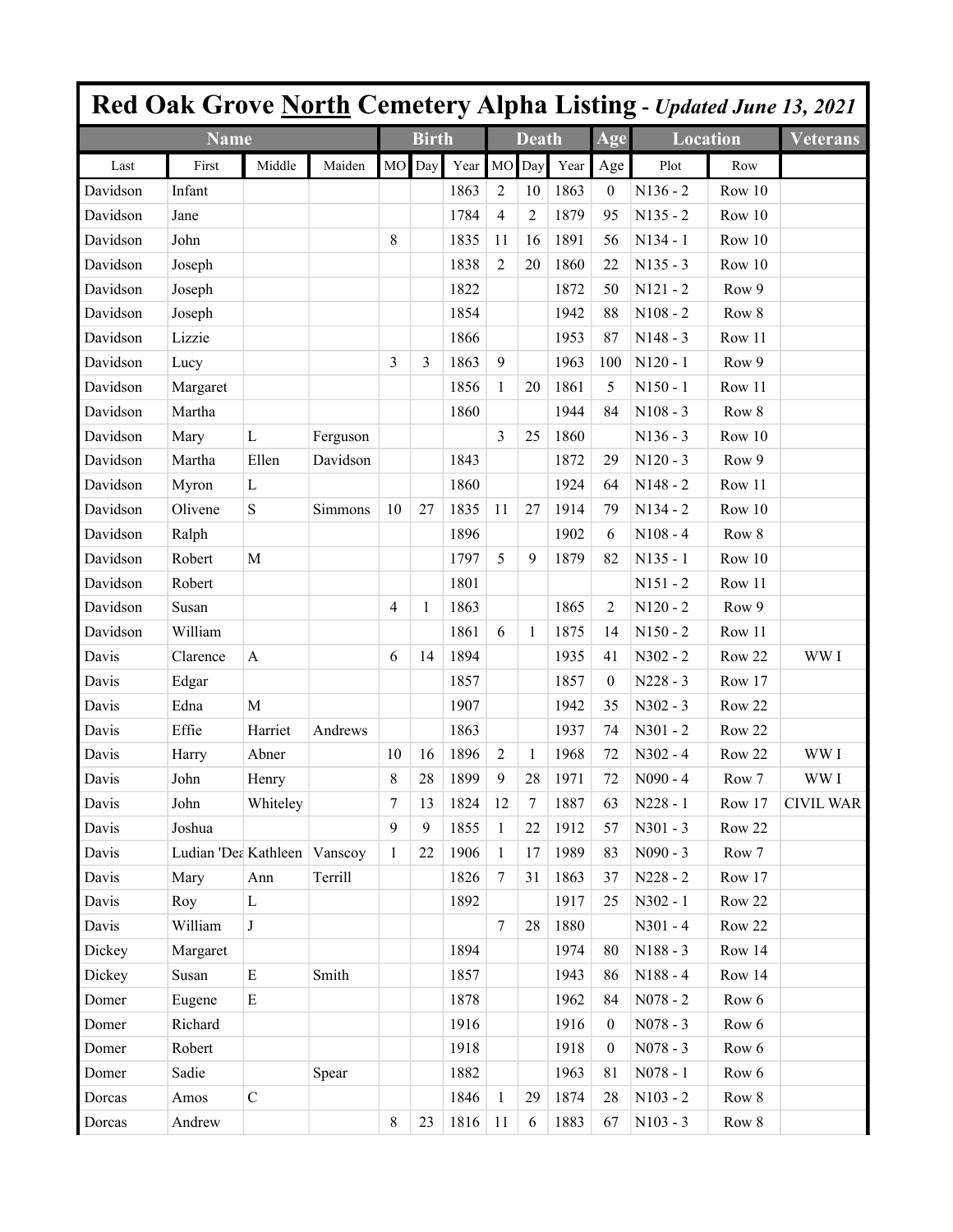|          |             |                           |               |                |              |      |                  |                |      |                |                 |                  | Red Oak Grove North Cemetery Alpha Listing - Updated June 13, 2021 |
|----------|-------------|---------------------------|---------------|----------------|--------------|------|------------------|----------------|------|----------------|-----------------|------------------|--------------------------------------------------------------------|
|          | <b>Name</b> |                           |               |                | <b>Birth</b> |      |                  | <b>Death</b>   |      | Age            | <b>Location</b> |                  | <b>Veterans</b>                                                    |
| Last     | First       | Middle                    | Maiden        | M <sub>O</sub> | Day          | Year | MO               | Day            | Year | Age            | Plot            | Row              |                                                                    |
| Dorcas   | Charles     |                           |               | 5              | 9            | 1867 | 10               | 9              | 1893 | 26             | $N116 - ?$      | Row 9            |                                                                    |
| Dorcas   | Cyrus       |                           |               |                |              | 1850 |                  |                | 1928 | 78             | $N109 - 1$      | Row 8            |                                                                    |
| Dorcas   | Effie       | Mae                       |               |                |              | 1874 |                  |                | 1874 | $\theta$       | N109            | Row 8            |                                                                    |
| Dorcas   | Eliza       | Mae                       | Hay           |                |              | 1853 |                  |                | 1874 | 21             | $N109 - 1$      | Row 8            |                                                                    |
| Dorcas   | Elizabeth   | Martin                    |               |                |              | 1855 |                  |                | 1951 | 96             | $N109 - 2$      | Row 8            |                                                                    |
| Dorcas   | Ezra        |                           |               | 12             | 24           | 1858 | 1                | 14             | 1877 | 19             | $N116 - ?$      | Row 9            |                                                                    |
| Dorcas   | Jesse       |                           |               |                |              | 1820 | 6                | 1              | 1882 | 62             | $N201 - 4$      | Row 15           |                                                                    |
| Dorcas   | John        |                           |               | 12             | 15           | 1821 | 6                | 1              | 1898 | 77             | $N116 - 1$      | Row 9            |                                                                    |
| Dorcas   | John        | W.                        |               |                |              | 1841 |                  |                | 1864 | 23             | $N103 - 1$      | Row 8            | <b>CIVIL WAR</b>                                                   |
| Dorcas   | Josiah      |                           |               |                |              | 1851 |                  |                | 1934 | 83             | $N061 - 4$      | Row 5            |                                                                    |
| Dorcas   | Maggie      |                           |               |                |              | 1860 |                  |                | 1927 | 67             | $N104 - 4$      | Row 8            |                                                                    |
| Dorcas   | Mahala      |                           | <b>Bowles</b> | 6              | 28           | 1820 | 5                | 3              | 1897 | 77             | $N201 - 3$      | Row 15           |                                                                    |
| Dorcas   | Mary        | Jane                      | Smith         |                |              | 1856 |                  |                | 1932 | 76             | $N061 - 3$      | Row 5            |                                                                    |
| Dorcas   | Mary        | Regina                    | Miller        | 8              | 25           | 1817 | 9                | 30             | 1890 | 73             | $N103 - 4$      | Row 8            |                                                                    |
| Dorcas   | Mary        |                           |               | 8              | 25           | 1811 | 9                | 30             | 1890 | 79             | $N103 - ?$      | Row 8            |                                                                    |
| Dorcas   | Sarah       |                           |               | 7              | 1            | 1823 | 3                | 19             | 1905 | 82             | $N116 - 2$      | Row 9            |                                                                    |
| Dorcas   | Simon       |                           |               |                |              | 1855 |                  |                | 1937 | 82             | $N104 - 1$      | Row 8            |                                                                    |
| Dunn     | Alexander   |                           |               |                |              | 1870 |                  |                | 1939 | 69             | $N047 - 2$      | Row <sub>4</sub> |                                                                    |
| Dunn     | Annie       |                           | Davidson      |                |              | 1872 |                  |                | 1959 | 87             | $N047 - 1$      | Row 4            |                                                                    |
| Dunn     | Infant      |                           |               |                |              |      |                  |                |      | $\theta$       | $N047 - 3$      | Row <sub>4</sub> |                                                                    |
| Dwinnell | Austin      |                           |               |                |              | 1816 | 8                | 3              | 1885 | 69             | $N202 - 4$      | Row 15           |                                                                    |
| Dwinnell | Charlotte   |                           |               | 8              | 27           | 1833 | 8                | 29             | 1907 | 74             | $N202 - 3$      | Row 15           |                                                                    |
| Dwinnell | Evaline     | Jane                      |               |                |              | 1863 | 5                | 6              | 1863 | $\theta$       | $N202 - 1$      | Row 15           |                                                                    |
| Echlin   | Margaret    | Jane                      | Safley        | 1              | 9            | 1880 | $\overline{4}$   | 4              | 1961 | 81             | $N174 - 2$      | Row 13           |                                                                    |
| Echlin   | Roy         | D                         |               | 10             | 11           | 1873 | 10               | 29             | 1928 | 55             | $N174 - 1$      | Row 13           |                                                                    |
| Ely      | Alice       |                           | Ferguson      | $\mathbf{1}$   | $\,8\,$      | 1865 | $\overline{2}$   | 26             | 1945 | 80             | N093-?          | Row 7            |                                                                    |
| English  | Cora        | $\mathbf{A}$              |               |                |              | 1875 | 10               | 9              | 1876 | 1              | $N265 - 4$      | Row 19           |                                                                    |
| English  | David       | W                         |               |                |              | 1826 | 5                | 18             | 1898 | 72             | $N265 - 2$      | Row 19           |                                                                    |
| English  | Ellen       | $\boldsymbol{\mathsf{A}}$ |               |                |              | 1832 | $\boldsymbol{7}$ | 23             | 1917 | 85             | $N265 - 3$      | Row 19           |                                                                    |
| Escher   | Fredricka   |                           | Kreep         | 9              | 28           | 1830 | $\overline{3}$   | 23             | 1900 | 70             | $N115 - 1$      | Row 9            |                                                                    |
| Escher   | John        | Jacob                     |               | 8              | 9            | 1832 | $\boldsymbol{7}$ | 13             | 1911 | 79             | $N115 - 2$      | Row 9            |                                                                    |
| Escher   | Sarah       | Jane                      |               |                |              | 1864 |                  |                | 1937 | 73             | $N115 - 4$      | Row 9            |                                                                    |
| Evans    | Robert      |                           |               |                |              | 1803 | 11               | $\overline{4}$ | 1865 | 62             | $N128 - 1$      | Row 10           |                                                                    |
| Farmer   | Annie       | $\mathbf E$               |               |                |              | 1861 | $\,8\,$          | 15             | 1863 | $\overline{c}$ | $N265 - 4$      | Row 19           |                                                                    |
| Ferguson | Ada         | May                       | Williams      |                |              | 1865 |                  |                | 1953 | 88             | $N209 - 3$      | Row 15           |                                                                    |
| Ferguson | Anna        | $\mathbf M$               | Goodrich      | $\mathbf{1}$   | 24           | 1849 | $\mathfrak{Z}$   | 31             | 1909 | 60             | $N272 - 1$      | Row 20           |                                                                    |
| Ferguson | Bertie      | $\mathbf L$               |               |                |              | 1885 | $\sqrt{2}$       | 15             | 1889 | 4              | $N272 - 3$      | Row 20           |                                                                    |
| Ferguson | Clara       |                           |               | $\overline{c}$ | 9            | 1888 | $\boldsymbol{6}$ | 21             | 1952 | 64             | N093-?          | Row 7            |                                                                    |
| Ferguson | Grace       | $\boldsymbol{\mathsf{A}}$ |               |                |              | 1882 | 3                | 22             | 1889 | 7              | $N272 - 4$      | Row 20           |                                                                    |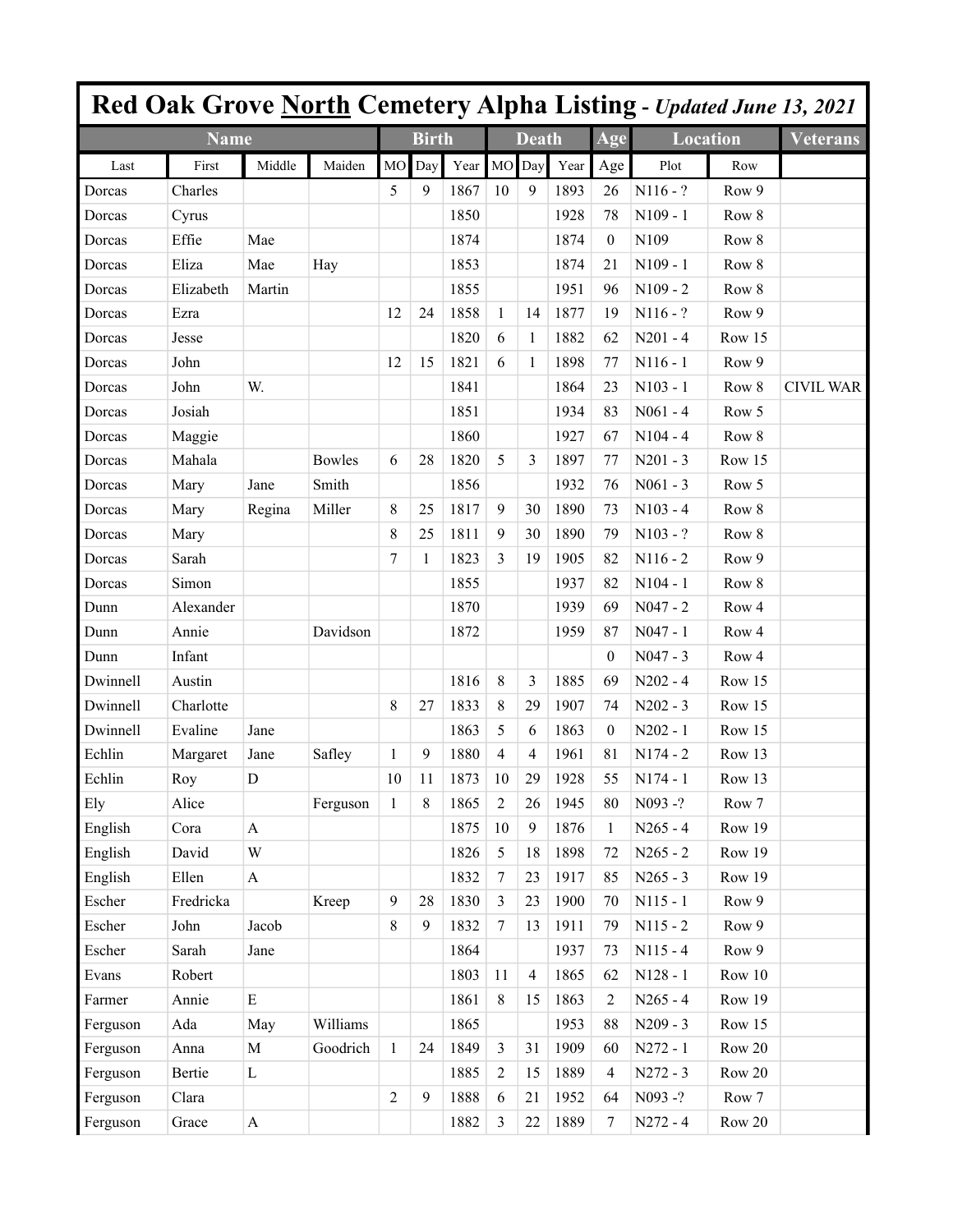|          |                    |                   |           |                |                |             |                |                |      |                  |                  |        | <b>Red Oak Grove North Cemetery Alpha Listing - Updated June 13, 2021</b> |
|----------|--------------------|-------------------|-----------|----------------|----------------|-------------|----------------|----------------|------|------------------|------------------|--------|---------------------------------------------------------------------------|
|          | <b>Name</b>        |                   |           |                | <b>Birth</b>   |             |                | <b>Death</b>   |      | Age              | <b>Location</b>  |        | <b>Veterans</b>                                                           |
| Last     | First              | Middle            | Maiden    | <b>MO</b>      | Day            | Year MO Day |                |                | Year | Age              | Plot             | Row    |                                                                           |
| Ferguson | <b>Infant Sons</b> |                   |           |                |                | 1892        |                |                | 1892 | 0                | $N226 - 2$       | Row 17 |                                                                           |
| Ferguson | Isabelle           |                   | Sturrock  |                |                | 1810        | 11             |                | 1846 | 36               | N093 - 5         | Row 7  |                                                                           |
| Ferguson | Jackson            |                   |           | 12             | 5              | 1843        | $\mathbf{1}$   | 7              | 1916 | 73               | $N272 - 2$       | Row 20 |                                                                           |
| Ferguson | James              | Douglas           |           | 11             | 13             | 1858        | 10             | 27             | 1897 | 39               | $N226 - 4$       | Row 17 |                                                                           |
| Ferguson | Jeannette          |                   | Fairchild |                | $\overline{c}$ | 1826        | 11             | 19             | 1898 | 72               | $N093 - 3$       | Row 7  |                                                                           |
| Ferguson | John               |                   |           | 10             | 31             | 1804        | $\overline{9}$ | 11             | 1884 | 80               | $N093 - 2$       | Row 7  |                                                                           |
| Ferguson | John               |                   |           | 12             | 7              | 1848        | 10             | 13             | 1887 | 39               | $N093 - 4$       | Row 7  |                                                                           |
| Ferguson | Josephine          |                   |           | 7              | 8              | 1891        | 3              | 18             | 1892 | $\mathbf{1}$     | $N226 - 1$       | Row 17 |                                                                           |
| Ferguson | Mary               | Jane              | Little    | 4              | 16             | 1861        | $\overline{c}$ | 21             | 1944 | 83               | $N226 - 3$       | Row 17 |                                                                           |
| Ferguson | Virginia           | Kittie'           |           |                |                | 1876        | $\mathbf{1}$   | 25             | 1881 | 5                | $N272 - 3$       | Row 20 |                                                                           |
| Ferguson | Walter             |                   |           | 10             | 6              | 1862        | 5              | 11             | 1863 | $\mathbf{1}$     | $N093 - 1$       | Row 7  |                                                                           |
| Ferguson | William            | A                 |           |                |                | 1860        |                |                | 1925 | 65               | $N209 - 4$       | Row 15 |                                                                           |
| Findlay  | Charles            | W                 |           |                |                | 1898        |                |                | 1967 | 69               | $N059 - 2$       | Row 5  | WW I                                                                      |
| Findlay  | James              |                   |           |                |                | 1819        |                |                | 1890 | 71               | $N058 - 3$       | Row 5  |                                                                           |
| Findlay  | Lavera             | $\mathbf M$       |           |                |                | 1897        |                |                | 1901 | 4                | $N059 - 1$       | Row 5  |                                                                           |
| Findlay  | Lillian            | $\mathbf G$       |           | 6              | $\overline{4}$ | 1908        | 9              | 22             | 1908 | $\boldsymbol{0}$ |                  |        |                                                                           |
| Findlay  | Lillian M          | Lillie'           | McMahon   |                |                | 1870        |                |                | 1963 | 93               | $N059 - 3$       | Row 5  |                                                                           |
| Findlay  | Martha             | L                 |           |                |                | 1901        |                |                | 1902 | $\mathbf{1}$     | $N059 - 1$       | Row 5  |                                                                           |
| Findlay  | Martha             | Torrence          | Hamilton  | 9              | 14             | 1824        | $\mathbf{1}$   | 8              | 1884 | 60               | $N058 - 1$       | Row 5  |                                                                           |
| Findlay  | Myron              | H                 |           | 6              | 10             | 1896        | 7              | 26             | 1896 | $\boldsymbol{0}$ | $N058 - 4$       | Row 5  |                                                                           |
| Findlay  | Stewart            | Don               |           |                |                | 1878        | 3              | 23             | 1884 | 6                | $N165 - 3$       | Row 12 |                                                                           |
| Findlay  | William            | $\mathbf{A}$      |           |                |                | 1869        |                |                | 1943 | 74               | $N059 - 4$       | Row 5  |                                                                           |
| Fowlie   | Arthur             | D                 |           |                |                | 1832        |                |                | 1905 | 73               | $N235 - 3$       | Row 17 |                                                                           |
| Fowlie   | Elspet             | Thompsor Schaffel |           | 1              | 3              | 1841        | $\mathbf{1}$   | 14             | 1905 | 64               | $N235 - 4$       | Row 17 |                                                                           |
| Fowlie   | George             |                   |           | 6              | 26             | 1879        |                |                | 1962 | 83               | $N274 - 2$       | Row 20 |                                                                           |
| Fowlie   | Melcena            |                   | Rickard   | $\overline{2}$ | 16             | 1881        | 12             | 3              | 1943 | 62               | $N274 - 1$       | Row 20 |                                                                           |
| Franklin | Martha             | E                 | Sleater   |                |                | 1876        |                |                | 1915 | 39               | $N147 - 2$       | Row 11 |                                                                           |
| Gault    | Berdina            | ${\bf E}$         | Moore     |                |                | 1904        |                |                | 1933 | 29               | N296 - 2         | Row 21 |                                                                           |
| Gault    | Donna              | J                 | Horner    | 6              | 8              | 1935        |                |                |      |                  | $-1935$ N296 - 4 | Row 21 |                                                                           |
| Gault    | Franklin           |                   |           | $\overline{c}$ | 11             | 1931        | $\overline{2}$ | $\tau$         | 2000 | 69               | N296 - 3         | Row 21 | <b>KOREA</b>                                                              |
| Gilmore  | Effie              | $\bf I$           |           |                |                | 1864        |                |                | 1903 | 39               | N199-4           | Row 15 |                                                                           |
| Goodrich | Durancy            |                   | Rickard   | 5              | 29             | 1815        | $\overline{4}$ | 4              | 1895 | 80               | $N257 - 3$       | Row 19 |                                                                           |
| Goodrich | Ezra               |                   |           |                |                | 1846        |                |                | 1920 | 74               | $N257 - 1$       | Row 19 | <b>CIVIL WAR</b>                                                          |
| Goodrich | John               |                   |           | 8              | $\mathbf{1}$   | 1795        | $\overline{2}$ | $\overline{2}$ | 1877 | 82               | $N257 - 2$       | Row 19 |                                                                           |
| Goodrich | Mary               | $\mathbf{A}$      | Wilson    | 12             | 21             | 1827        | 12             | 30             | 1911 | 84               | $N256 - 2$       | Row 19 |                                                                           |
| Goodrich | Robert             |                   |           | 3              | 3              | 1830        | 5              | 9              | 1865 | 35               | $N256 - 1$       | Row 19 |                                                                           |
| Greene   | Anna               |                   | Pirie     | 5              | $\overline{4}$ | 1827        | 10             | 13             | 1897 | 70               | N193 - 2         | Row 14 |                                                                           |
| Greene   | David              | G                 |           | 12             | 6              | 1825        | 5              | 22             | 1904 | 79               | N193 - 1         | Row 14 |                                                                           |
| Hancock  | Daniel             | $\mathbf{A}$      |           |                |                | 1850        |                |                | 1937 | 87               | $N300 - 1$       | Row 22 |                                                                           |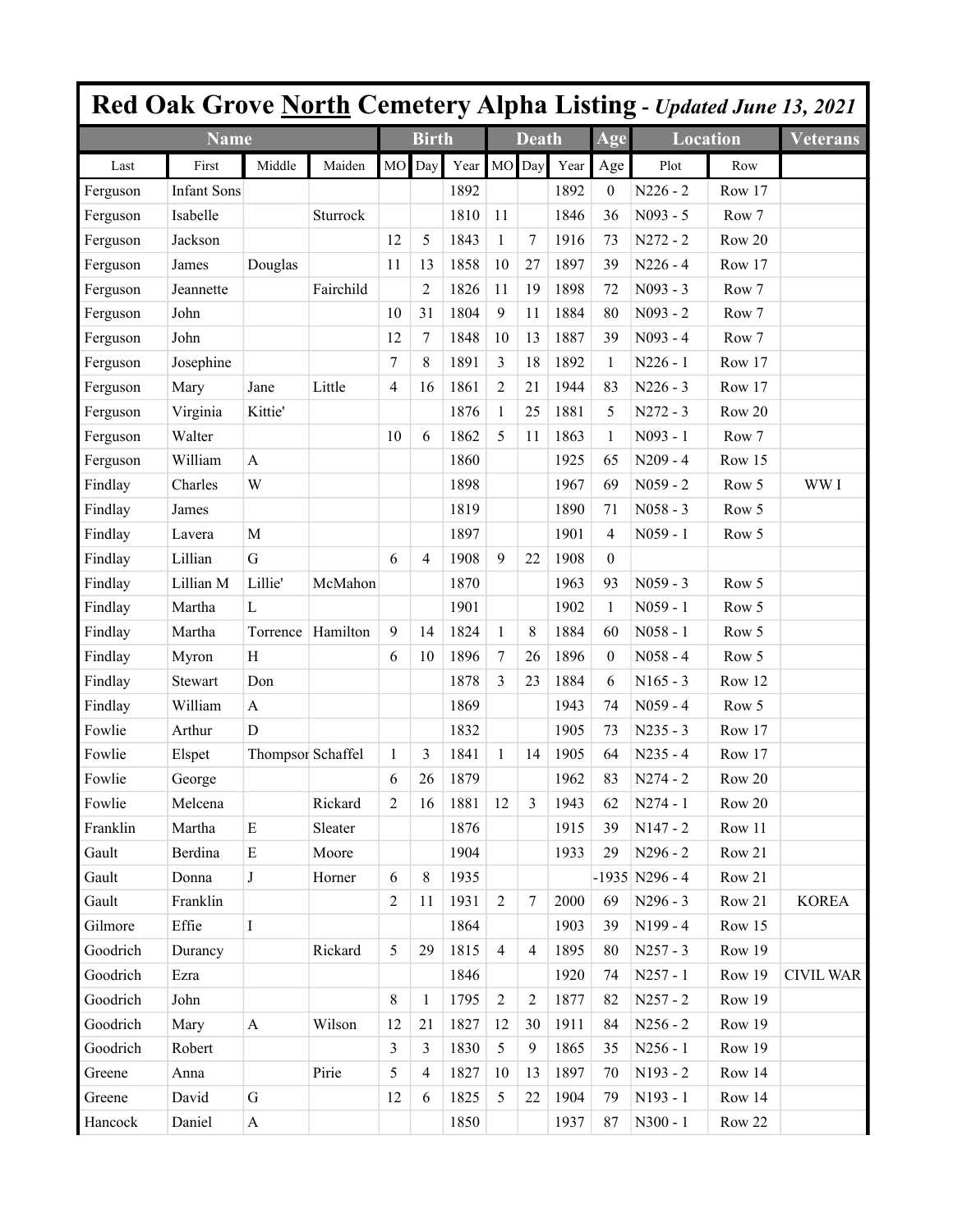|           |                   |                           |           |                |              |      |                |                |      |                  |                 |                  | Red Oak Grove North Cemetery Alpha Listing - Updated June 13, 2021 |
|-----------|-------------------|---------------------------|-----------|----------------|--------------|------|----------------|----------------|------|------------------|-----------------|------------------|--------------------------------------------------------------------|
|           | <b>Name</b>       |                           |           |                | <b>Birth</b> |      |                | <b>Death</b>   |      | Age              | <b>Location</b> |                  | <b>Veterans</b>                                                    |
| Last      | First             | Middle                    | Maiden    | M <sub>O</sub> | Day          | Year | <b>MO</b>      | Day            | Year | Age              | Plot            | Row              |                                                                    |
| Hart      | Emeline           |                           | Lewis     | 5              | 23           | 1812 | 11             | 11             | 1891 | 79               | $N229 - 4$      | Row 17           |                                                                    |
| Hartley   | Cora              | $\mathbf{L}$              | Fowler    |                |              | 1889 |                |                | 1964 | 75               | $N314 - 3$      | Row 23           |                                                                    |
| Hartley   | Georgia           | $\mathbf E$               |           | 4              | 11           | 1923 | 5              | 13             | 1924 | 1                | $N314 - 1$      | Row 23           |                                                                    |
| Hartley   | Infant            | son                       |           | 8              | 17           | 1912 | 8              | 18             | 1912 | $\theta$         | $N314 - 2$      | Row 23           |                                                                    |
| Hartley   | Walter            |                           |           |                |              | 1888 |                |                | 1946 | 58               | $N314 - 4$      | Row 23           |                                                                    |
| Hawley    | Adell             |                           |           |                |              | 1858 | $\mathbf{1}$   | 1              | 1862 | 4                | $N172 - 4$      | Row 13           |                                                                    |
| Hayburn   | Alex              | H                         |           |                |              | 1846 | 9              | 26             | 1861 | 15               | N237 - ?        | Row 17           |                                                                    |
| Henderson | David             | William                   |           | 10             | 22           | 1904 | 5              | 16             | 1975 | 71               | $N072 - 2$      | Row 6            |                                                                    |
| Henderson | Dorothy           |                           |           |                |              | 1909 |                |                | 1993 | 84               | $N029 - 3$      | Row 3            |                                                                    |
| Henderson | Edna              |                           |           | 6              | 27           | 1910 |                |                | 1986 | 76               | $N072 - 1$      | Row 6            |                                                                    |
| Henderson | Harriet           | $\mathbf E$               |           |                |              | 1868 |                |                | 1959 | 91               | $N071 - 4$      | Row 6            |                                                                    |
| Henderson | <b>Infant Dau</b> |                           |           |                |              | 1877 | 5              | 21             | 1877 | $\theta$         | $N071 - 2$      | Row 6            |                                                                    |
| Henderson | Infant Son        |                           |           | $\overline{c}$ | 8            | 1944 | $\overline{2}$ | 17             | 1944 | $\theta$         | $N072 - 2$      | Row 6            |                                                                    |
| Henderson | Isabelle          | M                         |           |                |              | 1907 |                |                | 1974 | 67               | $N029 - 2$      | Row <sub>3</sub> |                                                                    |
| Henderson | John              | $\mathbf G$               |           |                |              | 1865 |                |                | 1936 | 71               | $N057 - 4$      | Row 5            |                                                                    |
| Henderson | John              |                           |           | $\mathbf{1}$   | 8            | 1810 | $\overline{3}$ | 26             | 1882 | 72               | $N043 - 1$      | Row <sub>4</sub> |                                                                    |
| Henderson | Loma              | $\mathcal{O}$             | Franklin  |                |              | 1872 |                |                | 1963 | 91               | $N057 - 3$      | Row 5            |                                                                    |
| Henderson | Mary              | $\boldsymbol{\mathsf{A}}$ |           |                |              | 1898 |                |                | 1975 | 77               | $N057 - 2$      | Row 5            |                                                                    |
| Henderson | Mary              |                           |           | 10             | 12           | 1827 | $\overline{4}$ | 30             | 1897 | 70               | $N071 - 3$      | Row 6            |                                                                    |
| Henderson | Milton            |                           |           | 8              | 1            | 1903 | $\overline{4}$ | 4              | 1988 | 85               | $N057 - 1$      | Row 5            | WW II                                                              |
| Henderson | Sophia            |                           | Schultz   |                |              | 1877 |                |                | 1933 | 56               | $N072 - 3$      | Row 6            |                                                                    |
| Henderson | William           |                           |           | 3              | 1            | 1855 | $\tau$         | 25             | 1919 | 64               | $N072 - 4$      | Row 6            |                                                                    |
| Herington | Pitt              | <b>Bruce</b>              |           | 2              | 5            | 1841 | 1              | 5              | 1919 | 78               | N Kiosk         |                  | <b>CIVIL WAR</b>                                                   |
| Herring   | Albert            | L                         |           |                |              | 1847 | 12             | 9              | 1889 | 42               | $N288 - 4$      | Row 21           |                                                                    |
| Herring   | Brenda            |                           | Emick     | 12             | 30           | 1955 |                |                |      |                  | N319-2          | Row 23           |                                                                    |
| Herring   | Carolyn           | $\mathbf M$               | Johnston  | $\tau$         | 23           | 1934 |                |                |      |                  | N319 - 1        | Row 23           |                                                                    |
| Herring   | Kenneth           | $\mathbf L$               |           | $\mathbf{1}$   | 17           | 1933 |                |                |      |                  | N319-1          | Row 23           |                                                                    |
| Herring   | Michael           | Allan                     |           | 8              | 1            | 1956 |                |                |      |                  | $N319 - 3$      | Row 23           |                                                                    |
| Herring   | Michael           |                           |           |                |              |      |                |                |      |                  | $N319 - 4$      | Row 23           | Owner                                                              |
| Herring   | Michael           |                           |           |                |              |      |                |                |      |                  | N320 - 1        | Row 23           | Owner                                                              |
| Herring   | Rachel            |                           | Boone     | 5              |              | 1850 | 10             | $\overline{4}$ | 1920 | 70               | $N288 - 3$      | Row 21           |                                                                    |
| Herring   | William           |                           |           |                |              | 1881 |                |                | 1938 | 57               | N288 - 2        | Row 21           |                                                                    |
| Hill      | Maria             |                           | McCoubrey |                |              | 1850 | $\overline{2}$ | $\mathbf{1}$   | 1882 | 32               | N183 - 2        | Row 14           |                                                                    |
| Hooker    | Candace           | Amelia                    |           |                |              | 1878 |                |                | 1949 | 71               | $N127 - 3$      | Row 10           | WW I                                                               |
| Hooker    | Sidney            |                           |           |                |              | 1876 |                |                | 1916 | 40               | $N127 - 4$      | Row 10           | SPAN/AM                                                            |
| Illegible | markers           |                           |           |                |              |      |                |                |      | $\theta$         | $N258 - 1-4$    | Row 19           |                                                                    |
| Jackson   | Bessie            |                           |           |                |              | 1874 |                |                | 1874 | $\boldsymbol{0}$ | $N132 - 4$      | Row 10           |                                                                    |
| Jackson   | Richard           | Andrew                    |           |                |              | 1831 |                |                | 1913 | 82               | N132 - 2        | Row 10           |                                                                    |
| Jackson   | Louisa            |                           |           |                |              | 1871 |                |                | 1874 | 3                | N132 - 3        | Row 10           |                                                                    |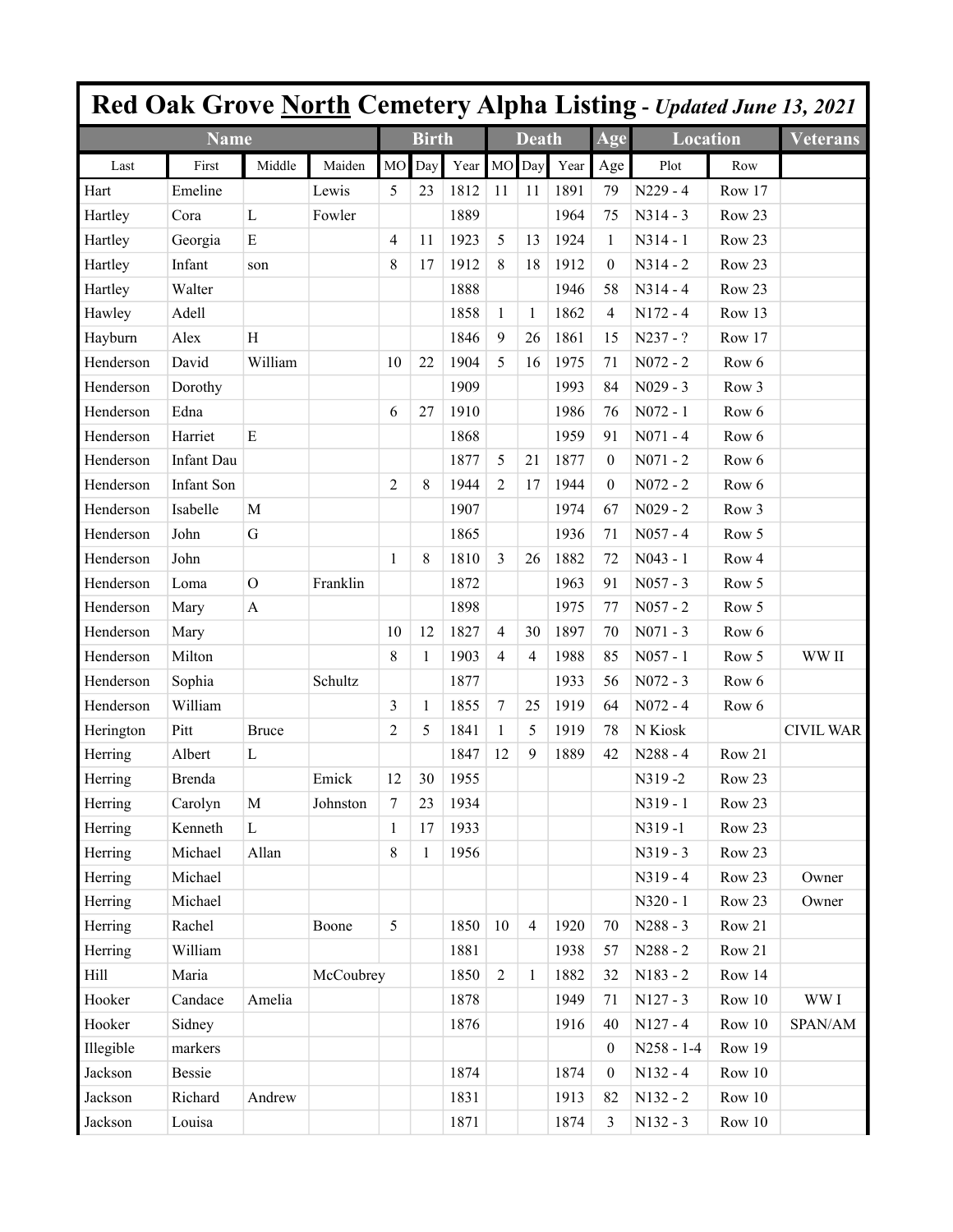|          |                   |                           |           |                |                |             |                |              |      |                  | <b>Red Oak Grove North Cemetery Alpha Listing - Updated June 13, 2021</b> |                  |                 |
|----------|-------------------|---------------------------|-----------|----------------|----------------|-------------|----------------|--------------|------|------------------|---------------------------------------------------------------------------|------------------|-----------------|
|          | <b>Name</b>       |                           |           |                | <b>Birth</b>   |             |                | <b>Death</b> |      | Age              | <b>Location</b>                                                           |                  | <b>Veterans</b> |
| Last     | First             | Middle                    | Maiden    | <b>MO</b>      | Day            | Year MO Day |                |              | Year | Age              | Plot                                                                      | Row              |                 |
| Jackson  | Nancy             | Lois                      | McKane    |                |                | 1832        |                |              | 1888 | 56               | $N132 - 1$                                                                | Row 10           |                 |
| Johnson  | Margaret          | ${\bf E}$                 | Sailor    |                |                | 1877        |                |              | 1959 | 82               | $N003 - 4$                                                                | Row 1            |                 |
| Johnson  | Olivene           | Sibyl                     |           | 4              | 28             | 1912        | $\overline{4}$ | 28           | 1912 | $\boldsymbol{0}$ | $N017 - 1$                                                                | Row <sub>2</sub> |                 |
| Johnson  | Oliver            | S                         |           |                |                | 1871        |                |              | 1927 | 56               | $N003 - 1$                                                                | Row 1            |                 |
| Johnson  | Susan             | Ethel                     |           |                |                | 1870        |                |              | 1909 | 39               | $N003 - 3$                                                                | Row 1            |                 |
| Johnston | Helen             | A                         |           |                |                | 1853        |                |              | 1929 | 76               | $N065 - 4$                                                                | Row 5            |                 |
| Johnston | Infant            |                           |           | $\mathbf{1}$   | 11             | 1881        | $\mathbf{1}$   | 12           | 1881 | $\boldsymbol{0}$ | $N159 - ?$                                                                | Row 12           |                 |
| Johnston | James             | Gibson                    |           |                |                | 1857        | 10             | 3            | 1884 | 27               | $N065 - 0$                                                                | Row 5            |                 |
| Johnston | Jane              |                           | Gibson    | 9              | 3              | 1828        | $\tau$         | 7            | 1919 | 91               | $N065 - 3$                                                                | Row 5            |                 |
| Johnston | Janet             | $\mathbf D$               |           |                |                | 1871        |                |              | 1936 | 65               | $N064 - 3$                                                                | Row 5            |                 |
| Johnston | Sidney            | $\mathbf M$               |           |                |                | 1868        | 5              | 11           | 1869 | 1                | $N121 - 4$                                                                | Row 9            |                 |
| Johnston | Thomas            |                           |           | 3              | 18             | 1825        | 10             | 31           | 1908 | 83               | $N065 - 2$                                                                | Row 5            |                 |
| Jones    | <b>Bessie</b>     |                           | Ferguson  |                |                | 1850        |                |              | 1939 | 89               | N093-?                                                                    | Row 7            |                 |
| Keller   | Clara             | $\mathbf M$               |           |                |                | 1875        |                |              | 1908 | 33               | $N016 - 2$                                                                | Row <sub>2</sub> |                 |
| Keller   | Clarissa          | $\mathcal{C}$             |           | 6              | $\overline{2}$ | 1875        | $\tau$         | 24           | 1908 | 33               | $N015 - 1$                                                                | Row <sub>2</sub> |                 |
| Keller   | Harold            | $\mathbf E$               |           |                |                | 1901        |                |              |      |                  | $N015 - ?$                                                                | Row <sub>2</sub> |                 |
| Keller   | William           | $\boldsymbol{\mathsf{A}}$ |           |                |                | 1875        |                |              | 1950 | 75               | $N015 - 2$                                                                | Row <sub>2</sub> |                 |
| Kemp     | Alice             |                           | McCune    | 2              | 20             | 1855        | 5              | 27           | 1892 | 37               | $N131 - 1$                                                                | Row 10           |                 |
| Kinney   | <b>Infant Dau</b> |                           |           |                |                | 1875        |                |              | 1875 | $\boldsymbol{0}$ | $N074 - 2$                                                                | Row 6            |                 |
| Kinney   | <b>Infant Son</b> |                           |           |                |                | 1898        |                |              | 1899 | 1                | $N074 - 4$                                                                | Row 6            |                 |
| Kinney   | Joel              |                           |           | 11             | $\overline{4}$ | 1826        | $\overline{2}$ | 9            | 1897 | 71               | $N074 - 1$                                                                | Row 6            |                 |
| Kinney   | John              | D                         |           | 9              | 16             | 1867        | 8              | 16           | 1887 | 20               | $N074 - 3$                                                                | Row 6            |                 |
| Kinney   | Martha            |                           |           | 1              | 10             | 1836        |                |              |      |                  | $N074 - 1$                                                                | Row 6            |                 |
| Kinney   | Teresa            |                           |           |                |                | 1866        |                |              | 1869 | 3                | $N074 - 2$                                                                | Row 6            |                 |
| Kizer    | Jane              |                           | Coutts    |                |                | 1817        |                |              | 1897 | 80               | $N180 - 4$                                                                | Row 13           |                 |
| Klith    | Vada              | $\mathbf M$               | Yule      |                |                | 1915        |                |              | 2000 | 85               | N277 - 5                                                                  | Row 20           |                 |
| Koontz   | Clarence          |                           |           | 6              | 13             | 1897        |                |              | 1970 | 73               | $N151 - 4$                                                                | Row 11           | WW I            |
| Koontz   | Louise            |                           | Cousins   | $\overline{4}$ | 9              | 1908        | $\overline{4}$ | 3            | 1988 | 80               | $N151 - 3$                                                                | Row 11           |                 |
| Laing    | Allan             | Raymond                   |           | 8              | 5              | 1873        | 5              | 9            | 1951 | 78               | $N305 - 2$                                                                | Row 22           |                 |
| Laing    | <b>Baby Boy</b>   |                           |           | 2              | 14             | 1913        | $\overline{2}$ | 27           | 1913 | $\boldsymbol{0}$ |                                                                           |                  |                 |
| Laing    | Frances           | Mae                       | Wintermut | $\overline{4}$ | 25             | 1879        | $\overline{7}$ | 29           | 1955 | 76               | N305 - 1                                                                  | Row 22           |                 |
| Laing    | George            | $\mathbf D$               |           |                |                | 1863        |                |              | 1939 | 76               | $N304 - 3$                                                                | Row 22           |                 |
| Laing    | James             | Robert                    |           | 11             | 7              | 1871        | $\mathbf{1}$   | 3            | 1950 | 79               | $N307 - 1$                                                                | Row 22           |                 |
| Laing    | John              | Henry                     |           | 10             | 14             | 1868        | 5              | 11           | 1944 | 76               | $N304 - 4$                                                                | Row 22           |                 |
| Laing    | Lilly             | Lloyd                     | Marker    | 8              | 16             | 1879        | 10             | 2            | 1955 | 76               | $N307 - 2$                                                                | Row 22           |                 |
| Laing    | Margaret          | Elizabeth                 |           | 4              | 9              | 1909        | 12             | 10           | 1990 | 81               | $N305 - 3$                                                                | Row 22           |                 |
| Laing    | Mary              |                           | Miene     | 8              | $\overline{4}$ | 1833        | $\overline{2}$ | 8            | 1927 | 94               | $N304 - 2$                                                                | Row 22           |                 |
| Laing    | Raymond           | Lowell                    |           | 5              | 11             | 1911        | 5              | 3            | 1996 | 85               | $N305 - 4$                                                                | Row 22           |                 |
| Laing    | William           | $\mathbf M$               |           | 10             | 14             | 1823        | $\mathbf{1}$   | 24           | 1905 | 82               | $N304 - 1$                                                                | Row 22           |                 |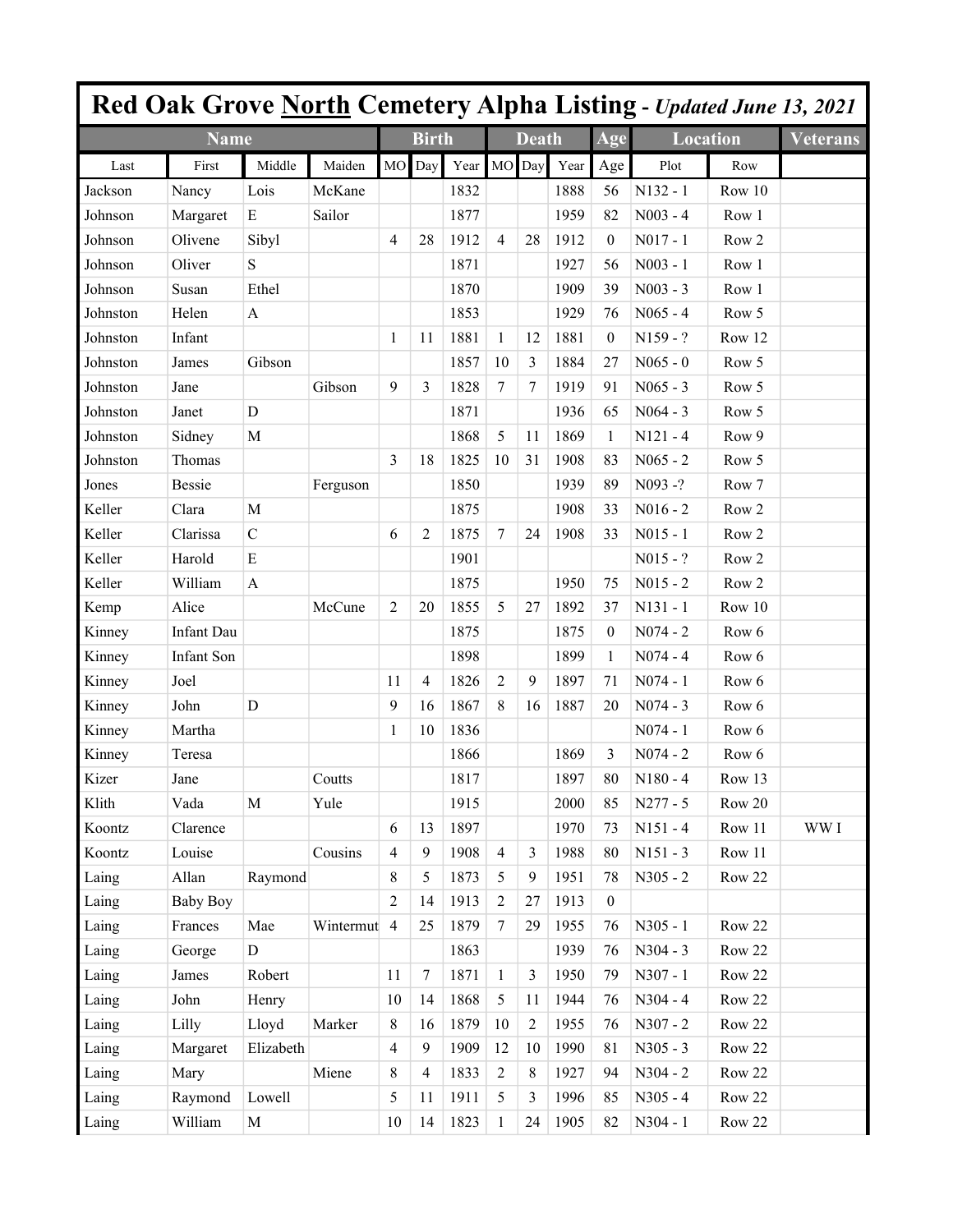|           |             |                           |            |                |                |      |                |                |      |                  | Red Oak Grove North Cemetery Alpha Listing - Updated June 13, 2021 |          |                 |
|-----------|-------------|---------------------------|------------|----------------|----------------|------|----------------|----------------|------|------------------|--------------------------------------------------------------------|----------|-----------------|
|           | <b>Name</b> |                           |            |                | <b>Birth</b>   |      |                | <b>Death</b>   |      | Age              | <b>Location</b>                                                    |          | <b>Veterans</b> |
| Last      | First       | Middle                    | Maiden     | M <sub>O</sub> | Day            | Year | MO             | Day            | Year | Age              | Plot                                                               | Row      |                 |
| Lamley    | Mary        | J                         | Paton      | 10             | 30             | 1846 | 6              | 29             | 1913 | 67               | $N211 - 2$                                                         | Row 16   |                 |
| Lamley    | William     | L                         |            |                |                | 1870 |                |                | 1879 | 9                | $N211 - 1$                                                         | Row 16   |                 |
| Lamp      | Isaiah      |                           |            | 6              | 5              | 1819 | 10             | $\overline{4}$ | 1868 | 49               | $N276 - 2$                                                         | Row 20   |                 |
| Leech     | Inia        |                           | Lewelen    |                |                | 1860 | 8              | 6              | 1860 | $\theta$         | $N165 - 4$                                                         | Row 12   |                 |
| Licht     | Dennis      |                           |            |                |                |      |                |                |      |                  | $N309 - 4$                                                         | Row 22   |                 |
| Licht     | Karen       |                           |            |                |                |      |                |                |      |                  | $N309 - 3$                                                         | Row 22   |                 |
| Lindsay   | Barbara     |                           | Williams   |                |                | 1808 | 6              | 7              | 1855 | 47               | $N234 - 4$                                                         | Row 17   |                 |
| Little    | Alice       |                           |            |                |                | 1873 |                |                | 1880 | 7                | $N155 - 3$                                                         | Row 12   |                 |
| Little    | Catharine   |                           | Crepps     | 11             | 28             | 1838 | 6              | 1              | 1918 | 80               | $N155 - 2$                                                         | Row 12   |                 |
| Little    | Florence    | A                         |            | 1              | 4              | 1859 | 6              | 28             | 1931 | 72               | $N213 - 3$                                                         | Row 16   |                 |
| Little    | Francis     | F                         |            |                |                | 1833 |                |                | 1922 | 89               | $N155 - 1$                                                         | Row 12   |                 |
| Little    | John        | Η                         |            |                |                | 1873 |                |                | 1873 | $\boldsymbol{0}$ | $N155 - 4$                                                         | Row 12   |                 |
| Little    | Joseph      |                           |            | 8              | $\overline{4}$ | 1827 | $\,8\,$        | 25             | 1893 | 66               | $N213 - 2$                                                         | Row 16   |                 |
| Little    | Mary        |                           | Drollinger | 5              | 11             | 1830 | 9              | 25             | 1892 | 62               | $N213 - 1$                                                         | Row 16   |                 |
| Long      | Angela      | Joyce                     | Leaf       | 1              | 6              | 1918 | $\tau$         | 20             | 2002 | 84               | $N036 - 2$                                                         | Row 3    |                 |
| Long      | Kim         | A                         |            | 11             | 20             | 1956 |                |                |      |                  | $N037 - 1$                                                         | Row 3    |                 |
| Long      | Laverne     | H                         |            | 4              | 5              | 1909 | 12             | 17             | 1985 | 76               | $N036 - 1$                                                         | Row 3    |                 |
| Long      | Mae         |                           |            | 1              | 6              | 1918 | 7              | 20             | 2002 | 31               | $N036 - 3$                                                         | Row 3    |                 |
| Long      | Rick        | LaVerne                   |            | 12             | 8              | 1948 | 3              | 23             | 2008 | 60               | $N036 - 4$                                                         | Row 3    | <b>VIETNAM</b>  |
| Lowery    | William     |                           |            |                |                | 1854 | 3              | 23             | 1881 | 27               | $N063 - 2$                                                         | Row 5    |                 |
| Mann      | Andrew      | Milne                     |            | 10             | 11             | 1836 | $\tau$         | 8              | 1918 | 82               | $N239 - 3$                                                         | Row 17   |                 |
| Mann      | Jane        |                           | Milne      |                |                | 1846 |                |                | 1923 | 77               | $N239 - 4$                                                         | Row 17   |                 |
| Mann      | William     |                           |            |                |                | 1801 | 5              | 2              | 1877 | 76               | $N239 - 2$                                                         | Row 17   |                 |
| Mansen    | Dwane       |                           |            |                |                |      | 11             |                | 1929 |                  | N193-4                                                             | Row 13   |                 |
| Marvin    | Infant      |                           |            |                |                |      |                |                |      | $\mathbf{0}$     | $N203 - ?$                                                         | Row $15$ |                 |
| Marvin    | Mary        | $\mathbf G$               |            |                |                | 1856 | 6              | 5              | 1856 | $\boldsymbol{0}$ | $N203 - ?$                                                         | Row 15   |                 |
| McCabe    | Annie       | ${\bf E}$                 | Spear      |                |                | 1849 | $\mathbf{1}$   | 14             | 1869 | 20               | $N091 - 1$                                                         | Row 7    |                 |
| McCabe    | John        |                           |            | 12             | 27             | 1835 | $\overline{2}$ | 23             | 1877 | 42               | $N077 - 1$                                                         | Row 6    |                 |
| McCabe    | Margaret    |                           |            |                |                | 1836 | $\sqrt{2}$     | 23             | 1877 | 41               | $N077 - 2$                                                         | Row 6    |                 |
| McClellan | Anna        | $\bf J$                   |            | $\overline{3}$ | 1              | 1856 | $\sqrt{6}$     | 17             | 1885 | 29               | $N279 - 2$                                                         | Row 20   |                 |
| McClellan | Georgia     |                           | Spencer    | 11             | 15             | 1933 | 10             | 21             | 2010 | 77               | $N274 - 3$                                                         | Row 20   |                 |
| McClellan | Infant Dau  |                           |            | $\overline{4}$ |                | 1883 | $\overline{4}$ |                | 1883 | $\boldsymbol{0}$ | $N279 - 3$                                                         | Row 20   |                 |
| McClellan | Infant Son  |                           |            |                |                | 1880 | 6              | 12             | 1880 | $\boldsymbol{0}$ | $N279 - 4$                                                         | Row 20   |                 |
| McCormick | Joseph      |                           |            |                |                |      | 8              | 18             |      | $\boldsymbol{0}$ | N263-?                                                             | Row 19   |                 |
| McCormick | Mary        | $\boldsymbol{\mathsf{A}}$ |            | $\tau$         | 31             | 1877 | 12             | $\mathbf{1}$   | 1890 | 13               | N239 - 1                                                           | Row 17   |                 |
| McCoubrey | Jane        |                           |            |                |                | 1814 | $\overline{c}$ | 20             | 1884 | 70               | $N183 - 3$                                                         | Row 14   |                 |
| McCoubrey | Robert      |                           |            |                |                | 1855 | $\overline{9}$ | 18             | 1872 | 17               | N183 - 1                                                           | Row 14   |                 |
| McCoubrey | Robert      |                           |            |                |                | 1813 | 10             | $\mathbf{1}$   | 1877 | 64               | N183 - 1                                                           | Row 14   |                 |
| McCoubrey | Samuel      |                           |            |                |                | 1839 | $\sqrt{2}$     | 11             | 1861 | 22               | $N183 - 4$                                                         | Row 14   |                 |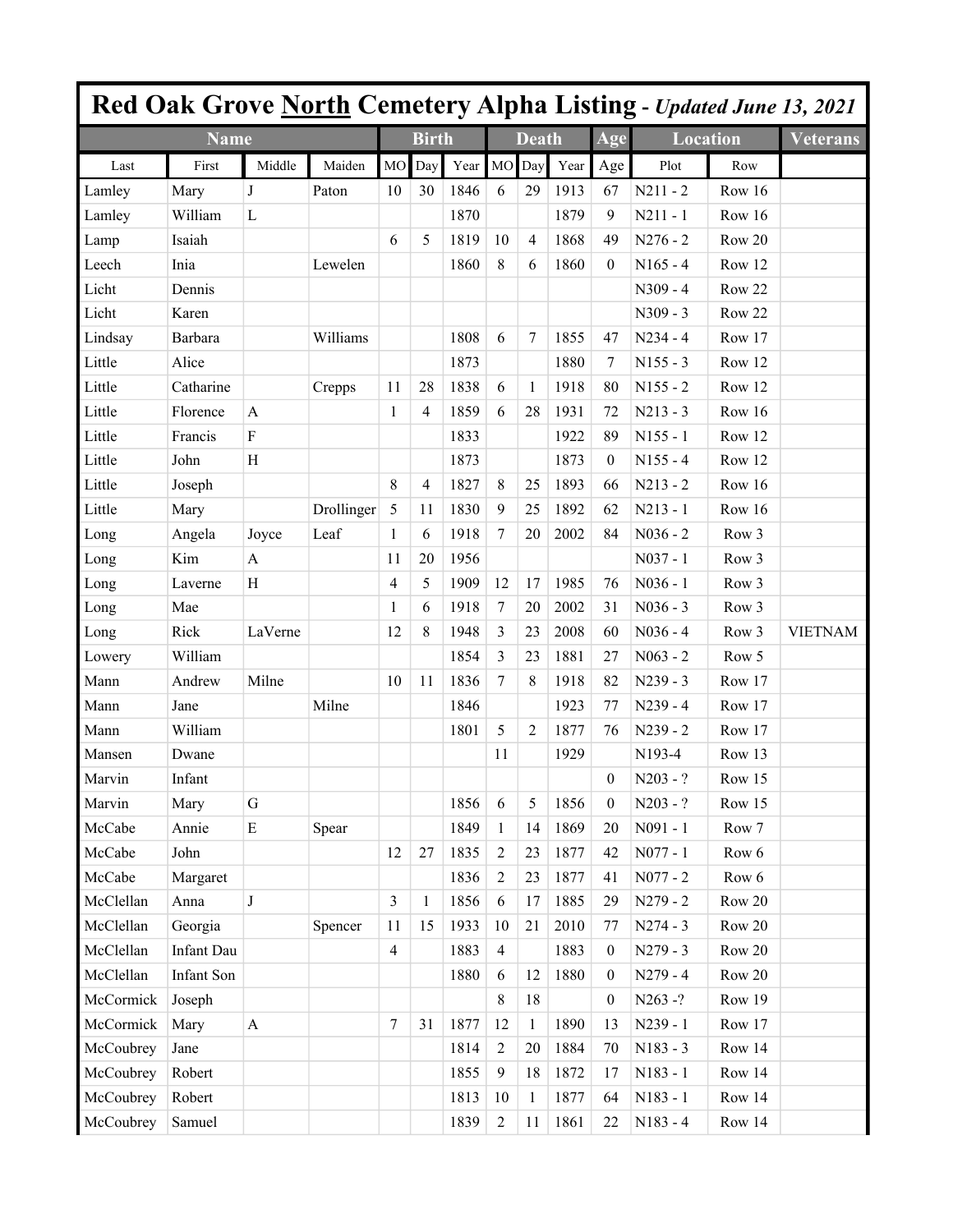|                       |                |               |                  |           |              |      |                 |              |      |                |                 |        | Red Oak Grove North Cemetery Alpha Listing - Updated June 13, 2021 |
|-----------------------|----------------|---------------|------------------|-----------|--------------|------|-----------------|--------------|------|----------------|-----------------|--------|--------------------------------------------------------------------|
|                       | <b>Name</b>    |               |                  |           | <b>Birth</b> |      |                 | <b>Death</b> |      | Age            | <b>Location</b> |        | <b>Veterans</b>                                                    |
| Last                  | First          | Middle        | Maiden           | <b>MO</b> | Day          | Year | <b>MO</b>       | Day          | Year | Age            | Plot            | Row    |                                                                    |
| McCully               | Herschel       |               |                  | 11        | 20           | 1900 | 8               | 4            | 1979 | 79             | $N105 - 1$      | Row 8  |                                                                    |
| McCully               | Juanita        |               |                  | 6         | 16           | 1904 | 12              | 9            | 1981 | 77             | $N105 - 2$      | Row 8  |                                                                    |
| McCune                | $\overline{C}$ | Avery         |                  |           |              | 1853 |                 |              | 1920 | 67             | $N268 - 1$      | Row 19 |                                                                    |
| McCune                | Elizabeth      |               |                  | 4         | 20           | 1825 | 10              | 5            | 1875 | 50             | $N131 - 2$      | Row 10 |                                                                    |
| McCune                | H              | May           |                  |           |              | 1860 |                 |              | 1952 | 92             | $N268 - 2$      | Row 19 |                                                                    |
| McCune                | William        |               |                  | 3         | 25           | 1813 | $\tau$          | 25           | 1881 | 68             | $N131 - 3$      | Row 10 |                                                                    |
| McGowan               | Alexander      | Lem           |                  | 5         | 5            | 1859 | 12              | 13           | 1859 | $\theta$       | $N252 - 1$      | Row 18 |                                                                    |
| McGowan               | Alexander      |               |                  | 9         | 22           | 1822 | 9               | 26           | 1858 | 36             | N252 -          | Row 18 |                                                                    |
| McGowan               | John           | Moore         |                  | 3         | 5            | 1855 | 11              | 24           | 1859 | 4              | $N252 - ?$      | Row 18 |                                                                    |
| McGowan               | Lillian        | Emma          | Harbaugh         | 8         | 18           | 1857 | 9               | 5            | 1883 | 26             | $N252 - 4$      | Row 18 |                                                                    |
| McLelland             | Jennie         |               |                  | 4         |              | 1876 | 1               |              | 1919 | 43             | $N046 - 1$      | Row 4  |                                                                    |
| McMillen              | Elizabeth      | M             |                  |           |              | 1869 |                 |              | 1942 | 73             | $N269 - 1$      |        |                                                                    |
| McMillen              | Peter          | A             |                  |           |              | 1867 |                 |              | 1951 | 84             | $N269 - 2$      |        |                                                                    |
| Melvin                | Agnes          |               |                  | 2         | 25           | 1831 | 5               | 31           | 1923 | 92             | $N236 - 3$      | Row 17 |                                                                    |
| Miller                | Geneva         | L             |                  | 12        | 4            | 1915 | 3               | 17           | 1996 | 81             | $N164 - 3$      | Row 12 |                                                                    |
| Miller                | Harvey         | Lee           |                  | 10        | 4            | 1878 | 5               | 19           | 1964 | 86             | $N073 - 3$      | Row 6  | WW I                                                               |
| Miller                | John           | $\mathcal{C}$ |                  |           |              | 1888 |                 |              | 1983 | 95             | $N164 - 5$      | Row 12 |                                                                    |
| Miller                | Muriel         | $\mathbf M$   | Murney           |           |              | 1890 |                 |              | 1969 | 79             | $N073 - 4$      | Row 6  |                                                                    |
| Miller                | Oma            | Corinne       | Cousins          | 4         | 19           | 1894 | 9               | 17           | 1988 | 94             | $N164 - 4$      | Row 12 |                                                                    |
| Mitchell              | Adelaide       |               |                  |           |              | 1876 |                 |              | 1912 | 36             | $N292 - 1$      | Row 21 |                                                                    |
| Mitchell              | Alex           |               |                  |           |              | 1858 |                 |              | 1940 | 82             | $N006 - 1$      | Row 1  |                                                                    |
| Mitchell              | Barbara        | $\mathbf{A}$  |                  |           |              | 1866 |                 |              | 1933 | 67             | $N006 - 2$      | Row 1  |                                                                    |
| Mitchell              | Elizabeth      | A             | Dorcas           |           |              | 1848 |                 |              | 1917 | 69             | $N201 - 2$      | Row 15 |                                                                    |
| Mitchell              | John           | M             |                  |           |              | 1860 |                 |              | 1944 | 84             | $N292 - 4$      | Row 21 |                                                                    |
| Mitchell              | William        | J             |                  |           |              | 1865 |                 |              | 1952 | 87             | $N292 - 2$      | Row 21 |                                                                    |
| Moffett               | Horace         | $\mathcal{C}$ |                  |           |              | 1851 |                 |              | 1900 | 49             | $N163 - 4$      | Row 12 |                                                                    |
| Moffett               | James          | ${\bf S}$     |                  |           |              | 1839 |                 |              | 1910 | 71             | $N176 - 4$      | Row 13 |                                                                    |
| Moffett               | John           | $\mathbf M$   |                  |           |              | 1842 | $\overline{4}$  | 22           | 1854 | 12             | $N163 - 1$      | Row 12 |                                                                    |
| Moffett               | John           | $\mathbf M$   |                  |           |              | 1804 | 10              | 11           | 1876 | 72             | $N163 - 2$      | Row 12 |                                                                    |
| Moffett               | John           | $\mathbf M$   |                  |           |              |      | $\overline{4}$  | 22           | 1851 |                | $N176 - ?$      | Row 13 |                                                                    |
| Moffett               | Laura          |               |                  |           |              | 1858 |                 |              | 1944 | 86             | $N176 - 3$      | Row 13 |                                                                    |
| Moffett               | Robert         |               |                  |           |              | 1849 | $7\overline{ }$ | 8            | 1851 | 2              | $N163 - 1$      | Row 12 |                                                                    |
| Moffett               | Sarah          | $\mathbf{A}$  | Stephenson       |           |              | 1816 | $\overline{3}$  | 29           | 1891 | 75             | $N163 - 3$      | Row 12 |                                                                    |
| Moffett               | Sarah          | Kittie        |                  |           |              | 1858 |                 |              | 1907 | 49             | $N176 - 1$      | Row 13 |                                                                    |
| Moir                  | George         | $\mathbf{A}$  |                  |           |              | 1830 | $7\phantom{.0}$ |              | 1865 | 35             | $N236 - 4$      | Row 17 |                                                                    |
| Moir                  | John           |               |                  |           |              | 1840 |                 |              | 1924 | 84             | $N261 - 4$      | Row 19 | <b>CIVIL WAR</b>                                                   |
| Moir                  | Nellie         | May           |                  |           |              |      |                 |              |      | $\overline{0}$ | $N236 - ?$      | Row 17 |                                                                    |
| Moir                  | Willamina      |               | Hall             |           |              | 1840 |                 |              | 1911 | 71             | $N261 - 1$      | Row 19 |                                                                    |
| $\operatorname{Moon}$ | Alice          | $\mathbf E$   | <b>Spaulding</b> | 9         | 6            | 1879 | 10              | 21           | 1964 | 85             | $N203 - 4$      | Row 15 |                                                                    |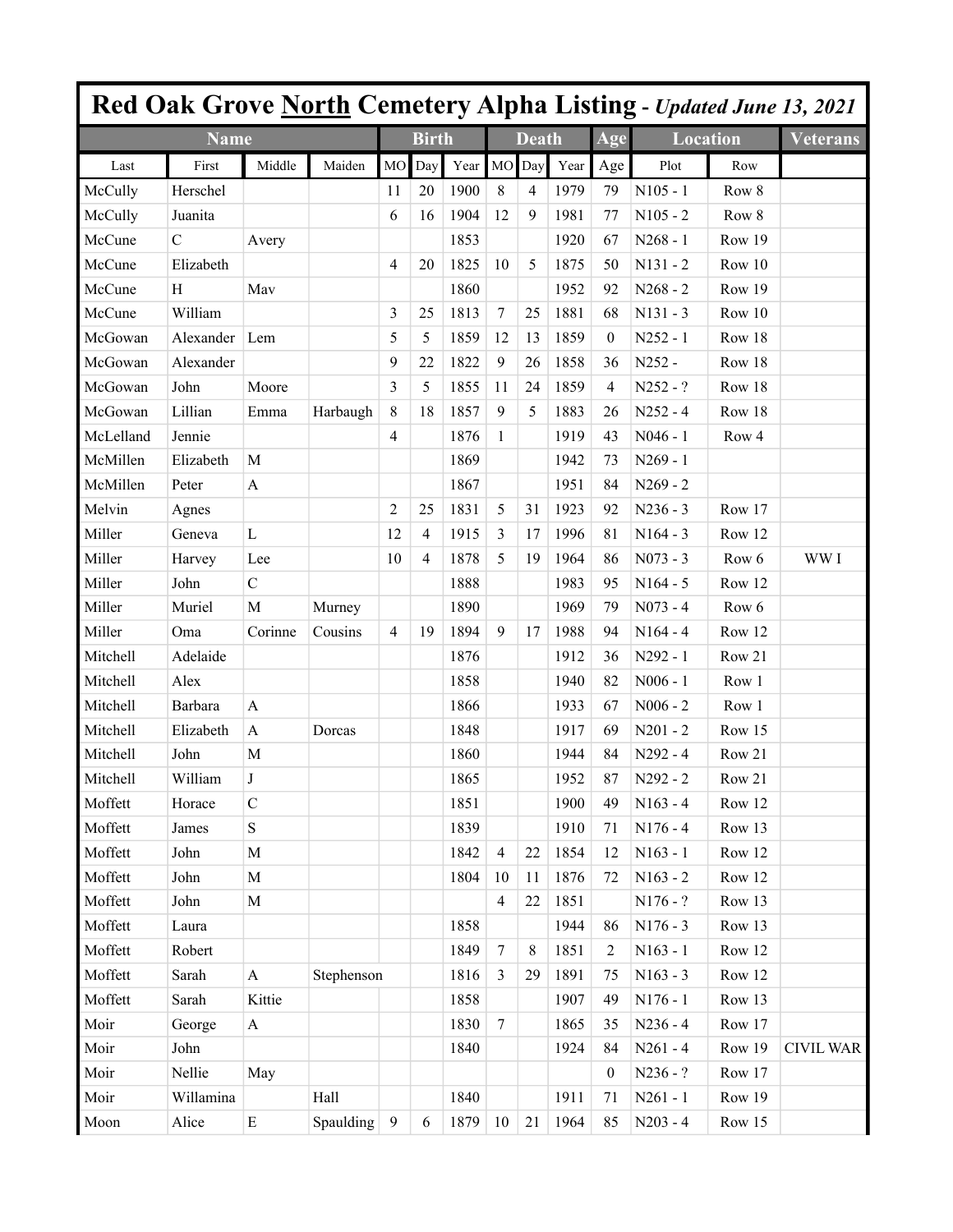|        |                  |                  |           |                |                |      |                |                |      |          |                 |                 | Red Oak Grove North Cemetery Alpha Listing - Updated June 13, 2021 |
|--------|------------------|------------------|-----------|----------------|----------------|------|----------------|----------------|------|----------|-----------------|-----------------|--------------------------------------------------------------------|
|        | <b>Name</b>      |                  |           |                | <b>Birth</b>   |      |                | <b>Death</b>   |      | Age      | <b>Location</b> |                 | Veterans                                                           |
| Last   | First            | Middle           | Maiden    | M <sub>O</sub> | Day            | Year | MO             | Day            | Year | Age      | Plot            | Row             |                                                                    |
| Moon   | David            | Maurice          |           | 6              | 16             | 1871 | 1              | 30             | 1941 | 70       | $N203 - 3$      | Row 15          |                                                                    |
| Moon   | Jennie           | May              | Binford   | 4              | 6              | 1876 | 9              | $\overline{4}$ | 1898 | 22       | $N203 - 2$      | Row 15          |                                                                    |
| Moon   | John             | F                |           |                |                |      | 10             |                | 1868 | 11m      | $NI76 - ?$      | Row 13          |                                                                    |
| Moon   | Richard          |                  |           | 5              | 2              | 1841 | 9              | 5              | 1905 | 64       | $N204 - 2$      | Row 15          | <b>CIVIL WAR</b>                                                   |
| Moon   | Rosanna          | Catherine Sisler |           | 8              | 28             | 1849 | 9              | 24             | 1933 | 84       | $N204 - 1$      | Row 15          |                                                                    |
| Moore  | Anna             | Lillian          | Frink     |                |                | 1870 |                |                | 1912 | 42       | $N281 - 1$      | Row 20          |                                                                    |
| Moore  | Anna             |                  |           |                |                | 1872 |                |                | 1954 | 82       | N282 - 2        | Row 20          |                                                                    |
| Moore  | David            | A                |           |                |                | 1863 | 11             | 21             | 1884 | 21       | $N266 - 4$      | Row 18          |                                                                    |
| Moore  | David            |                  |           |                |                | 1863 |                |                | 1884 | 21       | $N266 - 4$      | Row 19          |                                                                    |
| Moore  | Elizabeth        |                  | Johnson   |                |                | 1837 | 6              | 29             | 1867 | 30       | $N266 - 2$      | Row 18          |                                                                    |
| Moore  | <b>Baby Girl</b> |                  |           |                |                | 1887 | 4              | 2              | 1890 | 3        | $N281 - 2$      | Row 20          |                                                                    |
| Moore  | Infant           |                  |           |                |                |      | 1              | 9              | 1867 |          | $N267 - 1$      | Row 19          |                                                                    |
| Moore  | Infant Son       |                  |           |                |                | 1865 | 5              | 15             | 1865 | $\theta$ | $N251 - ?$      | Row 18          |                                                                    |
| Moore  | John             |                  |           | 3              | 1              | 1796 | 1              | 6              | 1877 | 81       | $N266 - 3$      | Row 18          |                                                                    |
| Moore  | Lewis            | $\mathcal{C}$    |           |                |                | 1875 |                |                | 1937 | 62       | $N281 - 4$      | Row 20          |                                                                    |
| Moore  | Margaret         | B                | Frink     |                |                | 1881 |                |                | 1976 | 95       | $N281 - 3$      | Row 20          |                                                                    |
| Moore  | Mary             |                  |           |                |                | 1841 | 10             | 27             | 1872 | 31       | $N267 - 2$      | Row 19          |                                                                    |
| Moore  | Mary             |                  | Stewart   |                |                | 1836 | 10             | 29             | 1891 | 55       | $N266 - 1$      | Row 18          |                                                                    |
| Moore  | Nancy            |                  |           | 6              | 16             | 1793 | 12             | 10             | 1858 | 65       | $N251 - ?$      | Row 18          |                                                                    |
| Moore  | Nathaniel        |                  |           | 6              | 3              | 1836 | 2              | 13             | 1889 | 53       | $N267 - 3$      | Row 19          |                                                                    |
| Moore  | Robert           | Lee              |           | 4              | 28             | 1828 | $\overline{4}$ | 21             | 1904 | 76       | $N251 - 1$      | Row 18          |                                                                    |
| Moore  | Robert           | L                |           |                |                | 1877 |                |                | 1963 | 86       | N282 - 1        | Row 20          |                                                                    |
| Moore  | Steward          |                  |           |                |                | 1876 | 11             | 28             | 1879 | 3        | $N251 - 3$      | Row 18          |                                                                    |
| Moore  | Thomas           | Fenton           |           |                |                | 1906 |                |                | 1907 | 1        | $N282 - 4$      | Row 20          |                                                                    |
| Moore  | Thomas           | Oliver           |           |                |                | 1880 |                |                | 1924 | 44       | $N282 - 3$      | Row 20          |                                                                    |
| Moore  | William          |                  |           | 5              | 10             | 1826 | $\mathfrak{Z}$ | 29             | 1898 | 72       | $N251 - 4$      | Row 18          |                                                                    |
| Morgan | Alex             |                  |           |                |                | 1808 |                |                | 1866 | 58       | $N180 - 3$      | Row 13          |                                                                    |
| Morris | Lois             | Pauline          | Rickard   | 8              | 27             | 1899 | $\,8\,$        | 21             | 1973 | 74       | $N262 - 3$      | Row 19          |                                                                    |
| Motz   | Charles          | Lewis            |           |                |                | 1889 |                |                | 1948 | 59       | $N018 - 4$      | ${\rm Row} \ 2$ |                                                                    |
| Motz   | Clara            | $\mathbf M$      | Opitz     |                |                | 1892 |                |                | 1979 | 87       | $N018 - 3$      | Row 2           |                                                                    |
| Motz   | Ernest           |                  |           |                |                | 1915 |                |                | 1923 | 8        | $N018 - 2$      | Row 2           |                                                                    |
| Murray | Alex             | ${\bf R}$        |           | 10             | 27             | 1891 | 11             | 28             | 1977 | 86       | $N087 - 4$      | Row 7           | WW I                                                               |
| Murray | Alexander        |                  |           |                |                | 1840 |                |                | 1918 | 78       | $N174 - 3$      | Row 13          |                                                                    |
| Murray | Clara            | $\mathbf E$      | Pate      |                |                | 1865 |                |                | 1959 | 94       | $N145 - 3$      | Row 11          |                                                                    |
| Murray | Eliza            | Jane             |           |                |                | 1877 |                |                | 1927 | 50       | $N174 - ?$      | Row 13          |                                                                    |
| Murray | Hannah           | W                |           |                |                | 1879 |                |                | 1927 | 48       | N174 - ?        | Row 13          |                                                                    |
| Murray | Henry            |                  |           | 5              | $\overline{3}$ | 1807 | $\overline{2}$ | 6              | 1894 | 87       | $N088 - 1$      | Row 7           |                                                                    |
| Murray | Jane             |                  | Galbraith |                |                | 1811 | 9              | 7              | 1872 | 61       | $N088 - 3$      | Row 7           |                                                                    |
| Murray | Louise           | ${\bf E}$        |           |                |                | 1872 | 5              | 7              | 1877 | 5        | $N162 - ?$      | Row 12          |                                                                    |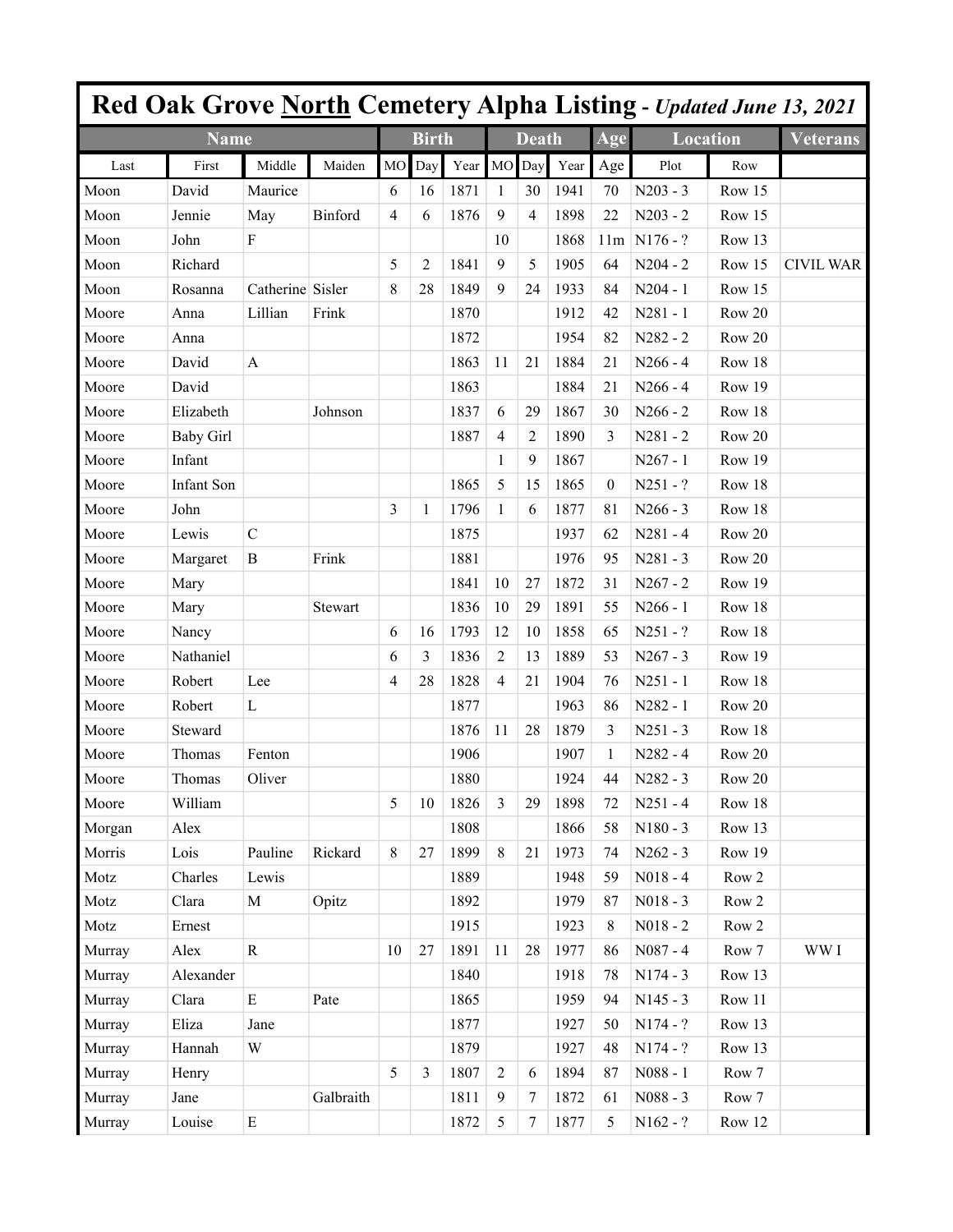|          |              |              |           |           |              |         |                |                |      |                  | <b>Red Oak Grove North Cemetery Alpha Listing - Updated June 13, 2021</b> |        |                 |
|----------|--------------|--------------|-----------|-----------|--------------|---------|----------------|----------------|------|------------------|---------------------------------------------------------------------------|--------|-----------------|
|          | <b>Name</b>  |              |           |           | <b>Birth</b> |         |                | <b>Death</b>   |      | Age              | <b>Location</b>                                                           |        | <b>Veterans</b> |
| Last     | First        | Middle       | Maiden    | <b>MO</b> | Day          | Year MO |                | Day            | Year | Age              | Plot                                                                      | Row    |                 |
| Murray   | Lucinda      | E            | Pierce    | 11        | 12           | 1840    | $\overline{2}$ | 15             | 1915 | 75               | $N174 - 4$                                                                | Row 13 |                 |
| Murray   | Thomas       | H            |           |           |              | 1852    | $\overline{4}$ | 4              | 1873 | 21               | $N088 - 2$                                                                | Row 7  |                 |
| Murray   | William      | $\mathbf{A}$ |           |           |              | 1929    |                |                | 1988 | 59               | $N087 - 3$                                                                | Row 7  |                 |
| Murray   | William      | B            |           |           |              | 1865    |                |                | 1952 | 87               | $N145 - 2$                                                                | Row 11 |                 |
| Noll     | Oda          | May          | Henderson |           |              | 1872    | 6              | 25             | 1879 | 7                | $N057 - 5$                                                                | Row 5  |                 |
| Norcott  | Roderick     |              |           |           |              | 1832    | 12             | 20             | 1866 | 34               | $N105 - N10$                                                              | Row 8  |                 |
| Ohrt     | Belva        |              |           |           |              |         |                |                |      | $\theta$         | $N318 - 3$                                                                | Row 23 |                 |
| Ohrt     | <b>Betty</b> | Jane         |           | 8         | 16           | 1928    | $\overline{2}$ | 9              | 1932 | 4                | $N318 - 4$                                                                | Row 23 |                 |
| Ohrt     | Emma         | $\mathbf{A}$ | Schroder  |           |              | 1898    | $\overline{4}$ | 25             | 1981 | 83               | $N317 - 3$                                                                | Row 23 |                 |
| Ohrt     | Gustav       | G            |           |           |              | 1887    | 9              | 7              | 1981 | 94               | $N317 - 4$                                                                | Row 23 |                 |
| Ohrt     | Infant       |              |           | 8         | 3            | 1919    | 8              | $\overline{4}$ | 1919 | $\mathbf{0}$     | $N318 - 4$                                                                | Row 23 |                 |
| Ohrt     | LeRoy        |              |           |           |              |         |                |                |      | $\theta$         | $N318 - 4$                                                                | Row 23 |                 |
| Ohrt     | Marlyn       |              |           |           |              |         |                |                |      | $\boldsymbol{0}$ | $N318 - 3$                                                                | Row 23 |                 |
| Ohrt     | Norman       |              |           |           |              |         |                |                |      | $\boldsymbol{0}$ | $N318 - 3$                                                                | Row 23 |                 |
| Olseen   | Gordon       | Douglas      |           | $\tau$    | 30           | 1941    | $\tau$         | 26             | 17   |                  | $N320 - 2$                                                                | Row 23 | <b>VIETNAM</b>  |
| Olseen   | Susan        | Lynne        | Price     | 8         | 3            | 1947    |                |                |      |                  | $N320 - 2$                                                                | Row 23 |                 |
| Olseen   | Steven       | Douglas      |           | 1         | 29           | 1972    |                |                |      |                  | $N320 - 3$                                                                | Row 23 |                 |
| Olseen   | Angela       | Fay          | Smith     | 11        | 21           | 1975    |                |                |      |                  | $N320 - 3$                                                                | Row 23 |                 |
| Open Lot | Mike         |              |           |           |              | 1944    |                |                |      |                  | N099 - 4                                                                  | Row 8  |                 |
| Open Lot | For Sale     |              |           |           |              |         |                |                |      | $\theta$         | $N110 - 1-4$                                                              | Row 8  |                 |
| Open Lot | For Sale     |              |           |           |              |         |                |                |      | $\boldsymbol{0}$ | $N111 - 1-4$                                                              | Row 8  |                 |
| Open Lot | For Sale     |              |           |           |              |         |                |                |      | $\boldsymbol{0}$ | $N112 - 1-4$                                                              | Row 8  |                 |
| Open Lot | For Sale     |              |           |           |              |         |                |                |      | $\boldsymbol{0}$ | $N113 - 3-4$                                                              | Row 9  |                 |
| Open Lot | For Sale     |              |           |           |              |         |                |                |      | $\theta$         | $N114 - 1-4$                                                              | Row 9  |                 |
| Open Lot | For Sale     |              |           |           |              |         |                |                |      | 0                | $N122 - 1-4$                                                              | Row 9  |                 |
| Open Lot | For Sale     |              |           |           |              |         |                |                |      | $\boldsymbol{0}$ | $N124 - 1-4$                                                              | Row 9  |                 |
| Open Lot | For Sale     |              |           |           |              |         |                |                |      | $\boldsymbol{0}$ | $N125 - 1-4$                                                              | Row 9  |                 |
| Open Lot | For Sale     |              |           |           |              |         |                |                |      | $\boldsymbol{0}$ | $N126 - 1-4$                                                              | Row 9  |                 |
| Open Lot | For Sale     |              |           |           |              |         |                |                |      | $\boldsymbol{0}$ | $N138 - 1-4$                                                              | Row 10 |                 |
| Open Lot | For Sale     |              |           |           |              |         |                |                |      | $\boldsymbol{0}$ | $N139 - 1-4$                                                              | Row 10 |                 |
| Open Lot | For Sale     |              |           |           |              |         |                |                |      | $\boldsymbol{0}$ | $N140 - 1-4$                                                              | Row 10 |                 |
| Open Lot | For Sale     |              |           |           |              |         |                |                |      | $\boldsymbol{0}$ | $N141 - 1-4$                                                              | Row 11 |                 |
| Open Lot | For Sale     |              |           |           |              |         |                |                |      | $\boldsymbol{0}$ | $N152 - 1-4$                                                              | Row 11 |                 |
| Open Lot | For Sale     |              |           |           |              |         |                |                |      | $\boldsymbol{0}$ | $N153 - 1-4$                                                              | Row 11 |                 |
| Open Lot | For Sale     |              |           |           |              |         |                |                |      | $\boldsymbol{0}$ | $N154 - 1-4$                                                              | Row 11 |                 |
| Open Lot | For Sale     |              |           |           |              |         |                |                |      | $\boldsymbol{0}$ | $N162 - 1-4$                                                              | Row 12 |                 |
| Open Lot | For Sale     |              |           |           |              |         |                |                |      | $\boldsymbol{0}$ | $N168 - 1-4$                                                              | Row 12 |                 |
| Open Lot | For Sale     |              |           |           |              |         |                |                |      | $\boldsymbol{0}$ | $N169 - 1-4$                                                              | Row 13 |                 |
| Open Lot | For Sale     |              |           |           |              |         |                |                |      | $\boldsymbol{0}$ | $N173 - 1-4$                                                              | Row 13 |                 |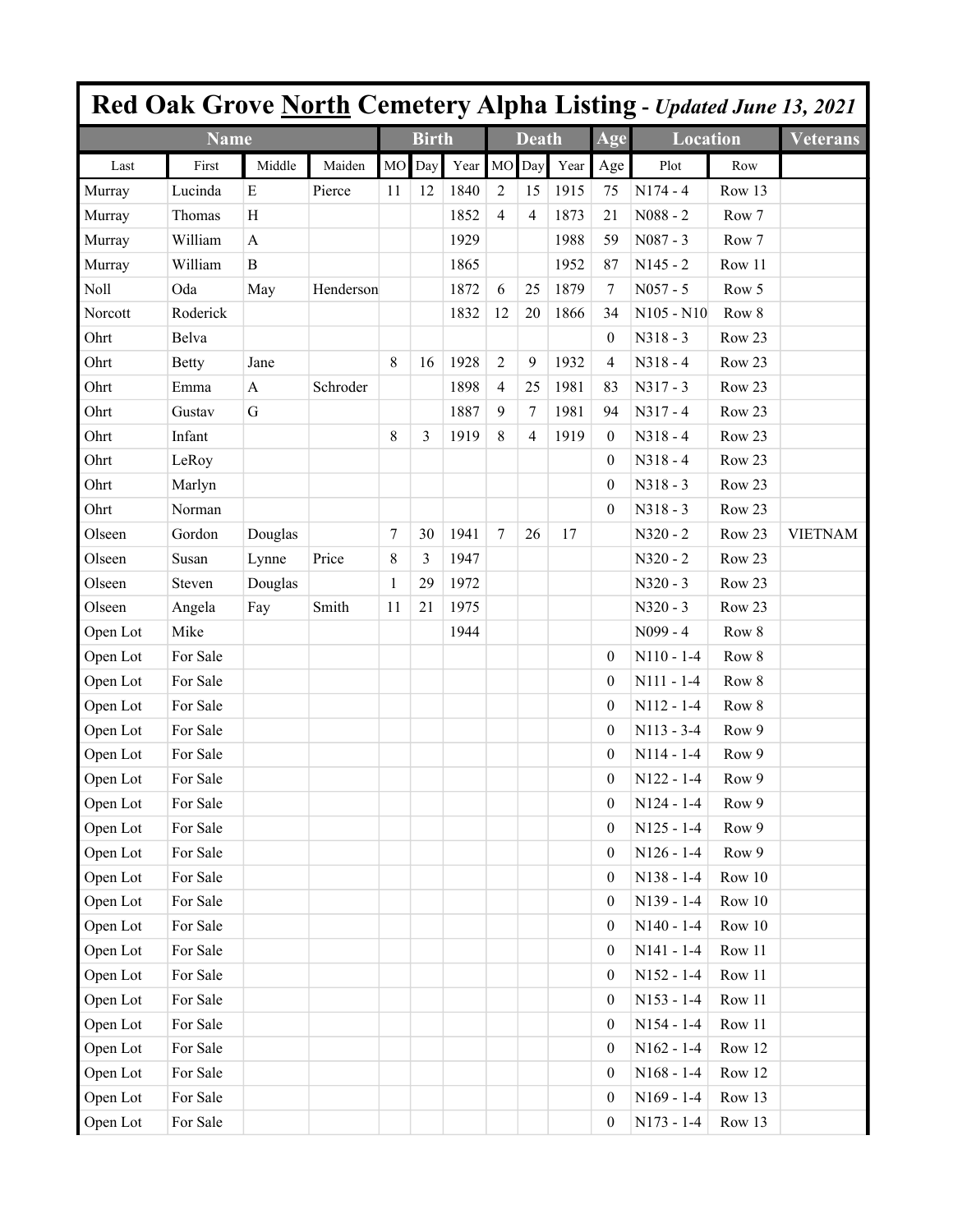|          |             |        |        |    |              |             |              |      |                  | Red Oak Grove North Cemetery Alpha Listing - Updated June 13, 2021 |        |                 |
|----------|-------------|--------|--------|----|--------------|-------------|--------------|------|------------------|--------------------------------------------------------------------|--------|-----------------|
|          | <b>Name</b> |        |        |    | <b>Birth</b> |             | <b>Death</b> |      | Age              | <b>Location</b>                                                    |        | <b>Veterans</b> |
| Last     | First       | Middle | Maiden | MO | Day          | Year MO Day |              | Year | Age              | Plot                                                               | Row    |                 |
| Open Lot | For Sale    |        |        |    |              |             |              |      | 0                | $N182 - 1-4$                                                       | Row 13 |                 |
| Open Lot | For Sale    |        |        |    |              |             |              |      | 0                | $N196 - 1-4$                                                       | Row 14 |                 |
| Open Lot | For Sale    |        |        |    |              |             |              |      | $\boldsymbol{0}$ | $N260 - 1-4$                                                       | Row 19 |                 |
| Open Lot | For Sale    |        |        |    |              |             |              |      | $\boldsymbol{0}$ | $N269 - 3-4$                                                       | Row 19 |                 |
| Open Lot | For Sale    |        |        |    |              |             |              |      | $\boldsymbol{0}$ | $N283 - 1-4$                                                       | Row 20 |                 |
| Open Lot | For Sale    |        |        |    |              |             |              |      | $\boldsymbol{0}$ | $N284 - 1-4$                                                       | Row 20 |                 |
| Open Lot | For Sale    |        |        |    |              |             |              |      | $\boldsymbol{0}$ | $N290 - 1-4$                                                       | Row 21 |                 |
| Open Lot | For Sale    |        |        |    |              |             |              |      | $\boldsymbol{0}$ | $N297 - 1-4$                                                       | Row 21 |                 |
| Open Lot | For Sale    |        |        |    |              |             |              |      | $\boldsymbol{0}$ | $N298 - 1-4$                                                       | Row 21 |                 |
| Open Lot | For Sale    |        |        |    |              |             |              |      | $\boldsymbol{0}$ | N299 - 1-4                                                         | Row 21 |                 |
| Open Lot | For Sale    |        |        |    |              |             |              |      | $\boldsymbol{0}$ | $N309 - 1-4$                                                       | Row 22 |                 |
| Open Lot | For Sale    |        |        |    |              |             |              |      | $\boldsymbol{0}$ | $N310 - 1-4$                                                       | Row 22 |                 |
| Open Lot | For Sale    |        |        |    |              |             |              |      | $\boldsymbol{0}$ | N319 - 1-4                                                         | Row 23 |                 |
| Open Lot | For Sale    |        |        |    |              |             |              |      | $\boldsymbol{0}$ | $N320 - 1$                                                         | Row 23 |                 |
| Open Lot | For Sale    |        |        |    |              |             |              |      | $\boldsymbol{0}$ | $N321 - 1-4$                                                       | Row 23 |                 |
| Open Lot | For Sale    |        |        |    |              |             |              |      | $\boldsymbol{0}$ | N322 - 1-4                                                         | Row 23 |                 |
| Open Lot | For Sale    |        |        |    |              |             |              |      | $\boldsymbol{0}$ | $N323 - 1-4$                                                       | Row 23 |                 |
| Open Lot | For Sale    |        |        |    |              |             |              |      | $\boldsymbol{0}$ | $N324 - 1-4$                                                       | Row 23 |                 |
| Open Lot | For Sale    |        |        |    |              |             |              |      | $\boldsymbol{0}$ | $N325 - 1-4$                                                       | Row 23 |                 |
| Open Lot | For Sale    |        |        |    |              |             |              |      | $\boldsymbol{0}$ | $N326 - 1-4$                                                       | Row 23 |                 |
| Open Lot | Owned       |        |        |    |              |             |              |      | $\boldsymbol{0}$ | $N104 - 2$                                                         | Row 8  |                 |
| Open Lot | Owned       |        |        |    |              |             |              |      | $\boldsymbol{0}$ | $N104 - 3$                                                         | Row 8  |                 |
| Open Lot | Owned       |        |        |    |              |             |              |      | $\boldsymbol{0}$ | $N133 - 1-4$                                                       | Row 10 |                 |
| Open Lot | Owned       |        |        |    |              |             |              |      | $\boldsymbol{0}$ | $N143 - 1-4$                                                       | Row 11 |                 |
| Open Lot | Owned       |        |        |    |              |             |              |      | $\boldsymbol{0}$ | N189 - 1-4                                                         | Row 14 |                 |
| Open Lot | Owned       |        |        |    |              |             |              |      | $\boldsymbol{0}$ | $N202 - 2$                                                         | Row 15 |                 |
| Open Lot | Owned       |        |        |    |              |             |              |      | $\boldsymbol{0}$ | $N230 - 3$                                                         | Row 17 |                 |
| Open Lot | Owned       |        |        |    |              |             |              |      | $\boldsymbol{0}$ | $N231 - 1-4$                                                       | Row 17 |                 |
| Open Lot | Owned       |        |        |    |              |             |              |      | $\boldsymbol{0}$ | $N247 - 2$                                                         | Row 18 |                 |
| Open Lot | Owned       |        |        |    |              |             |              |      | $\boldsymbol{0}$ | $N308 - 1$                                                         | Row 22 |                 |
| Open Lot | Owned       |        |        |    |              |             |              |      | $\boldsymbol{0}$ | $N316 - 1,2,4$                                                     | Row 23 |                 |
| Open Lot |             |        |        |    |              |             |              |      | $\boldsymbol{0}$ | $N002 - 3$                                                         | Row 1  |                 |
| Open Lot |             |        |        |    |              |             |              |      | $\boldsymbol{0}$ | $N003 - 2$                                                         | Row 1  |                 |
| Open Lot |             |        |        |    |              |             |              |      | $\boldsymbol{0}$ | $N020 - 2$                                                         | Row 2  |                 |
| Open Lot |             |        |        |    |              |             |              |      | $\boldsymbol{0}$ | $N020 - 3$                                                         | Row 2  |                 |
| Open Lot |             |        |        |    |              |             |              |      | $\boldsymbol{0}$ | $N033 - 1$                                                         | Row 3  |                 |
| Open Lot |             |        |        |    |              |             |              |      | $\boldsymbol{0}$ | $N058 - 2$                                                         | Row 5  |                 |
| Open Lot |             |        |        |    |              |             |              |      | $\boldsymbol{0}$ | $N062 - 3$                                                         | Row 5  |                 |
| Opitz    |             |        |        |    |              |             |              |      | $\boldsymbol{0}$ | $N094 - 2$                                                         | Row 7  |                 |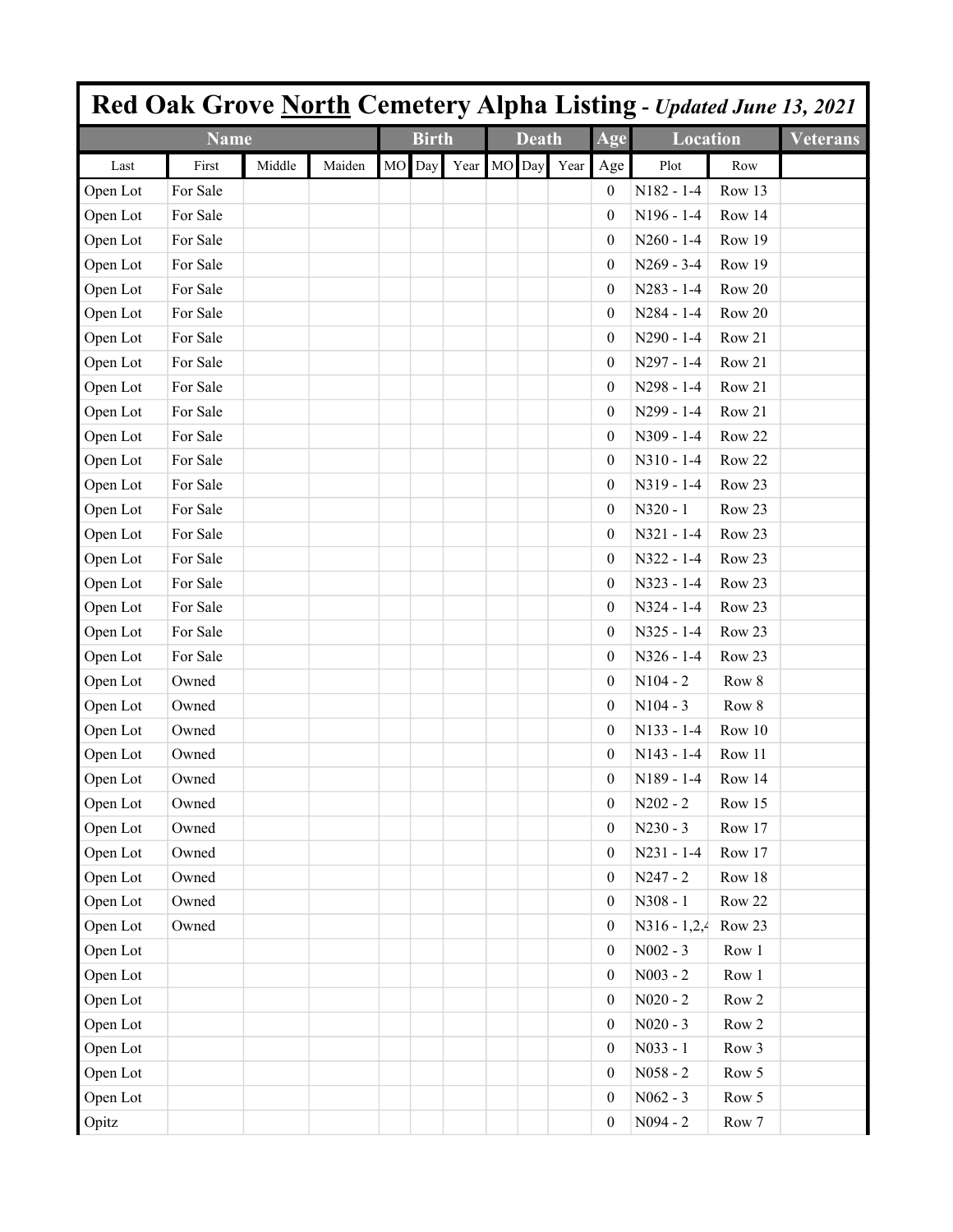|           |             |              |           |                |              |      |                |                |      |          | <b>Red Oak Grove North Cemetery Alpha Listing - Updated June 13, 2021</b> |        |                 |
|-----------|-------------|--------------|-----------|----------------|--------------|------|----------------|----------------|------|----------|---------------------------------------------------------------------------|--------|-----------------|
|           | <b>Name</b> |              |           |                | <b>Birth</b> |      |                | <b>Death</b>   |      | Age      | <b>Location</b>                                                           |        | <b>Veterans</b> |
| Last      | First       | Middle       | Maiden    | M <sub>O</sub> | Day          | Year | <b>MO</b>      | Day            | Year | Age      | Plot                                                                      | Row    |                 |
| Opitz     | Effie       | J            |           | 4              |              | 1876 | 10             | 31             | 1965 | 89       | $N004 - 3$                                                                | Row 1  |                 |
| Opitz     | Ernest      | Amel         |           | 1              |              | 1866 |                |                | 1922 | 56       | $N004 - 2$                                                                | Row 1  |                 |
| Parry     | Salina      |              | Culner    | 10             | 18           | 1864 | $\tau$         | 9              | 1909 | 45       | $N004 - 1$                                                                | Row 1  |                 |
| Paterson  | Nancy       |              | Little    |                |              | 1856 |                |                | 1923 | 67       | $N213 - 4$                                                                | Row 16 |                 |
| Paterson  | Barbara     |              | Beveridge |                |              | 1816 |                |                | 1892 | 76       | $N186 - 3$                                                                | Row 14 |                 |
| Paterson  | Elmira      | $\mathbf M$  | Shaffer   |                |              | 1882 |                |                | 1950 | 68       | $N186 - 1$                                                                | Row 14 |                 |
| Paterson  | Infant      |              |           |                |              | 1904 |                |                | 1904 | $\theta$ | $N186 - 2$                                                                | Row 14 |                 |
| Paterson  | Isabelle    | W            | Shearer   |                |              | 1844 | $\overline{4}$ | 17             | 1873 | 29       | N187 - 1                                                                  | Row 14 |                 |
| Paterson  | James       |              |           | 2              | 10           | 1841 |                |                |      |          | $N187 - 2$                                                                | Row 14 |                 |
| Paterson  | Joseph      | A            |           |                |              | 1867 |                |                | 1936 | 69       | $N186 - 2$                                                                | Row 14 |                 |
| Paterson  | Joseph      |              |           | 4              | 1            | 1818 | 12             | 23             | 1910 | 92       | $N186 - 4$                                                                | Row 14 |                 |
| Paton     | Mary        | L            |           |                |              | 1871 |                |                |      |          | $N187 - 4$                                                                | Row 14 |                 |
| Paton Jr. | Agness      |              | Morton    |                |              | 1805 | 5              | 27             | 1872 | 67       | $N211 - 3$                                                                | Row 16 |                 |
| Paton Sr. | John        |              |           |                |              | 1840 | 1              | 15             | 1873 | 33       | N211-5                                                                    | Row 16 |                 |
| Patterson | John        |              |           |                |              | 1809 | 9              | 6              | 1876 | 67       | $N211 - 4$                                                                | Row 16 |                 |
| Patterson | William     | Robert       |           |                |              | 1891 | $\overline{4}$ | 11             | 1940 | 76       | N187-3                                                                    | Row 14 | WW I            |
| Patterson | Emma        |              | Escher    |                |              | 1869 |                |                | 1918 | 49       | $N115 - 3$                                                                | Row 9  |                 |
| Pauley    | William     | Robert       |           |                |              | 1891 | $\overline{4}$ | 11             | 1940 | 49       | $N187 - 3$                                                                | Row 14 |                 |
| Pauls     | Charlie     | E            |           |                |              | 1864 | $\overline{4}$ |                | 1880 | 16       | $N259 - 1$                                                                | Row 19 |                 |
| Pauls     | Anna        | Marie        | Muesing   |                |              | 1885 |                |                | 1920 | 35       | $N287 - 3$                                                                | Row 21 |                 |
| Pauls     | Myrl        | V            |           | 6              | 16           | 1917 | 11             | 10             | 1964 | 47       | $N287 - 4$                                                                | Row 21 | WW II           |
| Pearson   | Craig       | Steven       |           | 10             | 23           | 1958 | $\overline{2}$ | 3              | 2021 | 62       | N182 - 1                                                                  | Row 13 |                 |
| Pearson   | Michael     | Steven       |           | 12             | 23           | 1988 |                |                |      |          | $N182 - 2$                                                                | Row 13 |                 |
| Pearson   | Megan       | Lee          | Thurston  | 10             | 16           | 1989 |                |                |      |          | N182-2                                                                    | Row 13 |                 |
| Pearson   | Michael     | Steven       |           |                |              |      |                |                |      |          | N <sub>1</sub> 82 3-4                                                     | Row 13 |                 |
| Perkins   | James       | ${\bf F}$    |           |                |              | 1859 | 5              | 17             | 1867 | 8        | $N115 - ?$                                                                | Row 9  |                 |
| Perkins   | George      |              |           | 6              | 11           | 1811 | $\tau$         | 10             | 1890 | 79       | $N252 - 3$                                                                | Row 18 |                 |
| Phelps    | Margaret    |              | Moore     | 6              | 10           | 1823 | $\overline{4}$ | 7              | 1893 | 70       | $N252 - 2$                                                                | Row 18 |                 |
| Phelps    | Howard      | $\mathbf L$  |           |                |              | 1883 |                |                | 1977 | 94       | $N276 - 4$                                                                | Row 20 |                 |
| Pirie     | Mildred     |              | Yule      |                |              | 1878 |                |                | 1962 | 84       | $N276 - 3$                                                                | Row 20 |                 |
| Pirie     | Anna        |              |           | 8              | 1            | 1859 | $\overline{4}$ | 24             | 1863 | 4        | $N170 - 1$                                                                | Row 13 |                 |
| Pirie     | Christina   |              | Hill      | 11             | 23           | 1824 | 10             | 21             | 1899 | 75       | $N170 - 2$                                                                | Row 13 |                 |
| Pirie     | Elizabeth   |              | Coutts    |                |              | 1799 | $\sqrt{5}$     | 31             | 1854 | 55       | N193 - 3                                                                  | Row 14 |                 |
| Pirie     | Ellen       |              |           | 12             | 22           | 1828 | $\sqrt{2}$     | 19             | 1901 | 73       | $N171 - 3$                                                                | Row 13 |                 |
| Pirie     | George      | $\, {\bf B}$ |           | $\overline{2}$ | 19           | 1827 | $\,8\,$        | 19             | 1910 | 83       | $N170 - 4$                                                                | Row 13 |                 |
| Pirie     | Isibela     |              | Yule      | 6              | $\,8\,$      | 1820 | 12             | 11             | 1862 | 42       | $N171 - 1$                                                                | Row 13 |                 |
| Pirie     | Mary        |              |           |                |              |      |                |                |      |          | N171                                                                      | Row 13 |                 |
| Pirie     | Robert      | $\mathbf G$  |           |                |              | 1812 | 5              | $\overline{2}$ | 1889 | 77       | $N171 - 2$                                                                | Row 13 |                 |
| Pirie     | Robert      | $\rm Sr$     |           |                |              | 1786 | 10             | 31             | 1846 | 60       | N193 - 4                                                                  | Row 14 |                 |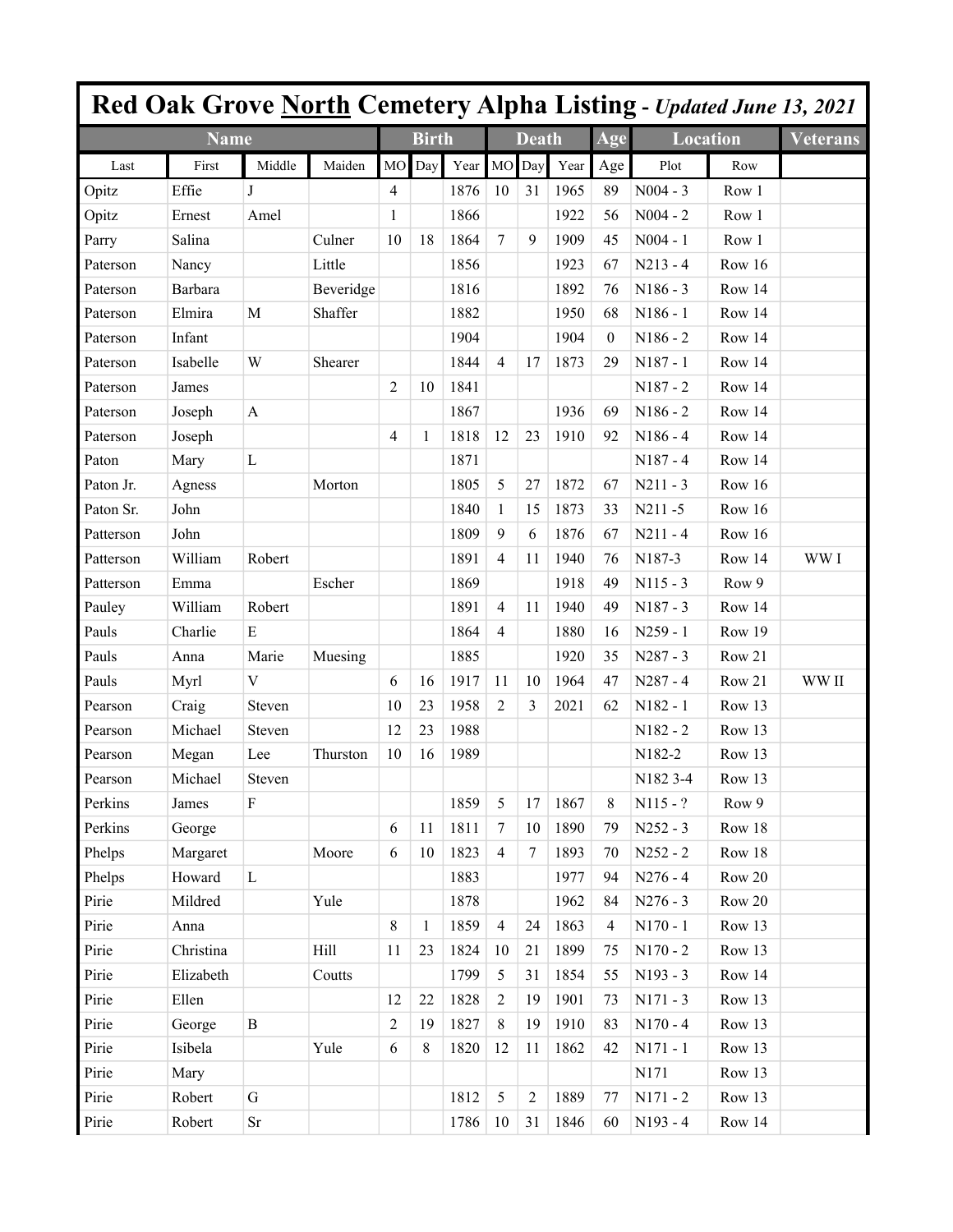|          |                            |                  |                 |                  |                |      |                |                |      |                  |                 |        | Red Oak Grove North Cemetery Alpha Listing - Updated June 13, 2021 |
|----------|----------------------------|------------------|-----------------|------------------|----------------|------|----------------|----------------|------|------------------|-----------------|--------|--------------------------------------------------------------------|
|          | <b>Name</b>                |                  |                 |                  | <b>Birth</b>   |      |                | <b>Death</b>   |      | Age              | <b>Location</b> |        | <b>Veterans</b>                                                    |
| Last     | First                      | Middle           | Maiden          | M <sub>O</sub>   | Day            | Year | MO             | Day            | Year | Age              | Plot            | Row    |                                                                    |
| Porter   | James                      | $\boldsymbol{F}$ |                 | 9                | 8              | 1913 | 2              | 23             | 1914 | 1                |                 |        |                                                                    |
| Reap     | James                      |                  |                 |                  |                | 1806 | 6              | 16             | 1870 | 64               | $N265 - 1$      | Row 19 |                                                                    |
| Richmann | Cheryl                     | ${\bf E}$        |                 |                  |                | 1947 |                |                | 1948 | 1                | $N315 - 1$      | Row 23 |                                                                    |
| Rickard  | Julius                     |                  |                 | $\mathbf{1}$     | 18             | 1880 | $\overline{c}$ | 12             | 1889 | 9                | $N032 - 3$      | Row 3  |                                                                    |
| Rickard  | Agnes                      |                  | Moon            | $\boldsymbol{7}$ | 23             | 1879 | 11             | 26             | 1948 | 69               | $N262 - 5$      | Row 19 |                                                                    |
| Rickard  | Chester                    | Cyrus            |                 | 9                | 20             | 1866 | $\tau$         |                | 1868 | $\overline{c}$   | $N245 - 4$      | Row 18 |                                                                    |
| Rickard  | Cyrus                      | Lyons            |                 | 1                | 16             | 1801 | 8              | 5              | 1873 | 72               | $N245 - 1$      | Row 18 |                                                                    |
| Rickard  | Descome                    |                  |                 | 1                | 13             | 1873 | 10             | 24             | 1937 | 64               | $N262 - 4$      | Row 19 | SPAN/AM                                                            |
| Rickard  | Ellen                      | Booth            | Hart            | 9                | 22             | 1847 | 1              | 25             | 1922 | 75               | $N229 - 3$      | Row 17 |                                                                    |
| Rickard  | Evert                      |                  |                 | 8                | 31             | 1885 | 9              | $\overline{c}$ | 1885 | $\theta$         | $N273 - 4$      | Row 20 |                                                                    |
| Rickard  | Ezra                       |                  |                 | 2                | 21             | 1770 | 12             | 22             | 1857 | 87               | $N244 - ?$      | Row 18 |                                                                    |
| Rickard  | Hannah                     | Harlow           | Ellis           | 10               | 22             | 1807 | 3              | 29             | 1890 | 83               | $N245 - 3$      | Row 18 |                                                                    |
| Rickard  | Roxalana                   |                  | Collver         | 10               | $\overline{c}$ | 1850 | 10             | 13             | 1921 | 71               | $N273 - 3$      | Row 20 |                                                                    |
| Rickard  | Sidney                     | $\mathbf M$      |                 | 6                | 11             | 1877 | 3              | 1              | 1920 | 43               | $N229 - 2$      | Row 17 |                                                                    |
| Rickard  | Suzanna                    |                  | <b>Barrows</b>  | 9                | 30             | 1773 | 3              | 30             | 1864 | 91               | $N244 - 2$      | Row 18 |                                                                    |
| Rickard  | William                    | Ellis            |                 | 5                | 12             | 1834 | $\mathfrak{Z}$ | 10             | 1890 | 56               | $N229 - 1$      | Row 17 | <b>CIVIL WAR</b>                                                   |
| Rigby    | Winchester                 |                  |                 | 2                | 7              | 1848 | 1              | 29             | 1910 | 62               | $N273 - 1$      | Row 20 |                                                                    |
| Rigby    | Alice                      |                  |                 | 12               | 25             | 1924 | 5              | 16             | 2008 | 84               | N192 - 3        | Row 14 |                                                                    |
| Rigby    | Caleb                      | $\mathbf{P}$     |                 |                  |                | 1805 | $\tau$         | 27             | 1871 | 66               | N192 - ?        | Row 14 |                                                                    |
| Rigby    | Charles                    | Edward           |                 |                  |                | 1911 |                |                | 1994 | 83               | $N001 - 2$      | Row 1  |                                                                    |
| Rigby    | Charles                    | Longley          |                 |                  |                | 1874 |                |                | 1949 | 75               | N192 - 2        | Row 14 |                                                                    |
| Rigby    | Christiana                 |                  |                 |                  |                | 1812 | 2              | 17             | 1850 | 38               | N192 - ?        | Row 14 |                                                                    |
| Rigby    | Delila                     |                  | Yule            |                  |                | 1849 |                |                | 1916 | 67               | $N275 - 4$      | Row 20 |                                                                    |
| Rigby    | Earl                       |                  |                 | 8                | 22             | 1870 | 6              | 12             | 1872 | $\overline{2}$   | $N131 - 4$      | Row 10 |                                                                    |
| Rigby    | Elizabeth                  |                  |                 |                  |                | 1848 | 11             | 13             | 1863 | 15               | $N192 - ?$      | Row 14 |                                                                    |
| Rigby    | Elizabeth                  |                  |                 |                  |                | 1782 | 10             | 3              | 1870 | 88               | N192 - ?        | Row 14 |                                                                    |
| Rigby    | Eugene                     | T.               |                 |                  |                | 1837 |                |                | 1912 | 75               | $N001 - 3$      | Row 1  | <b>CIVIL WAR</b>                                                   |
| Rigby    | Evelyn                     | ${\bf N}$        |                 |                  |                | 1906 |                |                | 1983 | 77               | $N001 - 1$      | Row 1  |                                                                    |
| Rigby    | Fred                       | Augustus         |                 | 10               | 19             | 1876 | $\overline{3}$ | $\overline{2}$ | 1881 | 5                | $N191 - ?$      | Row 14 |                                                                    |
| Rigby    | Grace                      | ${\bf F}$        | Tunnicliff      |                  |                | 1882 |                |                | 1961 | 79               | N191 - ?        | Row 14 |                                                                    |
| Rigby    | Infant                     |                  |                 |                  |                |      |                |                |      | $\boldsymbol{0}$ | N192 - 1        | Row 14 |                                                                    |
| Rigby    | Isabel                     |                  |                 | 9                | 16             | 1912 | $10\,$         | 5              | 2011 | 99               | $N017 - 2$      | Row 2  |                                                                    |
| Rigby    | Jennie                     | $\, {\bf B}$     | <b>Billings</b> |                  |                | 1875 |                |                | 1939 | 64               | N192 - 1        | Row 14 |                                                                    |
| Rigby    | Lydia                      |                  | Barr            |                  |                | 1817 |                |                | 1896 | 79               | $N191 - 2$      | Row 14 |                                                                    |
| Rigby    | Mahala                     | $\mathbf{A}$     | McCune          |                  |                | 1847 |                |                | 1923 | 76               | $N001 - 4$      | Row 1  |                                                                    |
| Rigby    | Rhoda                      | Elizabeth        |                 | 8                | 9              | 1848 | 11             | 18             | 1863 | 15               | $N191 - 3$      | Row 14 |                                                                    |
| Rigby    | Samuel                     | Fellows          |                 | 9                | 6              | 1881 | $\sqrt{2}$     | $\overline{2}$ | 1881 | $\boldsymbol{0}$ | $N191 - ?$      | Row 14 |                                                                    |
| Rigby    | Sarah                      |                  |                 |                  |                | 1792 | $\overline{4}$ | 14             | 1866 | 74               | N192 - ?        | Row 14 |                                                                    |
| Rigby    | <b>Washington Augustus</b> |                  |                 | $10\,$           | $\sqrt{2}$     | 1814 | $\mathfrak{Z}$ | 22             | 1881 | 67               | N191 - 1        | Row 14 |                                                                    |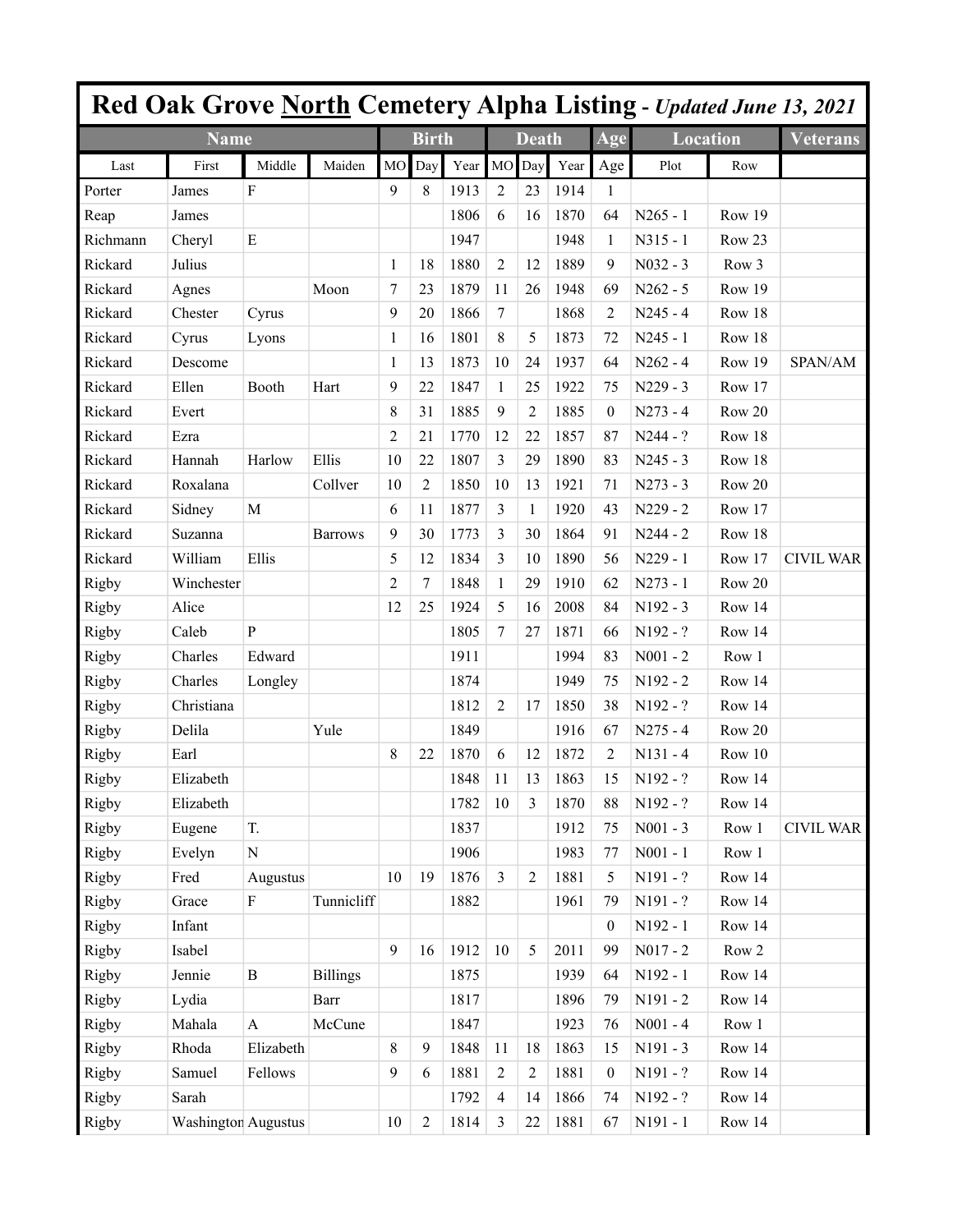|         |             |               |            |                  |                |             |                |              |      |                  |                 |        | <b>Red Oak Grove North Cemetery Alpha Listing - Updated June 13, 2021</b> |
|---------|-------------|---------------|------------|------------------|----------------|-------------|----------------|--------------|------|------------------|-----------------|--------|---------------------------------------------------------------------------|
|         | <b>Name</b> |               |            |                  | <b>Birth</b>   |             |                | <b>Death</b> |      | Age              | <b>Location</b> |        | <b>Veterans</b>                                                           |
| Last    | First       | Middle        | Maiden     | <b>MO</b>        | Day            | Year MO Day |                |              | Year | Age              | Plot            | Row    |                                                                           |
| Robson  | William     | Arthur        |            | 1                |                | 1885        |                |              | 1957 | 72               | $N191 - ?$      | Row 14 |                                                                           |
| Rodgers | Sadie       |               |            | 10               | 25             | 1879        | $\overline{4}$ | 4            | 1906 | 27               | $N029 - 1$      | Row 3  |                                                                           |
| Rodgers | Benjamin    | James         |            | 8                | 3              | 1828        | 8              | 3            | 1899 | 71               | $N190 - 3$      | Row 14 |                                                                           |
| Rodgers | Ellen       | I             |            | 5                | 16             | 1839        | 8              | 10           | 1896 | 57               | $N190 - 2$      | Row 14 |                                                                           |
| Rodgers | Herbert     | E             |            |                  |                | 1869        | 9              | 5            | 1869 | $\boldsymbol{0}$ | $N190 - 1$      | Row 14 |                                                                           |
| Rodgers | Herman      | B             |            |                  |                | 1869        | $\overline{7}$ | 30           | 1869 | $\boldsymbol{0}$ | N190 - 1        | Row 14 |                                                                           |
| Rodgers | Sarah       | Jane          | Tuthill    | $\tau$           | 29             | 1832        | 10             | 18           | 1856 | 24               |                 |        |                                                                           |
| Roffs   | Sarah       | $\mathbf M$   |            |                  |                | 1858        |                |              | 1948 | 90               | $N190 - 4$      | Row 14 |                                                                           |
| Rowser  | $De_l_s$    |               |            |                  |                | 1863        |                |              | 1863 | $\mathbf{0}$     | $N242 - 1$      | Row 18 |                                                                           |
| Rowser  | Anthony     | W             |            |                  |                | 1855        |                |              | 1943 | 88               | $N164 - 1$      | Row 12 |                                                                           |
| Rowser  | Frances     | Fanny'        | Drollinger |                  |                | 1833        |                |              | 1902 | 69               | $N129 - 3$      | Row 10 |                                                                           |
| Rowser  | George      | D             |            |                  |                | 1862        | 3              | 13           | 1862 | $\boldsymbol{0}$ | $N129 - 4$      | Row 10 |                                                                           |
| Rowser  | Jane        | W             | Welch      | $\mathbf{1}$     | 1              | 1849        | 11             | 13           | 1917 | 68               | $N164 - 2$      | Row 12 |                                                                           |
| Rowser  | Jane        |               |            |                  |                | 1803        |                |              | 1895 | 92               | N129 - ?        | Row 10 |                                                                           |
| Rowser  | John        | Milton        |            |                  |                | 1853        |                |              | 1944 | 91               | $N086 - 1$      | Row 7  |                                                                           |
| Rowser  | Margaret    | $\mathcal{C}$ | Mahnken    | 8                | 19             | 1867        | 3              |              | 1945 | 78               | $N086 - 2$      | Row 7  |                                                                           |
| Rowser  | Margaret    |               |            |                  |                | 1901        |                |              | 1924 | 23               | $N086 - 3$      | Row 7  |                                                                           |
| Rowser  | Nancy       | $\bf J$       |            |                  |                | 1857        |                |              | 1946 | 89               | $N129 - 1$      | Row 10 |                                                                           |
| St John | Pamela      | Jo            | Tenley     | 9                | 8              | 1966        |                |              |      |                  | N309 - 1        | Row22  |                                                                           |
| St John | Michael     | Allen         |            | 1                | 3              | 1966        |                |              |      |                  | $N309 - 2$      | Row 22 | Air Force                                                                 |
| Safley  | Samuel      | ${\bf S}$     |            |                  |                | 1826        |                |              | 1911 | 85               | $N129 - 2$      | Row 10 |                                                                           |
| Safley  | Agnes       | I             |            |                  |                | 1875        |                |              | 1956 | 81               | $N175 - 1$      | Row 13 |                                                                           |
| Safley  | Agnes       |               |            | 10               | 26             | 1846        | 8              | 9            | 1881 | 35               | $N195 - 1$      | Row 14 |                                                                           |
| Safley  | Alford      | Shaw          |            | $\overline{2}$   | 27             | 1855        | 3              | 28           | 1950 | 95               | $N158 - 2$      | Row 12 |                                                                           |
| Safley  | Effie       |               |            |                  |                | 1869        | 12             | 4            | 1878 | 9                | $N175 - 4$      | Row 13 |                                                                           |
| Safley  | Elizabeth   | Ellen         | Kafer      | 2                | 26             | 1859        | $\mathbf{1}$   | 23           | 1904 | 45               | $N158 - 1$      | Row 12 |                                                                           |
| Safley  | Elizabeth   |               | Davis      | 3                | $\overline{2}$ | 1814        | $\,8\,$        | 8            | 1874 | 60               | $N159 - 1$      | Row 12 |                                                                           |
| Safley  | Evaline     |               |            | $\tau$           | 15             | 1860        | $\tau$         | 23           | 1860 | $\mathbf{0}$     | N194 - 1        | Row 14 |                                                                           |
| Safley  | George      |               |            |                  |                | 1812        | $\mathbf{1}$   | 29           | 1884 | 72               | $N195 - 2$      | Row 14 |                                                                           |
| Safley  | Infant      | Dau           |            |                  |                |             |                |              |      | $\boldsymbol{0}$ | $N161 - 3$      | Row 12 |                                                                           |
| Safley  | Infant      | Son           |            | 9                | 6              | 1840        | $\,8\,$        | 6            | 1841 | $\mathbf{1}$     | $N159 - 2$      | Row 12 |                                                                           |
| Safley  | John        | [infant]      |            |                  |                | 1881        |                |              | 1881 | $\boldsymbol{0}$ | $N158 - 4$      | Row 12 |                                                                           |
| Safley  | James       |               |            | 10               | 24             | 1812        | $\mathbf{1}$   | 5            | 1880 | 68               | $N161 - 4$      | Row 12 |                                                                           |
| Safley  | Janet       |               |            |                  |                | 1807        | 3              | $\tau$       | 1847 | 40               | $N161 - 1$      | Row 12 |                                                                           |
| Safley  | Janet       | <b>Brown</b>  |            | $\mathbf{1}$     | $\mathbf{1}$   | 1818        | $\overline{2}$ | 21           | 1887 | 69               | $N195 - 3$      | Row 14 |                                                                           |
| Safley  | Jennie      | $\mathbf M$   |            | $\mathbf{1}$     | 20             | 1854        | $\mathbf{1}$   | 14           | 1894 | 40               | $N195 - 4$      | Row 14 |                                                                           |
| Safley  | John        | $\bf{B}$      |            | 12               | 25             | 1806        | $\mathbf{1}$   | 28           | 1891 | 85               | $N159 - 3$      | Row 12 |                                                                           |
| Safley  | John        | W             |            | $\overline{4}$   | 13             | 1840        | $\,8\,$        | 19           | 1863 | 23               | $N194 - 2$      | Row 14 | <b>CIVIL WAR</b>                                                          |
| Safley  | Margaret    | $\mathbf R$   | Ritchie    | $\boldsymbol{7}$ | 3              | 1839        | $\overline{4}$ | 14           | 1919 | 80               | $N175 - 2$      | Row 13 |                                                                           |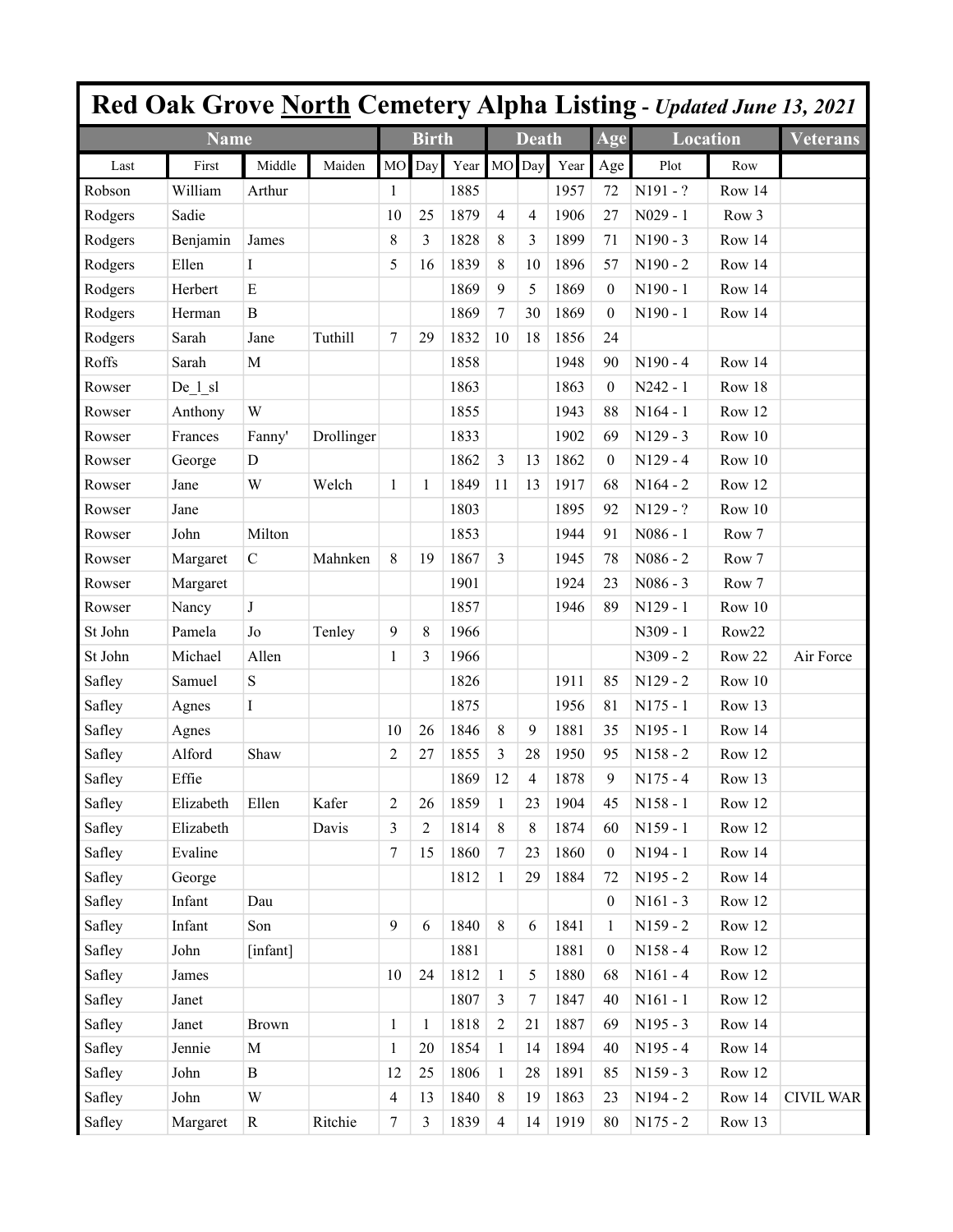|         |                      |             |         |           |              |      |                  |                |      |                  |                 |        | <b>Red Oak Grove North Cemetery Alpha Listing - Updated June 13, 2021</b> |
|---------|----------------------|-------------|---------|-----------|--------------|------|------------------|----------------|------|------------------|-----------------|--------|---------------------------------------------------------------------------|
|         | <b>Name</b>          |             |         |           | <b>Birth</b> |      |                  | <b>Death</b>   |      | Age              | <b>Location</b> |        | Veterans                                                                  |
| Last    | First                | Middle      | Maiden  | <b>MO</b> | Day          | Year | MO Day           |                | Year | Age              | Plot            | Row    |                                                                           |
| Safley  | Mary                 | E           |         | 6         | 2            | 1849 | $\mathbf{1}$     | 14             | 1851 | 2                | $N161 - 3$      | Row 12 |                                                                           |
| Safley  | Robert               | Lowe        |         |           |              | 1839 | $\overline{4}$   | 19             | 1863 | 24               | $N161 - 0$      | Row 12 | <b>CIVIL WAR</b>                                                          |
| Safley  | Sally                | Eliza       | Tryon   | 11        | 1            | 1819 | $\boldsymbol{7}$ | 25             | 1859 | 40               | $N161 - 2$      | Row 12 |                                                                           |
| Safley  | Socrates             | Tryon       |         |           |              | 1842 | $\tau$           | 22             | 1864 | 22               | $N161 - 0$      | Row 12 | <b>CIVIL WAR</b>                                                          |
| Sergant | John                 |             |         |           |              | 1829 | 3                | 12             | 1899 | 70               | $N106 - 7$      | Row 8  |                                                                           |
| Shearer | Susan                |             |         |           |              | 1864 | $\overline{2}$   | 1              | 1867 | 3                | $N172 - 1$      | Row 13 |                                                                           |
| Simcox  | Margaret             |             | Collins |           |              | 1834 | 11               | 7              | 1859 | 25               | $N160 - 4$      | Row 12 |                                                                           |
| Simmons | <b>SW</b>            |             |         |           |              |      |                  |                |      | $\mathbf{0}$     | $N301 - ?$      |        |                                                                           |
| Simmons | Lydia                |             |         | 6         | 13           | 1806 | $\overline{3}$   | 2              | 1889 | 83               | $N119 - 3$      | Row 9  |                                                                           |
| Simmons | William              |             |         | 3         | 6            | 1805 | $\overline{4}$   | 14             | 1862 | 57               | N119 - 1        | Row 9  |                                                                           |
| Simpson | Willie               |             |         |           |              |      |                  |                |      | $\boldsymbol{0}$ | $N119 - 2$      | Row 9  |                                                                           |
| Simpson | Agnes                | A           |         |           |              | 1871 |                  |                | 1879 | 8                | $N210 - 2$      | Row 15 |                                                                           |
| Simpson | David                | L           |         | 10        |              | 1866 |                  |                | 1938 | 72               | $N210 - 4$      | Row 15 |                                                                           |
| Simpson | Elizabeth            | $\bf J$     |         |           |              | 1836 | $\overline{3}$   | 17             | 1863 | 27               | $N156 - 4$      | Row 12 |                                                                           |
| Simpson | Emma                 | $\bf J$     |         |           |              | 1875 | 12               | 29             | 1875 | $\boldsymbol{0}$ | $N156 - 3$      | Row 12 |                                                                           |
| Simpson | Emma                 | Jane        | Sisler  | 3         | 15           | 1847 | 12               | 13             | 1918 | 71               | $N210 - 1$      | Row 15 |                                                                           |
| Simpson | Etta                 | Olive       | Fell    |           |              | 1877 |                  |                | 1948 | 71               | $N034 - 2$      | Row 3  |                                                                           |
| Simpson | Louise               | $\bf J$     |         |           |              | 1862 | $\overline{3}$   | 9              | 1863 | $\mathbf{1}$     | $N156 - 5$      | Row 12 |                                                                           |
| Simpson | Violet               | L           |         |           |              | 1903 |                  |                | 1977 | 74               | $N034 - 3$      | Row 3  |                                                                           |
| Simpson | William              | $\mathbf G$ |         | 3         |              | 1873 |                  |                | 1962 | 89               | $N034 - 1$      | Row 3  |                                                                           |
| Simpson | William              | $H_{\rm}$   |         |           |              | 1869 | $\overline{9}$   | 16             | 1869 | $\mathbf{0}$     | $N156 - 2$      | Row 12 |                                                                           |
| Sisler  | William              |             |         |           |              | 1834 | 10               | 1              | 1875 | 41               | $N156 - 1$      | Row 12 |                                                                           |
| Sisler  | Bethainia            | C.          | McCune  | 6         | 30           | 1846 | 2                | 13             | 1888 | 42               | $N130 - 1$      | Row 10 |                                                                           |
| Sisler  | Catherine            |             | Litzel  | 4         | 1            | 1820 | $\overline{4}$   | 24             | 1899 | 79               | $N177 - 4$      | Row 13 |                                                                           |
| Sisler  | Charles              | Lewis       |         | 7         | 27           | 1864 | 12               | 2              | 1917 | 53               | $N178 - 3$      | Row 13 |                                                                           |
| Sisler  | John                 | M           |         |           |              |      |                  |                | 1865 |                  | $N177 - 1$      | Row 13 |                                                                           |
| Sisler  | Samuel               | K.          |         | 10        | 15           | 1818 | $\overline{4}$   | 1              | 1897 | 79               | $N177 - 2$      | Row 13 |                                                                           |
| Sisler  | Sarah 'Sadic Sabrina |             | Wise    | 9         | 28           | 1869 | 9                | 14             | 1952 | 83               | $N178 - 2$      | Row 13 |                                                                           |
| Sisler  | William              | E           |         |           |              |      |                  |                |      | $\theta$         | $N178 - 4$      | Row 13 |                                                                           |
| Sleater | William              | H.          |         | 5         | 12           | 1843 | 11               | 15             | 1900 | 57               | $N130 - 3$      | Row 10 |                                                                           |
| Sleater | Elizabeth            |             |         | 11        | 23           | 1845 | 5                | 8              | 1896 | 51               | $N157 - ?$      | Row 12 |                                                                           |
| Sleater | Infant Son           |             |         |           |              | 1864 | 2                | 5              | 1864 | $\overline{0}$   | $N157 - 2$      | Row 12 |                                                                           |
| Sleater | Louisa               |             |         |           |              | 1831 | $\overline{4}$   | 26             | 1877 | 46               | $N142 - 2$      | Row 11 |                                                                           |
| Sleater | Martha               |             |         |           |              | 1867 | 10               | 11             | 1867 | $\overline{0}$   | $N157 - 1$      | Row 12 |                                                                           |
| Sleater | Rachel               |             |         |           |              | 1839 | 8                | $\overline{4}$ | 1871 | 32               | $N157 - 3$      | Row 12 |                                                                           |
| Sleater | Silas                |             |         |           |              | 1861 |                  |                | 1864 | 3                | $N142 - 4$      | Row 11 |                                                                           |
| Smith   | Thomas               |             |         | 6         | 17           | 1827 |                  |                |      |                  | $N157 - 4$      | Row 12 |                                                                           |
| Smith   | Adda                 | W           | Little  |           |              | 1878 |                  |                | 1973 | 95               | $N212 - 3$      | Row 16 |                                                                           |
| Smith   | Ana                  | M           |         | 10        | 1            | 1868 | 1                | 24             | 1930 | 62               | N197 - 2        | Row 15 |                                                                           |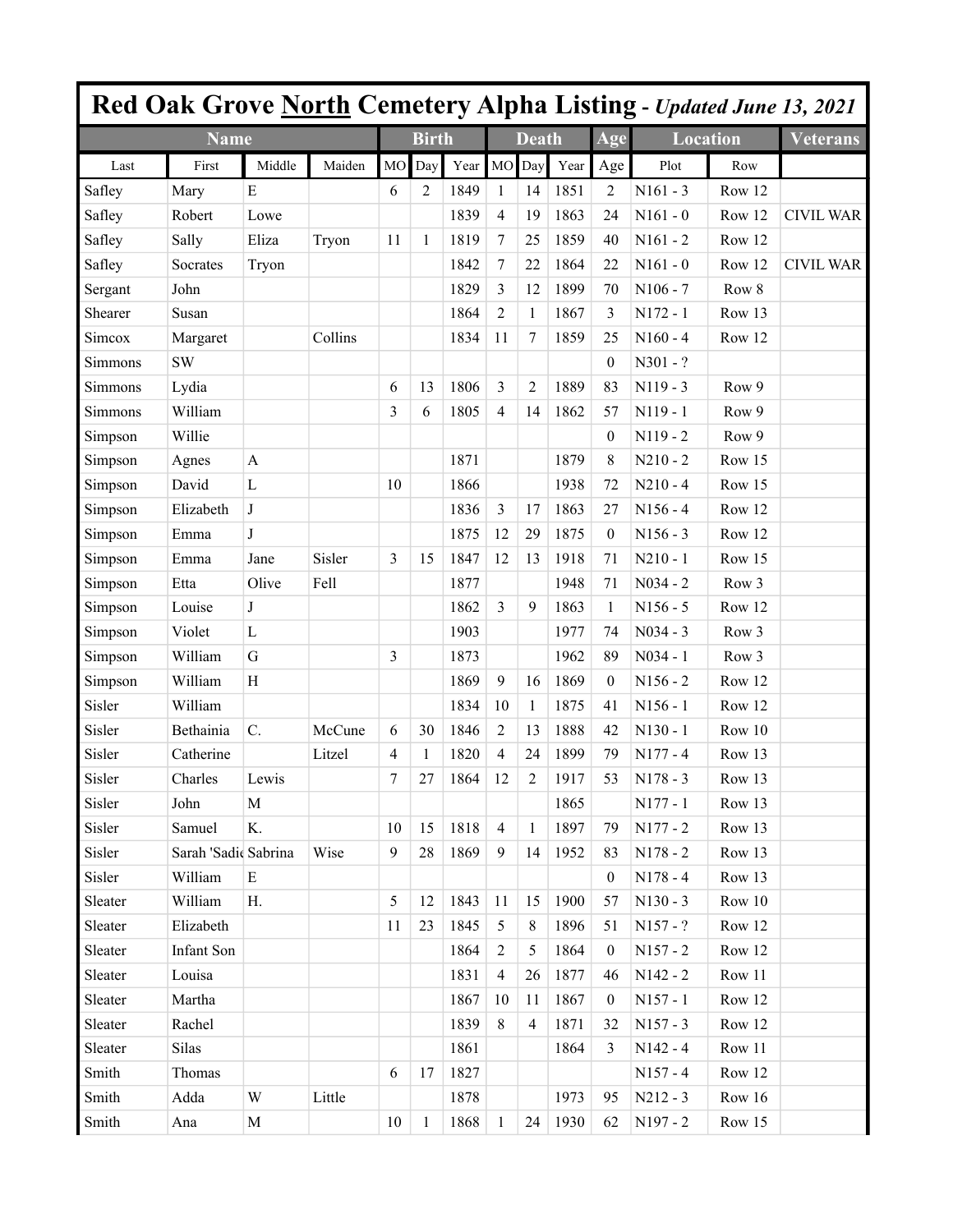|        |               |                           |          |                  |              |      |                |              |      |                  |                 |                  | <b>Red Oak Grove North Cemetery Alpha Listing - Updated June 13, 2021</b> |
|--------|---------------|---------------------------|----------|------------------|--------------|------|----------------|--------------|------|------------------|-----------------|------------------|---------------------------------------------------------------------------|
|        | <b>Name</b>   |                           |          |                  | <b>Birth</b> |      |                | <b>Death</b> |      | Age              | <b>Location</b> |                  | <b>Veterans</b>                                                           |
| Last   | First         | Middle                    | Maiden   | <b>MO</b>        | Day          | Year | MO             | Day          | Year | Age              | Plot            | Row              |                                                                           |
| Smith  | Anna          |                           |          |                  |              | 1817 | 7              | 29           | 1887 | 70               | $N061 - 2$      | Row 5            |                                                                           |
| Smith  | Clara         | E                         | Murray   |                  |              | 1900 |                |              | 2000 | 100              | $N032 - 2$      | Row 3            |                                                                           |
| Smith  | Frank         | $\mathcal{C}$             |          |                  |              | 1899 |                |              | 1965 | 66               | $N032 - 1$      | Row 3            |                                                                           |
| Smith  | Harriet       | H                         |          | 6                | 1            | 1863 | 10             | 27           | 1939 | 62               | $N197 - 1$      | Row 15           |                                                                           |
| Smith  | Harry         | $\mathbf S$               |          |                  |              | 1871 |                |              | 1942 | 71               | $N212 - 4$      | Row 16           |                                                                           |
| Smith  | James         | M                         |          | 11               | 7            | 1825 | $\overline{4}$ | 26           | 1901 | 76               | $N198 - 4$      | Row 15           |                                                                           |
| Smith  | John          | W                         |          |                  |              | 1813 | 8              | 31           | 1876 | 63               | $N061 - 1$      | Row 5            |                                                                           |
| Smith  | Margaret      |                           | Linsley  | 10               | 11           | 1832 | 9              | 30           | 1905 | 73               | N198 - 3        | Row 15           |                                                                           |
| Smith  | Ruth          |                           | Tenley   |                  |              | 1897 |                |              | 1979 | 82               | $N019 - 4$      | Row <sub>2</sub> |                                                                           |
| Smith  | Will          | $\mathbf{L}$              |          | $\overline{4}$   | 25           | 1866 | $\,$ 8 $\,$    | 19           | 1913 | 47               | N197 - 3        | Row 15           |                                                                           |
| Snyder | Catherine     |                           | Thompson |                  |              | 1805 | 10             | 9            | 1857 | 52               | $N215 - 2$      | Row 16           |                                                                           |
| Snyder | Anna          | M                         |          | 12               | 21           | 1866 | $\overline{c}$ | 24           | 1889 | 23               | $N146 - 1$      | Row 11           |                                                                           |
| Snyder | Eddie         |                           |          |                  |              | 1861 |                |              | 1863 | 2                | $N146 - 2$      | Row 11           |                                                                           |
| Snyder | Nellie        |                           |          |                  |              | 1868 | 3              | 6            | 1869 | 1                | $N146 - 3$      | Row 11           |                                                                           |
| Somes  | William       | H                         |          |                  |              | 1859 | 4              | 7            | 1881 | 22               | $N146 - 4$      | Row 11           |                                                                           |
| Somes  | Clifford      | V                         |          |                  |              | 1890 |                |              | 1892 | $\overline{2}$   | $N045 - 3$      | Row <sub>4</sub> |                                                                           |
| Somes  | Eva           | Grace                     |          |                  |              | 1885 |                |              | 1943 | 58               | $N045 - 1$      | Row <sub>4</sub> |                                                                           |
| Somes  | Frank         | W                         |          |                  |              | 1874 |                |              | 1957 | 83               | $N031 - 3$      | Row 3            |                                                                           |
| Somes  | Herbert       | $\mathbf C$               |          |                  |              | 1876 |                |              | 1946 | 70               | $N031 - 1$      | Row 3            |                                                                           |
| Somes  | Infant        |                           |          |                  |              | 1883 |                |              | 1883 | $\theta$         | $N045 - 2$      | Row <sub>4</sub> |                                                                           |
| Somes  | Lena          |                           |          |                  |              | 1881 |                |              | 1950 | 69               | $N031 - 2$      | Row 3            |                                                                           |
| Somes  | Myron         | H                         |          | 12               |              | 1846 |                |              | 1930 | 84               | $N045 - 5$      | Row <sub>4</sub> |                                                                           |
| Soper  | Sarah         | E                         | Carl     |                  |              | 1851 |                |              | 1928 | 77               | $N045 - 4$      | Row <sub>4</sub> |                                                                           |
| Spear  | Isabella      |                           | Johnston |                  |              | 1869 | 6              | 22           | 1903 | 34               | $N065 - ?$      | Row 5            |                                                                           |
| Spear  | <b>Bessie</b> |                           |          | 9                | 25           | 1884 | 3              | 11           | 1886 | 2                | $N060 - 4$      | Row 5            |                                                                           |
| Spear  | Charlotte     |                           | Elliott  | $\overline{4}$   | 29           | 1858 | $\mathbf{1}$   | 6            | 1935 | 77               | $N092 - 1$      | Row 7            |                                                                           |
| Spear  | Elizabeth     |                           | Elliott  | 5                | 10           | 1840 | 3              | 21           | 1896 | 56               | $N060 - 1$      | Row 5            |                                                                           |
| Spear  | Elmer         | $\mathbf R$               |          | $\boldsymbol{7}$ | 1            | 1875 | 5              | 28           | 1890 | 15               | $N075 - 1$      | Row 6            |                                                                           |
| Spear  | George        |                           |          |                  |              | 1867 | $\overline{2}$ | 27           | 1868 | 1                | $N092 - ?$      | Row 7            |                                                                           |
| Spear  | George        |                           |          |                  |              | 1858 |                |              | 1869 | 11               | $N078 - 4$      | Row 6            |                                                                           |
| Spear  | James         | $\bf J$                   |          |                  |              | 1862 |                |              | 1947 | 85               | $N076 - 4$      | Row 6            |                                                                           |
| Spear  | John          |                           |          | 5                | 1            | 1839 | 6              | 30           | 1923 | 84               | $N076 - 2$      | Row 6            |                                                                           |
| Spear  | Johnson       | $\boldsymbol{\mathsf{A}}$ |          | 6                | 1            | 1845 | 3              | 24           | 1928 | 83               | $N060 - 3$      | Row 5            | <b>CIVIL WAR</b>                                                          |
| Spear  | Johnson       |                           |          |                  |              | 1887 |                |              | 1950 | 63               | $N091 - 4$      | Row 7            |                                                                           |
| Spear  | LeRoy         | L.                        |          | $\overline{2}$   | 27           | 1894 | 5              | 18           | 1918 | 24               | $N092 - 3$      | Row 7            | WW I                                                                      |
| Spear  | Mildred       | Millie'                   | Findlay  |                  |              | 1864 |                |              | 1946 | 82               | $N076 - 3$      | Row 6            |                                                                           |
| Spear  | Richard       | Lee                       |          | $\mathbf{1}$     | 19           | 1916 | $\mathbf{1}$   | 21           | 1916 | $\boldsymbol{0}$ | N092 - ?        | Row 7            |                                                                           |
| Spear  | Robert        |                           |          | $8\,$            | 28           | 1918 | $\,8\,$        | 28           | 1918 | $\boldsymbol{0}$ | N092 - ?        | Row 7            |                                                                           |
| Spear  | Sarah         | $\mathbf L$               | Sisler   |                  |              | 1851 |                |              | 1930 | 79               | $N178 - 1$      | Row 13           |                                                                           |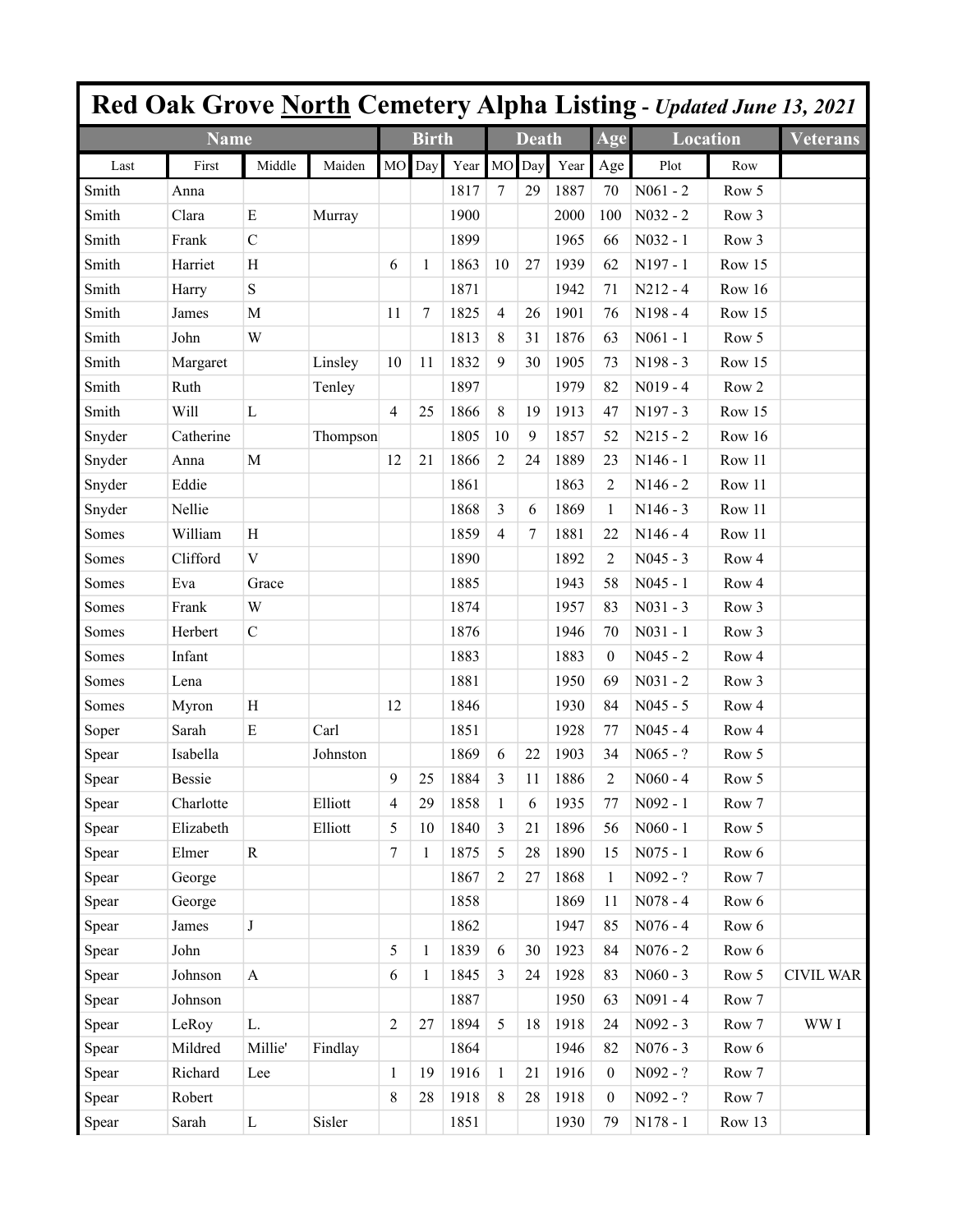|                 |             |                  |           |                |                |      |                |                 |      |                         | Red Oak Grove North Cemetery Alpha Listing - Updated June 13, 2021 |                  |                 |
|-----------------|-------------|------------------|-----------|----------------|----------------|------|----------------|-----------------|------|-------------------------|--------------------------------------------------------------------|------------------|-----------------|
|                 | <b>Name</b> |                  |           |                | <b>Birth</b>   |      |                | <b>Death</b>    |      | $\overline{\text{Age}}$ | <b>Location</b>                                                    |                  | <b>Veterans</b> |
| Last            | First       | Middle           | Maiden    | M <sub>O</sub> | Day            | Year | MO             | Day             | Year | Age                     | Plot                                                               | Row              |                 |
| Spear           | Stewart     |                  |           | 8              | 17             | 1852 | 2              | 8               | 1925 | 73                      | $N092 - 2$                                                         | Row 7            |                 |
| Speedlin        | Susan       |                  | Smith     | 3              | 5              | 1839 | 5              | 25              | 1896 | 57                      | $N075 - 3$                                                         | Row 6            |                 |
| Speedlin        | infant      |                  |           |                |                | 1870 | 6              | 24              | 1870 | $\theta$                | $N194 - 4$                                                         | Row 14           |                 |
| Spencer         | Mary        |                  | Safely    |                |                | 1850 | 11             | 25              | 1870 | 20                      | $N194 - 4$                                                         | Row 14           |                 |
| Spencer         | Hiram       |                  |           |                |                | 1847 |                |                 | 1934 | 87                      | $N035 - 3$                                                         | Row 3            |                 |
| Spencer         | Kermit      | $\mathbb{R}$     |           | 8              | 9              | 1905 | 5              | $7\phantom{.0}$ | 1984 | 79                      | $N274 - 5$                                                         | Row 20           |                 |
| Spencer         | Mabel       | $\mathcal{C}$    |           |                |                | 1884 |                |                 | 1979 | 95                      | $N118 - 1$                                                         | Row 9            |                 |
| Spencer         | Marion      | $\mathbf V$      | Fowlie    | 9              | 16             | 1904 | 10             | 13              | 1976 | 72                      | $N274 - 4$                                                         | Row 20           |                 |
| Spencer         | Rosa        |                  | Lee       |                |                | 1852 | $\overline{7}$ | 9               | 1906 | 54                      | $N035 - 1$                                                         | Row 3            |                 |
| Spencer         | Sophia      | $\mathbf{A}$     | Hubekeran |                |                | 1868 |                |                 | 1927 | 59                      | $N035 - 2$                                                         | Row 3            |                 |
| Steele          | William     | J                |           |                |                | 1870 |                |                 | 1943 | 73                      | $N118 - 2$                                                         | Row 9            |                 |
| Steele          | Avery       | W                |           |                |                | 1882 |                |                 | 1967 | 85                      | $N200 - 2$                                                         | Row 15           |                 |
| Steele          | George      | F                |           |                |                | 1851 |                |                 | 1937 | 86                      | $N200 - 4$                                                         | Row 15           |                 |
| Steele          | Laura       | B                |           |                |                | 1882 |                |                 | 1977 | 95                      | $N200 - 1$                                                         | Row 15           |                 |
| <b>Stevens</b>  | Martha      | ${\bf S}$        | Dorcas    |                |                | 1855 |                |                 | 1940 | 85                      | $N200 - 3$                                                         | Row 15           |                 |
| Strauser        | Daisy       | E                | Carl      |                |                | 1884 |                |                 | 1935 | 51                      | $N224 - 3$                                                         | Row 16           |                 |
| <b>Strauser</b> | Jennie      | $\mathbf B$      |           |                |                | 1867 |                |                 | 1947 | 80                      | $N242 - 3$                                                         | Row 18           |                 |
| <b>Struck</b>   | John        |                  |           |                |                | 1861 |                |                 | 1942 | 81                      | $N242 - 2$                                                         | Row 18           |                 |
| Swartwood       | Maude       |                  | Reid      |                |                | 1879 |                |                 | 1953 | 74                      | $N210 - 3$                                                         | Row 15           |                 |
| Tenley          | Mildred     | Ione             | Zimmerma  | 5              | 27             | 1912 | 10             | 16              | 1996 | 84                      | $N315 - 4$                                                         | Row 23           |                 |
| Tenley          | Aramintia   |                  | Hoover    |                |                | 1874 |                |                 | 1941 | 67                      | $N019 - 1$                                                         | Row <sub>2</sub> |                 |
| Tenley          | Clarence    | Earl             |           | 9              | 19             | 1895 | 10             | 6               | 1957 | 62                      | $N020 - 1$                                                         | Row <sub>2</sub> | WW I            |
| <b>Sites</b>    | Daniel      |                  |           | 6              | 3              | 1895 | 7              | 8               | 1905 | 10                      | $N030 - 1$                                                         | Row 3            |                 |
| Tenley          | Dora        | Elizabeth Tucker |           | 9              | 14             | 1891 | 3              | 31              | 1986 | 95                      | $N020 - 4$                                                         | Row 2            |                 |
| Tenley          | Elsie       | May              | Hoover    |                | 27             | 1872 | 1              | 6               | 1911 | 39                      | $N019 - 2$                                                         | Row 2            |                 |
| Tenley          | Lawson      | Jonathon         |           | 1              | 13             | 1869 | $\overline{2}$ | 19              | 1936 | 67                      | $N019 - 3$                                                         | Row 2            |                 |
| Tenley          | Leora       | Mae              | Wagner    | $\mathbf{1}$   | $\overline{4}$ | 1936 | $\tau$         | 27              | 2007 | 71                      | N308 - 3                                                           | Row 22           |                 |
| Tenley          | Ora         |                  |           |                |                | 1913 |                |                 | 1967 | 54                      | $N030 - 4$                                                         | Row 3            |                 |
| Tenley          | Orpha       |                  | Sisler    |                |                | 1869 |                |                 | 1950 | 81                      | $N030 - 3$                                                         | Row 3            |                 |
| Tenley          | Paul        | H                |           |                |                | 1902 |                |                 | 1909 | 7                       | $N005 - 1$                                                         | Row 1            |                 |
| Tenley          | Richard     | Lee              |           | 5              | 16             | 1937 | 5              | 26              | 2021 | 84                      | $N308 - 4$                                                         | Row 22           |                 |
| Thompson        | William     | $\mathbf{A}$     |           |                |                | 1872 |                |                 | 1955 | 83                      | $N030 - 2$                                                         | Row 3            |                 |
| Thompson        | Isabelle    |                  |           |                |                | 1846 |                |                 | 1847 | $\mathbf{1}$            | $N207 - 2$                                                         | Row 15           |                 |
| Thompson        | Margaret    |                  |           |                |                | 1773 |                |                 | 1847 | 74                      | $N207 - 3$                                                         | Row 15           |                 |
| Thomson         | William     |                  |           |                |                | 1775 |                |                 | 1859 | 84                      | $N207 - 4$                                                         | Row 15           |                 |
| Thumma          | Mary        | Ann              |           | 10             | 5              | 1864 | 9              | 29              | 1912 | 48                      |                                                                    |                  |                 |
| Thumma          | Ada         | $\mathbf R$      | Welty     | 6              |                | 1894 |                |                 | 1976 | 82                      | $N166 - 4$                                                         | Row 12           |                 |
| Thumma          | Douglas     | Ray              |           |                |                | 1925 | 10             | 10              | 1925 | $\mathbf{0}$            | $N181 - 2$                                                         | Row 13           |                 |
| Thumma          | Samuel      | Mervin           |           | $\overline{2}$ | 14             | 1887 |                |                 | 1955 | 68                      | $N166 - 3$                                                         | Row 12           | WW I            |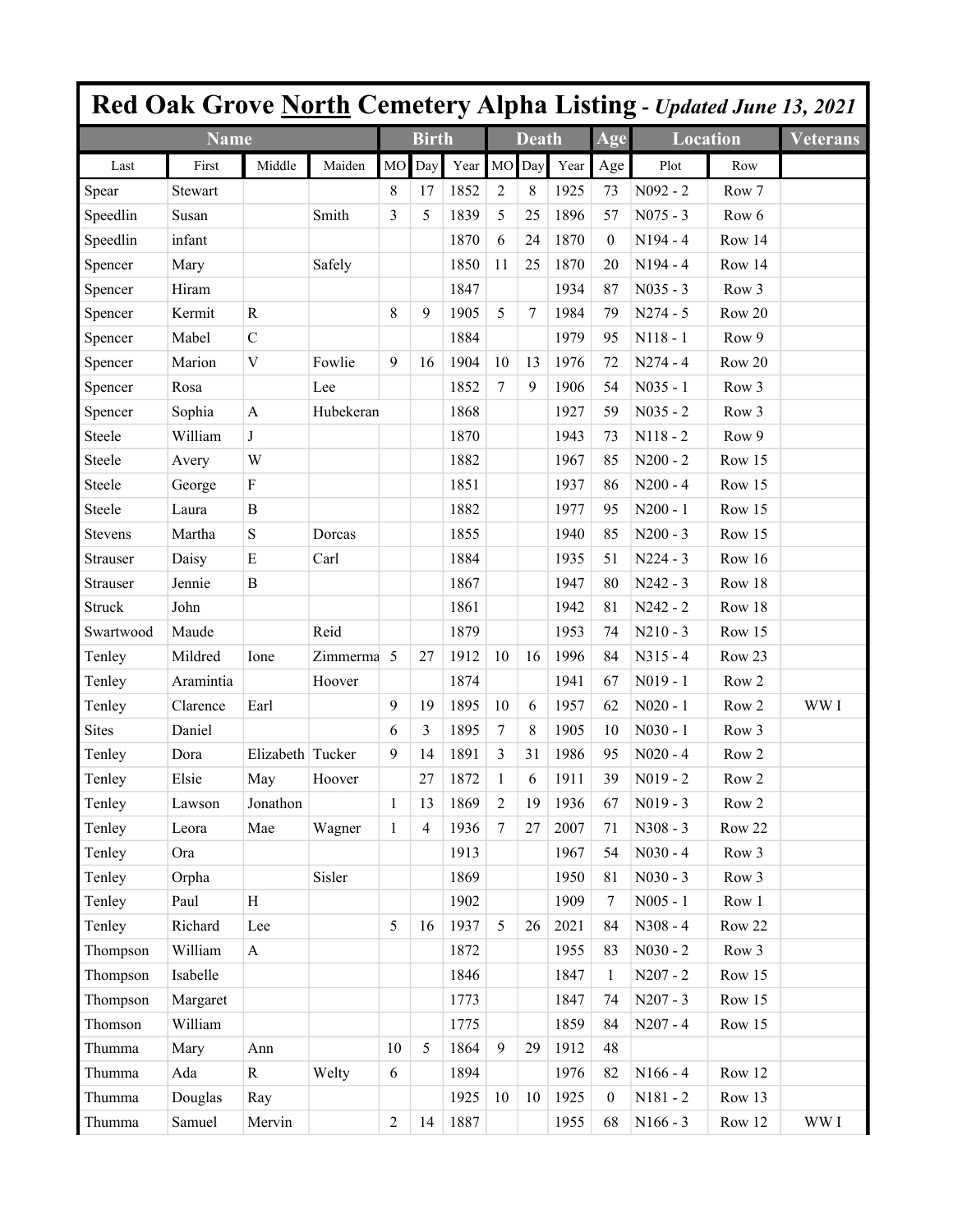|           |                   |                 |                          |                |                |      |                |              |      |                  | Red Oak Grove North Cemetery Alpha Listing - Updated June 13, 2021 |        |                 |
|-----------|-------------------|-----------------|--------------------------|----------------|----------------|------|----------------|--------------|------|------------------|--------------------------------------------------------------------|--------|-----------------|
|           | <b>Name</b>       |                 |                          |                | <b>Birth</b>   |      |                | <b>Death</b> |      | Age              | <b>Location</b>                                                    |        | <b>Veterans</b> |
| Last      | First             | Middle          | Maiden                   | <b>MO</b>      | Day            | Year | <b>MO</b>      | Day          | Year | Age              | Plot                                                               | Row    |                 |
| Wagner    | William           | Frank           |                          |                |                | 1849 |                |              | 1863 | 14               | $N188 - 1$                                                         | Row 14 |                 |
| Wagner    | Albert            | Oliver          |                          | 9              | 26             | 1899 | $\overline{9}$ |              | 1963 | 64               | N293 - 1                                                           | Row 21 |                 |
| Wagner    | Alvin             |                 |                          |                |                |      |                |              |      | $\boldsymbol{0}$ | N308 - 2                                                           | Row 22 |                 |
| Wagner    | Carol             |                 | Ripley                   | 10             | 30             | 1931 | $\mathbf{1}$   | 14           | 2003 | 72               | $N293 - 4$                                                         | Row 21 |                 |
| Wagner    | Dorothy           | OV              | Herron                   |                |                | 1907 |                |              | 1980 | 73               | $N293 - 2$                                                         | Row 21 |                 |
| Wallace   | Richard           | $\mathbf{A}$    |                          | 3              | 29             | 1930 | $\overline{2}$ | 22           | 2002 | 72               | $N293 - 3$                                                         | Row 21 |                 |
| Waterman  | Nancy             |                 |                          | 1              | 29             | 1834 | 9              | 20           | 1873 | 39               | $N137 - 1$                                                         | Row 10 |                 |
| Waterman  | Daisy             | Elizabeth Laing |                          | 12             | 25             | 1903 | 8              | 20           | 1952 | 49               | $N306 - 3$                                                         | Row 22 |                 |
| Waterman  | Lee               |                 |                          | 4              | 26             | 1911 | 10             | 24           | 1944 | 33               | $N306 - 4$                                                         | Row 22 | WW II           |
| Welty     | Agnes             | A               |                          |                |                | 1896 |                |              | 1958 | 62               | $N167 - 1$                                                         | Row 12 |                 |
| Welty     | Infant            |                 |                          | 11             | 23             | 1903 | 11             | 26           | 1907 | 4                | $N167 - 4$                                                         | Row 12 |                 |
| Welty     | Louise            | ${\bf S}$       | Simpson                  | 11             | 5              | 1867 | 1              | 3            | 1929 | 62               | $N181 - 4$                                                         | Row 12 |                 |
| Wertz     | William           | $\mathbb{R}$    |                          | 3              | 20             | 1855 | $\overline{c}$ | 23           | 1926 | 71               | $N181 - 3$                                                         | Row 12 |                 |
| Wertz     | <b>Infant Dau</b> |                 |                          |                |                |      |                |              |      | $\theta$         | N094 - 1                                                           | Row 7  |                 |
| Wertz     | Isaac             |                 |                          | 12             | 27             | 1853 | $\overline{2}$ | 25           | 1944 | 91               | $N094 - 4$                                                         | Row 7  |                 |
| Wertz     | Martha            |                 | Prasem                   | 4              | 22             | 1858 | 5              | 6            | 1935 | 77               | $N094 - 3$                                                         | Row 7  |                 |
| Whitlatch | Alice             | $\mathbf{F}$    |                          | 3              | 11             | 1941 |                |              |      |                  | $N285 - 3$                                                         | Row 21 |                 |
| Whitlatch | Adam              | John            | $\overline{\phantom{a}}$ | 5              | 27             | 1981 |                |              |      |                  | $N255 - 4$                                                         | Row 19 |                 |
| Whitlatch | Perry             | Allen           |                          | 1              | 6              | 1946 |                |              |      |                  | N270-4                                                             | Row 20 |                 |
| Whitlatch | Perry             | Allen           |                          |                |                |      |                |              |      |                  | $N285 - 1, 2$                                                      | Row 21 |                 |
| Whitlatch | Donald            | H               |                          | 10             | $\overline{4}$ | 1912 | 12             | 16           | 1979 | 67               | $N286 - 4$                                                         | Row 21 |                 |
| Whitlatch | Janet             | Kay             | Freeborn                 | 8              | 5              | 1946 |                |              |      |                  | $N270 - 3$                                                         | Row 20 |                 |
| Whitlatch | Jessica           | Ann             | Pecinovsky               | 1              | 9              | 1982 |                |              |      |                  | $N255 - 3$                                                         | Row 19 |                 |
| Whitlatch | Keith             |                 |                          |                |                |      |                |              |      | $\theta$         | $N286 - 2$                                                         | Row 21 |                 |
| Whitlatch | Lois              | Elizabeth Wiese |                          | 5              | 23             | 1934 | 11             | 24           | 2016 | 82               | $N286 - 1$                                                         | Row 21 |                 |
| Whitlatch | Maxine            | L               | Challis                  | 7              | 31             | 1915 | $\overline{2}$ | 9            | 1973 | 58               | $N286 - 3$                                                         | Row 21 |                 |
| Whitlatch | Robert            | Donald          |                          | 3              | 25             | 1935 | $\tau$         | 10           | 2017 | 82               | $N285 - 4$                                                         | Row 21 |                 |
| Williams  | Ada               | Barbara         |                          |                |                | 1862 | $\overline{3}$ | 17           | 1863 | 1                | $N234 - 3$                                                         | Row 17 |                 |
| Williams  | Clarence          | $\mathbf L$     |                          |                |                | 1869 | 10             |              | 1870 | 1                | $N246 - 2$                                                         | Row 18 |                 |
| Williams  | Henrietta         |                 | McCarrick                |                |                | 1865 |                |              | 1952 | 87               | $N243 - 1$                                                         | Row 18 |                 |
| Williams  | Ida               | Mae             |                          |                |                | 1862 |                |              | 1864 | $\overline{2}$   | $N234 - 2$                                                         | Row 17 |                 |
| Williams  | James             | $\mathbf L$     |                          |                |                | 1863 |                |              | 1925 | 62               | $N243 - 2$                                                         | Row 18 |                 |
| Williams  | Louisa            |                 |                          |                |                | 1864 | $\overline{3}$ | 11           | 1865 | 1                | $N246 - 1$                                                         | Row 18 |                 |
| Williams  | Susan             | $\mathsf C$     | Lindsley                 | 8              | 3              | 1839 | $\overline{7}$ | 24           | 1901 | 62               | $N243 - 4$                                                         | Row 18 |                 |
| Williams  | Theo              |                 |                          |                |                |      |                |              |      | $\mathbf{0}$     | $N234 - 1$                                                         | Row 17 |                 |
| Willis    | Theophelus        |                 |                          | $\overline{3}$ | 5              | 1833 | 11             | 5            | 1904 | 71               | $N243 - 3$                                                         | Row 18 |                 |
| Wills     | William           |                 |                          |                |                | 1829 | 6              | 10           | 1856 | 27               | $N259 - 2$                                                         | Row 19 |                 |
| Wills     | Blanche           | May             |                          |                |                | 1881 | $\tau$         | 14           | 1881 | $\boldsymbol{0}$ | $N044 - 3$                                                         | Row 4  |                 |
| Wills     | John              | $\mathbf C$     |                          |                |                | 1879 | 12             | 15           | 1879 | $\overline{0}$   | $N044 - 4$                                                         | Row 4  |                 |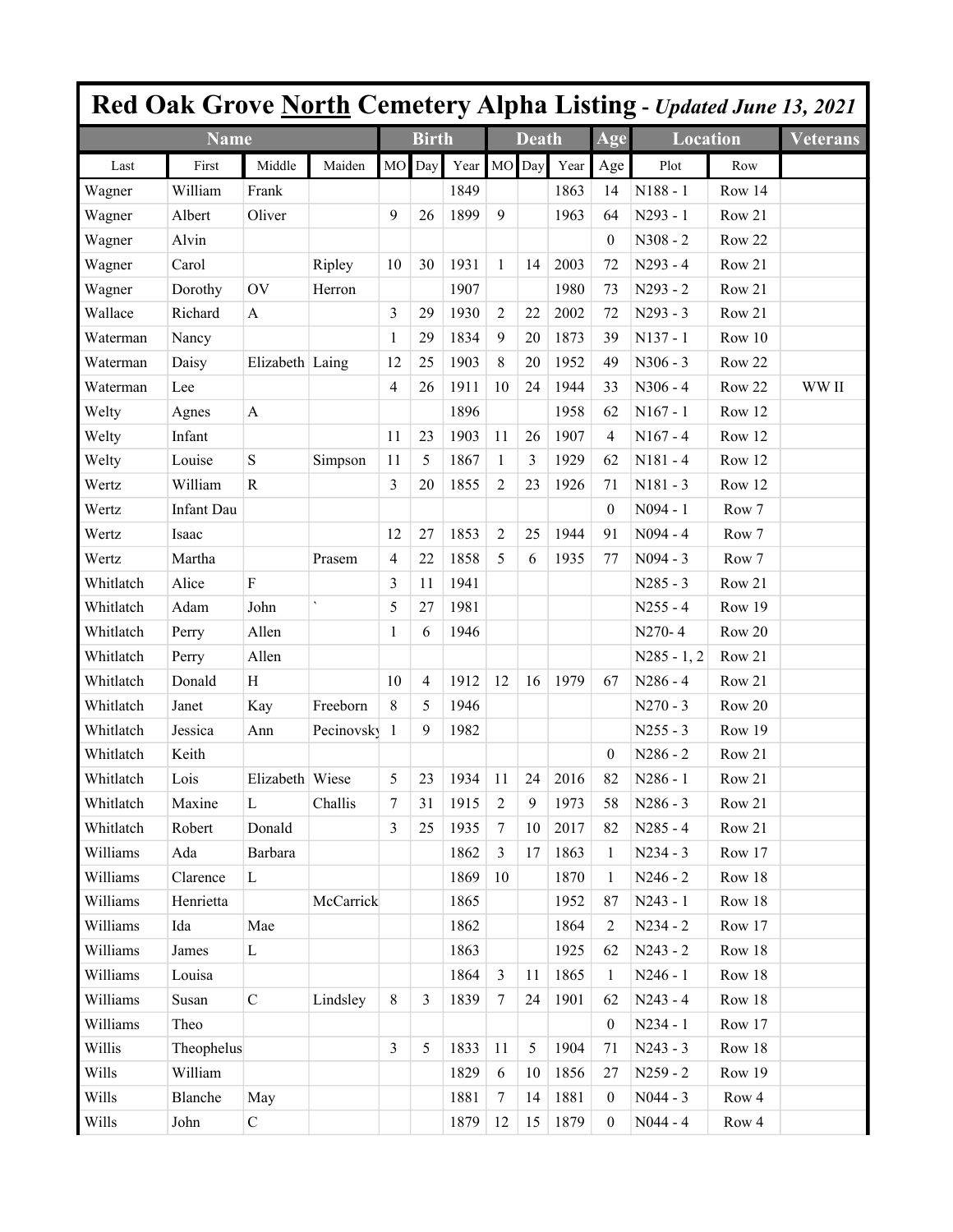|            |             |               |              |                |                |      |                  |                |      |                  |                 |                  | <b>Red Oak Grove North Cemetery Alpha Listing - Updated June 13, 2021</b> |
|------------|-------------|---------------|--------------|----------------|----------------|------|------------------|----------------|------|------------------|-----------------|------------------|---------------------------------------------------------------------------|
|            | <b>Name</b> |               |              |                | <b>Birth</b>   |      |                  | <b>Death</b>   |      | Age              | <b>Location</b> |                  | <b>Veterans</b>                                                           |
| Last       | First       | Middle        | Maiden       | <b>MO</b>      | Day            | Year | MO               | Day            | Year | Age              | Plot            | Row              |                                                                           |
| Wills      | John        | H             |              |                |                | 1815 | 6                | 22             | 1892 | 77               | $N044 - 1$      | Row 4            |                                                                           |
| Wilson     | Jane        |               |              |                |                | 1808 |                  |                |      |                  | $N044 - 2$      | Row <sub>4</sub> |                                                                           |
| Wilson     | Ada         | Mae           |              |                |                | 1861 | 3                | 2              | 1861 | $\theta$         | $N256 - 4$      | Row 19           |                                                                           |
| Wilson     | Jerusha     |               |              | 6              | 13             | 1792 | 10               | 23             | 1868 | 76               | $N256 - 3$      | Row 19           |                                                                           |
| Wintermute | Infant?     |               |              |                |                |      |                  |                |      | $\theta$         | $N303 - ?$      | Row 22           |                                                                           |
| Wintermute | Margaret    | Ann           | Laing        | 4              | 8              | 1852 | $\overline{2}$   | 5              | 1947 | 95               | $N303 - 3$      | Row 22           |                                                                           |
| Wintermute | Seth        | Daves         |              | 10             | 2              | 1845 | 3                | 9              | 1932 | 87               | $N303 - 4$      | Row 22           |                                                                           |
| Wintermute | Walter      | B             |              | 10             | 30             | 1874 | 5                | $\overline{2}$ | 1949 | 75               | $N303 - 2$      | Row 22           |                                                                           |
| Wintermute | Warren      | Ernest        |              | 10             | 30             | 1874 | 5                | 25             | 1968 | 94               | $N303 - 1$      | Row 22           |                                                                           |
| Wirick     | Willie      | J             |              | $\overline{c}$ | 19             | 1877 | $\boldsymbol{7}$ | 28             | 1880 | 3                | $N303 - 1$      | Row 22           |                                                                           |
| Wirick     | Asher       | $\mathbb{R}$  |              |                |                | 1862 |                  |                | 1945 | 83               | $N048 - 4$      | Row 4            | SPAN/AM                                                                   |
| Woods      | Catharinet  |               |              |                |                | 1870 |                  |                | 1956 | 86               | $N048 - 3$      | Row <sub>4</sub> |                                                                           |
| Yule       | Nell        | J.            | Ferguson     |                |                | 1852 |                  |                | 1930 | 78               | $N079 - 1$      | Row 6            |                                                                           |
| Yule       | Albert      | G             |              | 5              | 5              | 1869 | 1                | 23             | 1929 | 60               | $N233 - 2$      | Row 17           |                                                                           |
| Yule       | Alexander   |               |              | 9              | 30             | 1822 | $\overline{c}$   | 22             | 1912 | 90               | $N249 - 2$      | Row 18           |                                                                           |
| Yule       | Ann         | $\mathcal{C}$ |              |                |                | 1860 |                  |                | 1934 | 74               | $N249 - 3$      | Row 18           |                                                                           |
| Yule       | Ann         |               | <b>Birss</b> |                |                | 1782 | 1                | 9              | 1861 | 79               | $N185 - 1$      | Row 14           |                                                                           |
| Yule       | Charles     | Emanuel       |              |                |                | 1866 |                  |                | 1934 | 68               | $N277 - 3$      | Row 20           |                                                                           |
| Yule       | Charles     | Harold        |              | 10             | 6              | 1895 | 1                | 31             | 1976 | 81               | $N277 - 4$      | Row 20           | WW I                                                                      |
| Yule       | Clela       | Vee           |              | $\overline{2}$ | 12             | 1901 | 11               | 22             | 1905 | 4                | $N248 - 2$      | Row 18           |                                                                           |
| Yule       | Donald      | L             |              |                |                | 1899 |                  |                | 1975 | 76               | $N294 - 1$      | Row 21           |                                                                           |
| Yule       | Elizabeth   |               | Williams     | 6              | 30             | 1869 | 3                | 2              | 1901 | 32               | $N248 - 1$      | Row 18           |                                                                           |
| Yule       | John        | Franklin      |              |                |                | 1856 | $\overline{2}$   | 3              | 1887 | 31               | $N233 - 3$      | Row 17           |                                                                           |
| Yule       | Frederick   | W             |              | 9              |                | 1871 |                  |                | 1938 | 67               | $N264 - 3$      | Row 19           | WW I                                                                      |
| Yule       | Gertrude    |               | Cook         |                |                | 1881 |                  |                | 1982 | 101              | $N264 - 2$      | Row 19           |                                                                           |
| Yule       | Hazel       | $\mathbf T$   | Thomson      |                |                | 1899 |                  |                | 1978 | 79               | N295 - 2        | Row 21           |                                                                           |
| Yule       | Infant      | Son           |              | $\overline{2}$ | $\,8\,$        | 1905 |                  |                | 1905 | $\theta$         | $N264 - 4$      | Row 19           |                                                                           |
| Yule       | Isabel      |               |              | 8              | 23             | 1865 | $\overline{4}$   | 3              | 1945 | 80               | $N249 - 4$      | Row 18           |                                                                           |
| Yule       | James       | H             |              | 12             | $\overline{3}$ | 1861 | $\overline{4}$   | 18             | 1945 | 84               | $N248 - 3$      | Row 18           |                                                                           |
| Yule       | James       |               |              | 12             | 27             | 1817 | 12               | 5              | 1891 | 74               | $N184 - 4$      | Row 14           |                                                                           |
| Yule       | John        | $\mathbf{A}$  |              | 12             | 26             | 1862 | 10               | 30             | 1865 | 3                | $N248 - 4$      | Row 18           |                                                                           |
| Yule       | Letitia     |               | Mars         | $\overline{c}$ | $\overline{2}$ | 1830 | $\mathbf{1}$     | 17             | 1892 | 62               | N249 - 1        | Row 18           |                                                                           |
| Yule       | Marion      |               |              |                |                | 1902 |                  |                | 1982 | 80               | $N277 - 1$      | Row 20           |                                                                           |
| Yule       | Mary        | Ann           |              |                |                | 1855 | $8\,$            | $\overline{4}$ | 1855 | $\boldsymbol{0}$ | N232 - 1        | Row 17           |                                                                           |
| Yule       | Mary        | Ann           | Porter       |                |                | 1844 | $\overline{4}$   | 2              | 1910 | 66               | $N232 - 4$      | Row 17           |                                                                           |
| Yule       | Nevada      | L             | Little       |                |                | 1887 |                  |                | 1936 | 49               | $N277 - 2$      | Row 20           |                                                                           |
| Yule       | Robert      | <b>Burns</b>  |              | 6              | 10             | 1898 | $\tau$           | $\tau$         | 1987 | 89               | N295 - 1        | Row 21           | WW I                                                                      |
| Yule       | Samuel      |               |              | 8              | $\overline{2}$ | 1815 | $\overline{3}$   | 8              | 1888 | 73               | $N232 - 3$      | Row 17           |                                                                           |
| Yule       | Sarepta     | $\mathbf{A}$  | Clark        | $\overline{c}$ | 2              | 1829 | $\overline{3}$   | 29             | 1863 | 34               | $N232 - 2$      | Row 17           |                                                                           |